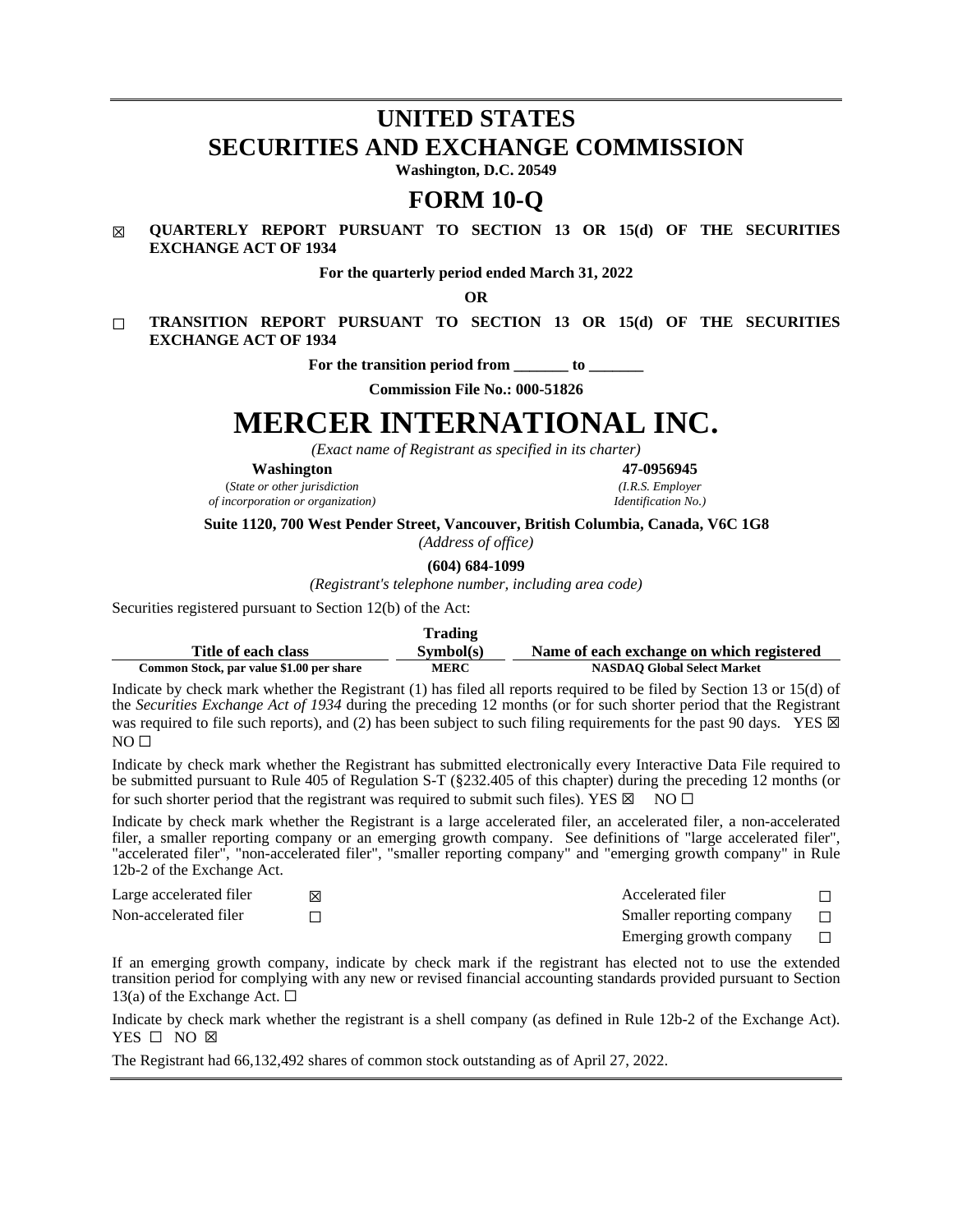# **PART I. FINANCIAL INFORMATION ITEM 1. FINANCIAL STATEMENTS MERCER INTERNATIONAL INC. INTERIM CONSOLIDATED FINANCIAL STATEMENTS FOR THE THREE MONTHS ENDED MARCH 31, 2022**

**(Unaudited)**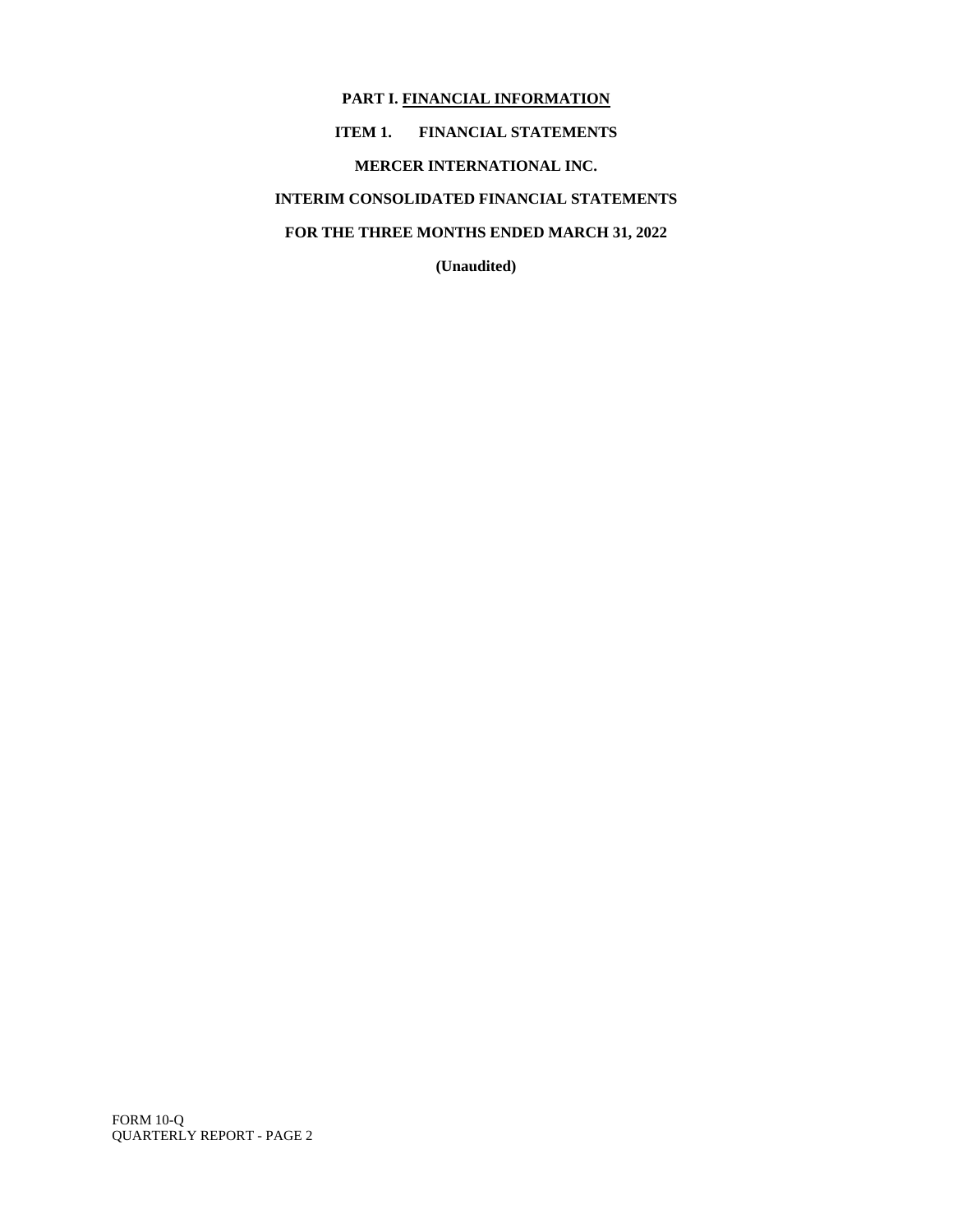# **MERCER INTERNATIONAL INC. INTERIM CONSOLIDATED STATEMENTS OF OPERATIONS (Unaudited) (In thousands of U.S. dollars, except per share data)**

|                                                        | Three Months Ended March 31, |           |               |           |
|--------------------------------------------------------|------------------------------|-----------|---------------|-----------|
|                                                        |                              | 2022      |               | 2021      |
| Revenues                                               | \$                           | 592,741   | $\mathcal{S}$ | 412,720   |
| Costs and expenses                                     |                              |           |               |           |
| Cost of sales, excluding depreciation and amortization |                              | 416,095   |               | 310,197   |
| Cost of sales depreciation and amortization            |                              | 32,097    |               | 30,946    |
| Selling, general and administrative expenses           |                              | 22,198    |               | 20,548    |
| Operating income                                       |                              | 122,351   |               | 51,029    |
| Other income (expenses)                                |                              |           |               |           |
| Interest expense                                       |                              | (17, 464) |               | (19,019)  |
| Loss on early extinguishment of debt                   |                              |           |               | (30, 368) |
| Other income                                           |                              | 8,246     |               | 6,989     |
| Total other expenses, net                              |                              | (9,218)   |               | (42, 398) |
| Income before income taxes                             |                              | 113,133   |               | 8,631     |
| Income tax provision                                   |                              | (24, 236) |               | (2,698)   |
| Net income                                             |                              | 88,897    | \$            | 5,933     |
| Net income per common share.                           |                              |           |               |           |
| <b>Basic</b>                                           | \$                           | 1.35      | \$            | 0.09      |
| <b>Diluted</b>                                         |                              | 1.34      | \$            | 0.09      |
| Dividends declared per common share                    | \$                           | 0.0750    | \$            | 0.0650    |

# **INTERIM CONSOLIDATED STATEMENTS OF COMPREHENSIVE INCOME (LOSS) (Unaudited) (In thousands of U.S. dollars)**

|                                                                  | <b>Three Months Ended March 31,</b> |          |  |           |
|------------------------------------------------------------------|-------------------------------------|----------|--|-----------|
|                                                                  |                                     | 2022     |  | 2021      |
| Net income                                                       |                                     | 88.897   |  | 5,933     |
| Other comprehensive income (loss)                                |                                     |          |  |           |
| Gain (loss) related to defined benefit pension plans             |                                     | (116)    |  | 1,061     |
| Income tax recovery (provision)                                  |                                     | 62       |  | (681)     |
| Gain (loss) related to defined benefit pension plans, net of tax |                                     | (54)     |  | 380       |
| Foreign currency translation adjustment                          |                                     | (10,522) |  | (36, 023) |
| Other comprehensive loss, net of taxes                           |                                     | (10,576) |  | (35, 643) |
| Total comprehensive income (loss)                                |                                     | 78,321   |  | (29,710)  |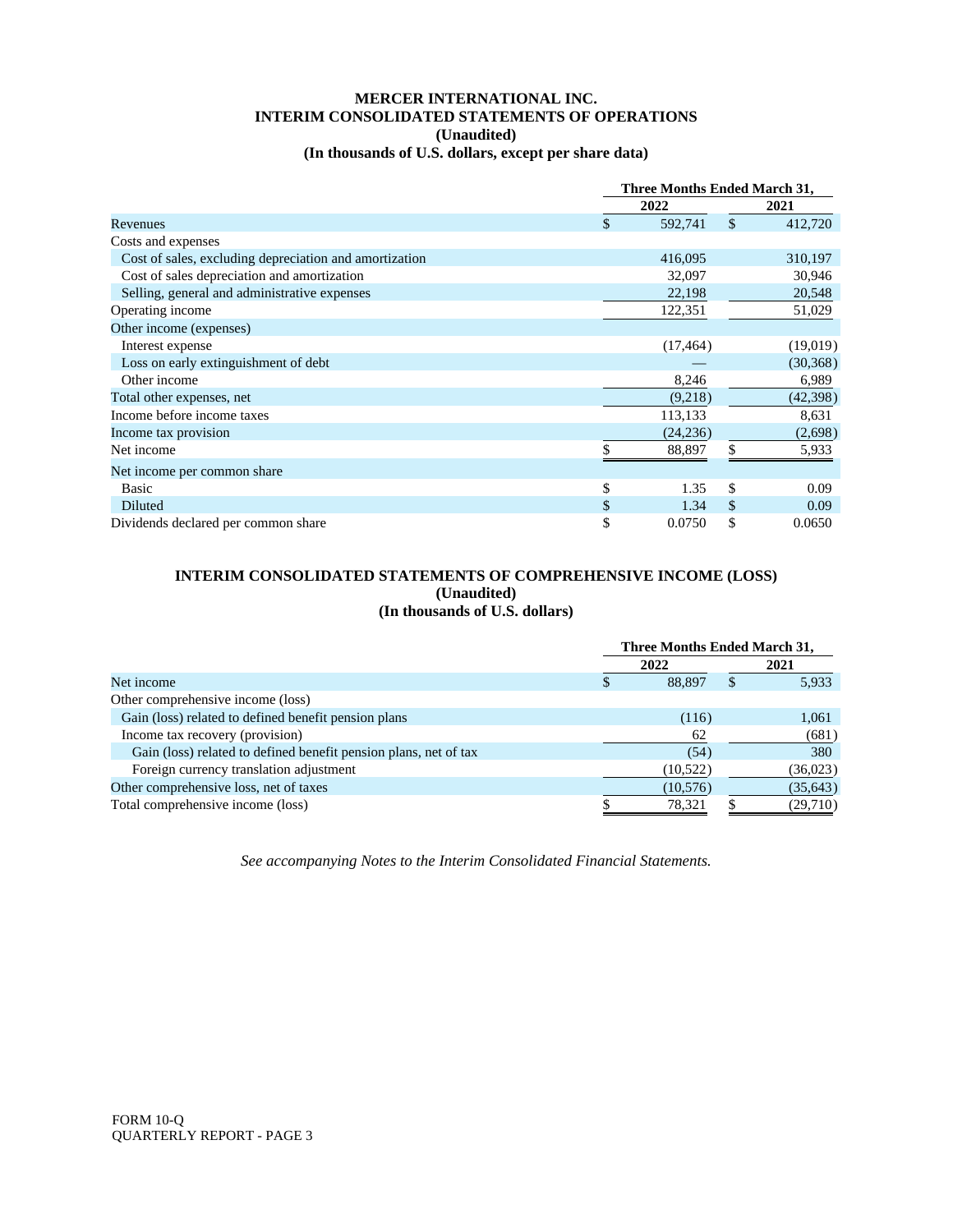# **MERCER INTERNATIONAL INC. INTERIM CONSOLIDATED BALANCE SHEETS (Unaudited)**

# **(In thousands of U.S. dollars, except share and per share data)**

|                                                                            |              | March 31,<br>2022 |              | December 31,<br>2021 |
|----------------------------------------------------------------------------|--------------|-------------------|--------------|----------------------|
| <b>ASSETS</b>                                                              |              |                   |              |                      |
| Current assets                                                             |              |                   |              |                      |
| Cash and cash equivalents                                                  | $\mathbb{S}$ | 410,705           | \$           | 345,610              |
| Accounts receivable, net                                                   |              | 387,779           |              | 345,345              |
| <b>Inventories</b>                                                         |              | 353,407           |              | 356,731              |
| Prepaid expenses and other                                                 |              | 17,494            |              | 16,619               |
| Total current assets                                                       |              | 1,169,385         |              | 1,064,305            |
| Property, plant and equipment, net                                         |              | 1,130,337         |              | 1,135,631            |
| Investment in joint ventures                                               |              | 49,574            |              | 49,651               |
| Amortizable intangible assets, net                                         |              | 47,237            |              | 47,902               |
| Operating lease right-of-use assets                                        |              | 9.172             |              | 9,712                |
| Pension asset                                                              |              | 4,009             |              | 4,136                |
| Other long-term assets                                                     |              | 45,887            |              | 38,718               |
| Deferred income tax                                                        |              | 1,343             |              | 1,177                |
| <b>Total assets</b>                                                        | \$           | 2,456,944         | $\mathbb{S}$ | 2,351,232            |
| <b>LIABILITIES AND SHAREHOLDERS' EQUITY</b>                                |              |                   |              |                      |
| Current liabilities                                                        |              |                   |              |                      |
| Accounts payable and other                                                 | \$           | 280,366           | \$           | 282,307              |
| Pension and other post-retirement benefit obligations                      |              | 818               |              | 817                  |
| Total current liabilities                                                  |              | 281,184           |              | 283,124              |
| Long-term debt                                                             |              | 1,264,525         |              | 1,237,545            |
| Pension and other post-retirement benefit obligations                      |              | 20,884            |              | 21,252               |
| Operating lease liabilities                                                |              | 6,110             |              | 6,574                |
| Other long-term liabilities                                                |              | 13,270            |              | 13,590               |
| Deferred income tax                                                        |              | 102,637           |              | 95,123               |
| <b>Total liabilities</b>                                                   |              | 1,688,610         |              | 1,657,208            |
| Shareholders' equity                                                       |              |                   |              |                      |
| Common shares \$1 par value; 200,000,000 authorized; 66,132,000 issued and |              |                   |              |                      |
| outstanding (2021 - 66,037,000)                                            |              | 66,083            |              | 65,988               |
| Additional paid-in capital                                                 |              | 348,756           |              | 347,902              |
| Retained earnings                                                          |              | 454,864           |              | 370,927              |
| Accumulated other comprehensive loss                                       |              | (101, 369)        |              | (90, 793)            |
| Total shareholders' equity                                                 |              | 768,334           |              | 694,024              |
| Total liabilities and shareholders' equity                                 | \$           | 2,456,944         | \$           | 2,351,232            |

Commitments and contingencies (Note 13)

Subsequent event (Note 7)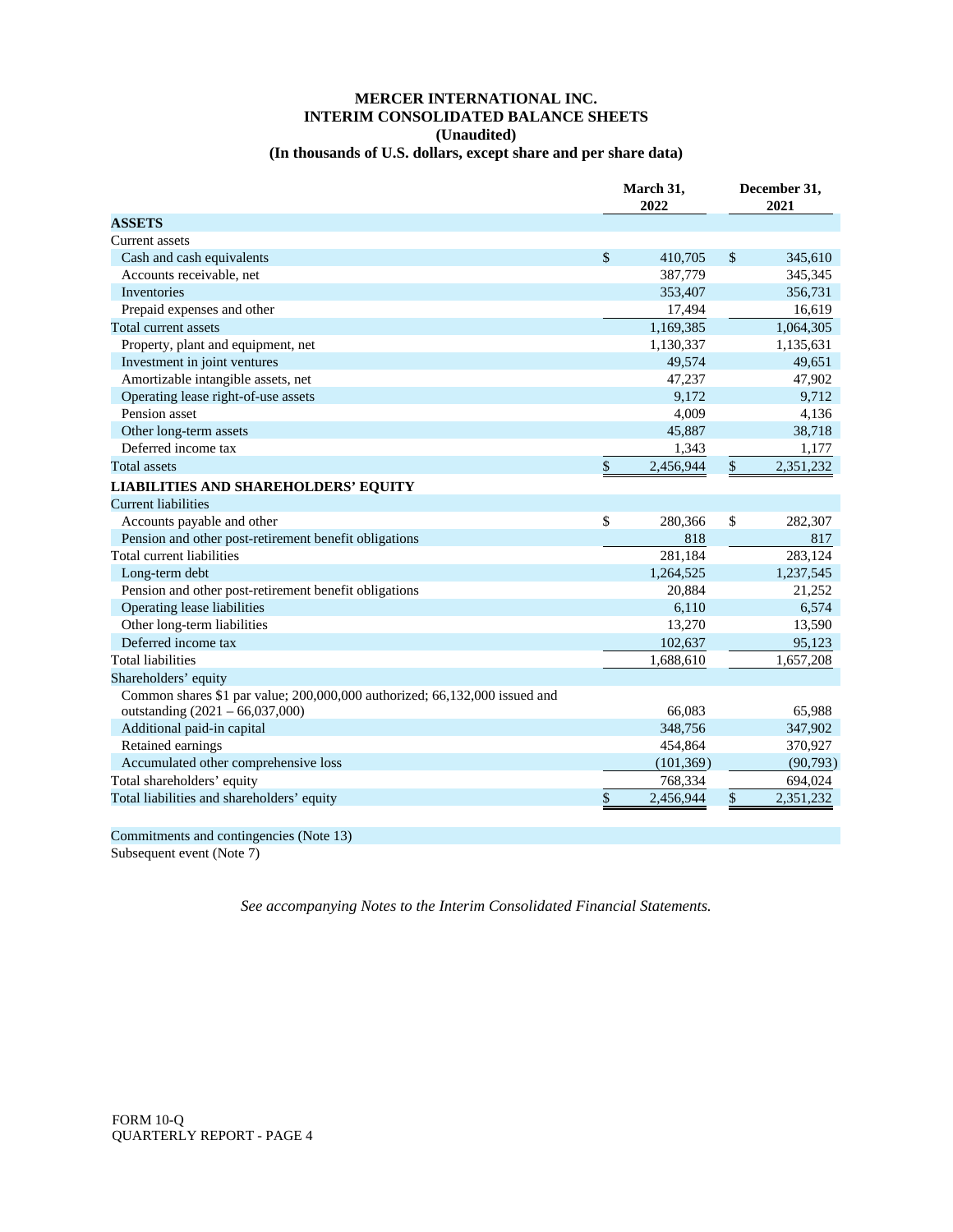# **MERCER INTERNATIONAL INC. INTERIM CONSOLIDATED STATEMENTS OF CHANGES IN SHAREHOLDERS' EQUITY (Unaudited) (In thousands of U.S. dollars)**

|                                                       | <b>Common shares</b>                       |               |                            |     |                                         |              |                                    |               |                                                             |                                         |
|-------------------------------------------------------|--------------------------------------------|---------------|----------------------------|-----|-----------------------------------------|--------------|------------------------------------|---------------|-------------------------------------------------------------|-----------------------------------------|
| Three Months Ended March 31:                          | <b>Number</b><br>(thousands)<br>of shares) |               | Amount,<br>at Par<br>Value |     | <b>Additional</b><br>Paid-in<br>Capital |              | <b>Retained</b><br><b>Earnings</b> |               | <b>Accumulated</b><br><b>Other</b><br>Comprehensive<br>Loss | Total<br>Shareholders'<br><b>Equity</b> |
| Balance as of December 31, 2021                       | 66,037                                     | <sup>\$</sup> | 65,988                     | \$. | 347,902                                 | \$.          | 370,927                            | $\mathcal{S}$ | $(90,793)$ \$                                               | 694,024                                 |
| Shares issued on grants of performance share<br>units | 95                                         |               | 95                         |     | (95)                                    |              |                                    |               |                                                             |                                         |
| Stock compensation expense                            |                                            |               |                            |     | 949                                     |              |                                    |               |                                                             | 949                                     |
| Net income                                            |                                            |               |                            |     |                                         |              | 88,897                             |               |                                                             | 88,897                                  |
| Dividends declared                                    |                                            |               |                            |     |                                         |              | (4,960)                            |               |                                                             | (4,960)                                 |
| Other comprehensive loss                              |                                            |               |                            |     |                                         |              |                                    |               | (10, 576)                                                   | (10, 576)                               |
| Balance as of March 31, 2022                          | 66,132                                     | \$            | 66,083                     | \$. | 348,756                                 | S.           | 454,864                            |               | (101, 369)                                                  | 768,334                                 |
| Balance as of December 31, 2020                       | 65,868                                     | -S            | 65,800                     | -S  | 345,696                                 | $\mathbb{S}$ | 217,106 \$                         |               | $(27,575)$ \$                                               | 601,027                                 |
| Shares issued on grants of performance share<br>units | 120                                        |               | 120                        |     | (120)                                   |              |                                    |               |                                                             |                                         |
| Stock compensation expense                            |                                            |               |                            |     | 610                                     |              |                                    |               |                                                             | 610                                     |
| Net income                                            |                                            |               |                            |     |                                         |              | 5,933                              |               |                                                             | 5,933                                   |
| Dividends declared                                    |                                            |               |                            |     |                                         |              | (4,289)                            |               |                                                             | (4,289)                                 |
| Other comprehensive loss                              |                                            |               |                            |     |                                         |              |                                    |               | (35, 643)                                                   | (35, 643)                               |
| Balance as of March 31, 2021                          | 65.988                                     | \$            | 65.920                     |     | 346.186                                 | S.           | 218,750                            |               | (63,218)                                                    | 567,638                                 |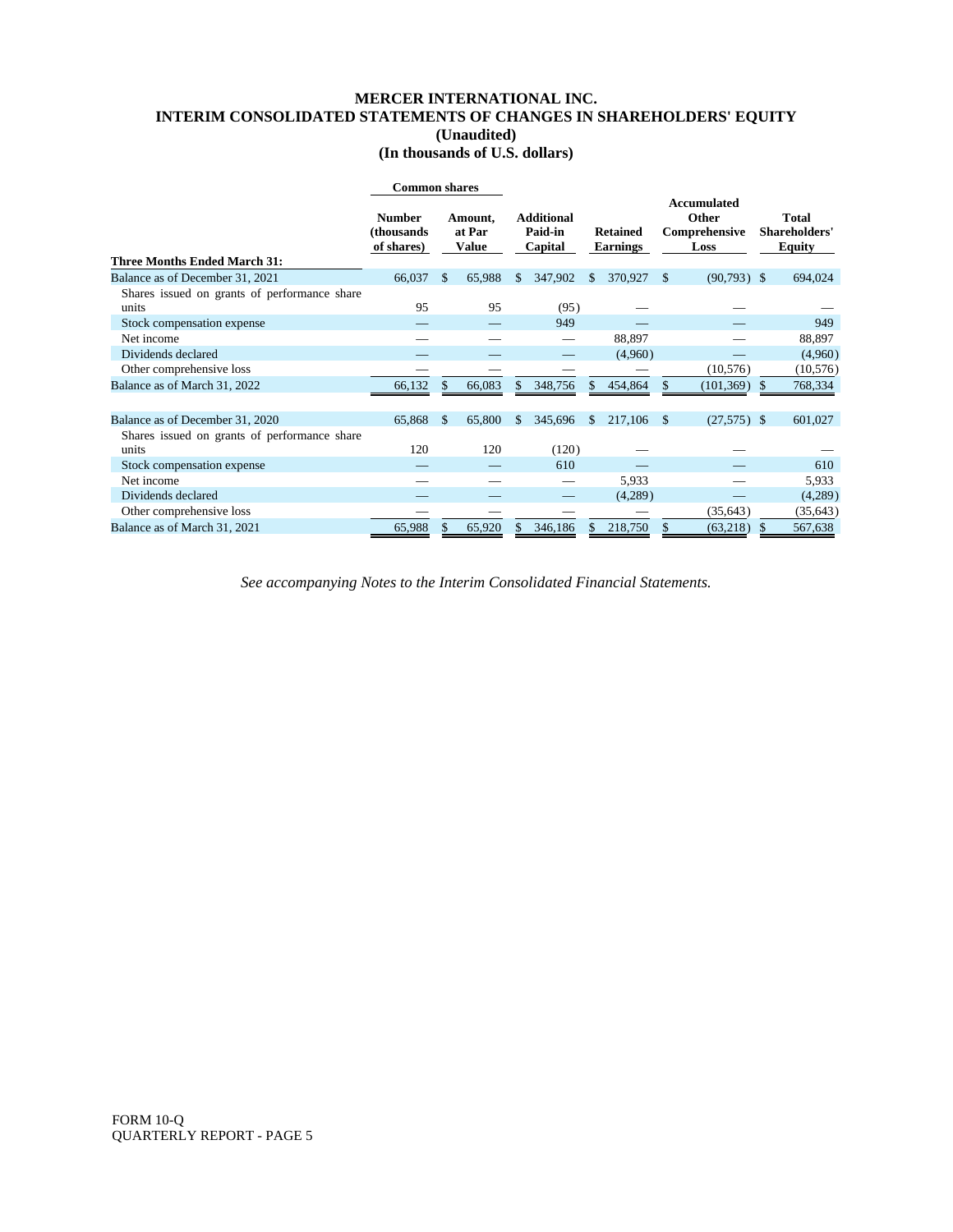# **MERCER INTERNATIONAL INC. INTERIM CONSOLIDATED STATEMENTS OF CASH FLOWS (Unaudited) (In thousands of U.S. dollars)**

|                                                                                    | <b>Three Months Ended March 31.</b> |           |    |            |
|------------------------------------------------------------------------------------|-------------------------------------|-----------|----|------------|
|                                                                                    | 2022                                |           |    | 2021       |
| Cash flows from (used in) operating activities                                     |                                     |           |    |            |
| Net income                                                                         | \$                                  | 88,897    | \$ | 5,933      |
| Adjustments to reconcile net income to cash flows from operating activities        |                                     |           |    |            |
| Depreciation and amortization                                                      |                                     | 32,116    |    | 30.967     |
| Deferred income tax provision                                                      |                                     | 8,383     |    | 1,204      |
| Loss on early extinguishment of debt                                               |                                     |           |    | 30,368     |
| Defined benefit pension plans and other post-retirement benefit plan expense       |                                     | 438       |    | 919        |
| Stock compensation expense                                                         |                                     | 949       |    | 610        |
| Foreign exchange transaction gains                                                 |                                     | (3,828)   |    | (8,606)    |
| Other                                                                              |                                     | (801)     |    | (616)      |
| Defined benefit pension plans and other post-retirement benefit plan contributions |                                     | (1, 194)  |    | (923)      |
| Changes in working capital                                                         |                                     |           |    |            |
| Accounts receivable                                                                |                                     | (52, 127) |    | (12, 423)  |
| Inventories                                                                        |                                     | (1,725)   |    | (20,799)   |
| Accounts payable and accrued expenses                                              |                                     | (567)     |    | 4,436      |
| Other                                                                              |                                     | (1,731)   |    | (782)      |
| Net cash from (used in) operating activities                                       |                                     | 68,810    |    | 30,288     |
| Cash flows from (used in) investing activities                                     |                                     |           |    |            |
| Purchase of property, plant and equipment                                          |                                     | (33,293)  |    | (25, 262)  |
| Insurance proceeds                                                                 |                                     | 6,410     |    |            |
| Purchase of amortizable intangible assets                                          |                                     | (60)      |    | (641)      |
| Other                                                                              |                                     | 153       |    | (394)      |
| Net cash from (used in) investing activities                                       |                                     | (26,790)  |    | (26, 297)  |
| Cash flows from (used in) financing activities                                     |                                     |           |    |            |
| Redemption of senior notes                                                         |                                     |           |    | (824, 557) |
| Proceeds from issuance of senior notes                                             |                                     |           |    | 875,000    |
| Proceeds from (repayment of) revolving credit facilities, net                      |                                     | 30,504    |    | (15,070)   |
| Payment of debt issuance costs                                                     |                                     | (1, 184)  |    | (14, 414)  |
| Proceeds from government grants                                                    |                                     | 1,067     |    | 8,532      |
| Payment of finance lease obligations                                               |                                     | (4,935)   |    | (1,703)    |
| Other                                                                              |                                     | (843)     |    | 3,624      |
| Net cash from (used in) financing activities                                       |                                     | 24,609    |    | 31,412     |
| Effect of exchange rate changes on cash and cash equivalents                       |                                     | (1, 534)  |    | (1, 418)   |
| Net increase in cash and cash equivalents                                          |                                     | 65,095    |    | 33,985     |
| Cash and cash equivalents, beginning of period                                     |                                     | 345,610   |    | 361,098    |
| Cash and cash equivalents, end of period                                           | \$                                  | 410,705   | \$ | 395,083    |

| Supplemental cash flow disclosure:                                    |        |        |
|-----------------------------------------------------------------------|--------|--------|
| Cash paid for interest                                                | 32.073 | 39,026 |
| Cash paid for income taxes                                            | 18.900 | 1.845  |
| Supplemental schedule of non-cash investing and financing activities: |        |        |
| Leased production and other equipment                                 |        | 15.969 |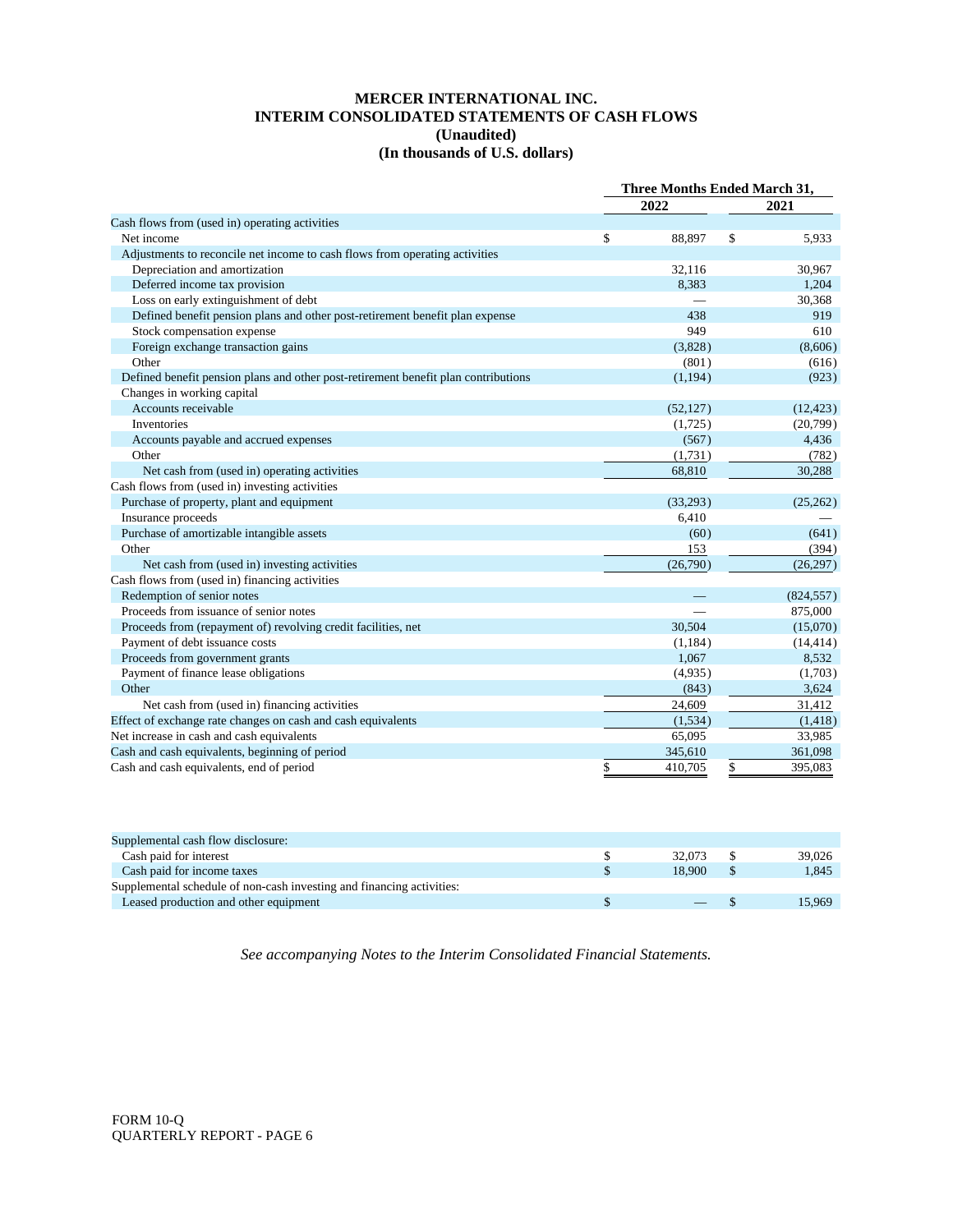#### **Note 1. The Company and Summary of Significant Accounting Policies**

#### **Nature of Operations and Basis of Presentation**

The Interim Consolidated Financial Statements contained herein include the accounts of Mercer International Inc. ("Mercer Inc.") and all of its subsidiaries (collectively the "Company"). Mercer Inc. owns 100% of its subsidiaries with the exception of the 50% joint venture interest in the Cariboo mill with West Fraser Mills Ltd., which is accounted for using the equity method. The Company's shares of common stock are quoted and listed for trading on the NASDAQ Global Select Market.

The Interim Consolidated Financial Statements have been prepared by the Company pursuant to the rules and regulations of the United States Securities and Exchange Commission (the "SEC"). The year-end Consolidated Balance Sheet data was derived from audited financial statements. The footnote disclosure included herein has been prepared in accordance with accounting principles generally accepted for interim financial statements in the United States ("GAAP"). The unaudited Interim Consolidated Financial Statements should be read together with the audited Consolidated Financial Statements and accompanying notes included in the Company's latest Annual Report on Form 10-K for the fiscal year ended December 31, 2021. In the opinion of the Company, the unaudited Interim Consolidated Financial Statements contained herein have been prepared on a consistent basis with the audited Consolidated Financial Statements and accompanying notes included in the Company's latest Annual Report on Form 10-K for the fiscal year ended December 31, 2021 and contain all adjustments necessary for a fair statement of the results of the interim periods included. The results for the periods included herein may not be indicative of the results for the entire year.

In these Interim Consolidated Financial Statements, unless otherwise indicated, all amounts are expressed in United States dollars ("U.S. dollars" or "\$"). The symbol "€" refers to euros and the symbol "C\$" refers to Canadian dollars.

#### **Use of Estimates**

Preparation of financial statements and related disclosures in conformity with GAAP requires management to make estimates and assumptions that affect the amounts reported in the financial statements and accompanying notes. Significant management judgment is required in determining the accounting for, among other things, pension and other post-retirement benefit obligations, deferred income taxes (valuation allowance and permanent reinvestment), depreciation and amortization, future cash flows associated with impairment testing for long-lived assets, the allocation of the purchase price in a business combination to the assets acquired and liabilities assumed, legal liabilities and contingencies. Actual results could differ materially from these estimates, and changes in these estimates are recorded when known.

#### **Impact of the COVID-19 Pandemic**

The Company is subject to risks and uncertainties as a result of the COVID-19 pandemic. During the pandemic, there have been several "waves" or periods during which there has been a significant widespread increase in reported infections and the emergence and rapid spread of new variants of the COVID-19 virus. In response to such waves, various countries have from time to time re-imposed various restrictions on social, business, travel and other activities. Such economic disruption could have a material adverse effect on the Company's business.

As of the date of issuance of these Interim Consolidated Financial Statements, the Company has not had significant downtime or closures at its mills or disruptions to raw material supplies or access to logistics networks due to the COVID-19 pandemic, but the extent to which the COVID-19 pandemic may materially impact the Company's future financial condition, liquidity, or results of operations remains uncertain.

The Company's future results of operations and liquidity, however, could be adversely impacted by economic factors arising from the pandemic that affect our business and customers. For instance, we may experience delays in payments of outstanding receivable amounts beyond normal payment terms, supply chain disruptions and uncertain demand, and the impact of any initiatives or programs that the Company may undertake to address financial and operational challenges faced by its customers.

FORM 10-Q QUARTERLY REPORT - PAGE 7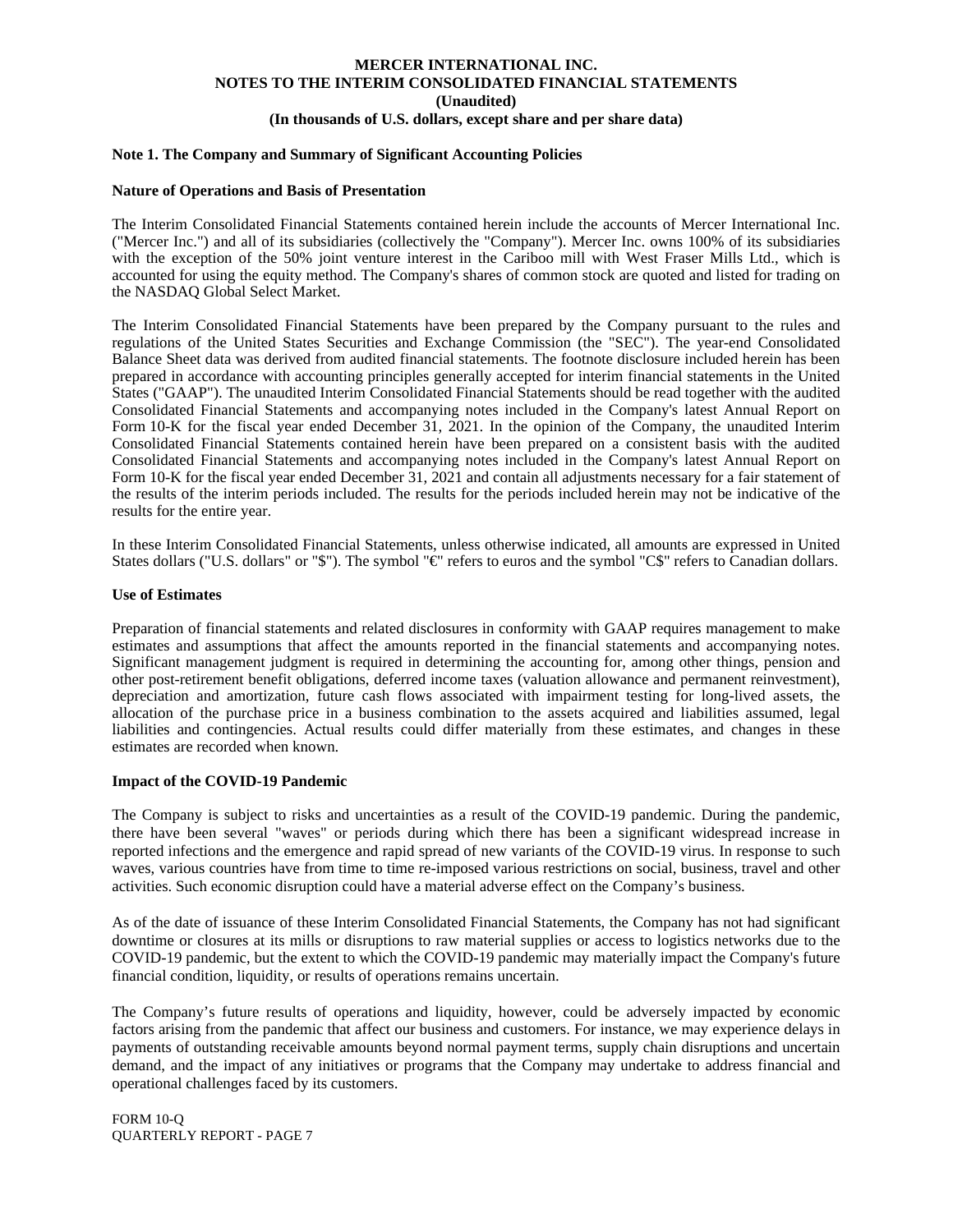# **Note 2. Inventories**

Inventories as of March 31, 2022 and December 31, 2021, were comprised of the following:

|                       | March 31,<br>2022 |    | December 31,<br>2021 |  |  |
|-----------------------|-------------------|----|----------------------|--|--|
| Raw materials         | 130.652           | \$ | 106,434              |  |  |
| Finished goods        | 106.448           |    | 140,829              |  |  |
| Spare parts and other | 116,307           |    | 109,468              |  |  |
|                       | 353,407           | ъ  | 356,731              |  |  |

# **Note 3. Accounts Payable and Other**

Accounts payable and other as of March 31, 2022 and December 31, 2021, was comprised of the following:

|                           |               | March 31,<br>2022 |               | December 31,<br>2021 |
|---------------------------|---------------|-------------------|---------------|----------------------|
| Trade payables            | <sup>\$</sup> | 67,061            | <sup>\$</sup> | 58,451               |
| Accrued expenses          |               | 83,834            |               | 76,409               |
| Interest payable          |               | 11,356            |               | 26,506               |
| Income tax payable        |               | 51,744            |               | 56,241               |
| Payroll-related accruals  |               | 19,596            |               | 20,707               |
| Wastewater fee (a)        |               | 20,538            |               | 19,248               |
| Finance lease liability   |               | 7,314             |               | 8,467                |
| Operating lease liability |               | 3,115             |               | 3,192                |
| Government grants (b)     |               | 5,601             |               | 7,302                |
| Other                     |               | 10,207            |               | 5,784                |
|                           |               | 280,366           |               | 282,307              |

(a) The Company is required to pay certain fees based on wastewater emissions at its German mills. Accrued fees can be reduced upon the mills' demonstration of reduced wastewater emissions.

(b) The Canadian mills have a liability for unspent government grants which are required to be used to partially finance greenhouse gas emission reduction and innovation capital projects. The grants are recorded in "Cash and cash equivalents" in the Interim Consolidated Balance Sheets, however, they are considered restricted as they are repayable if the mills do not spend the funds on approved projects.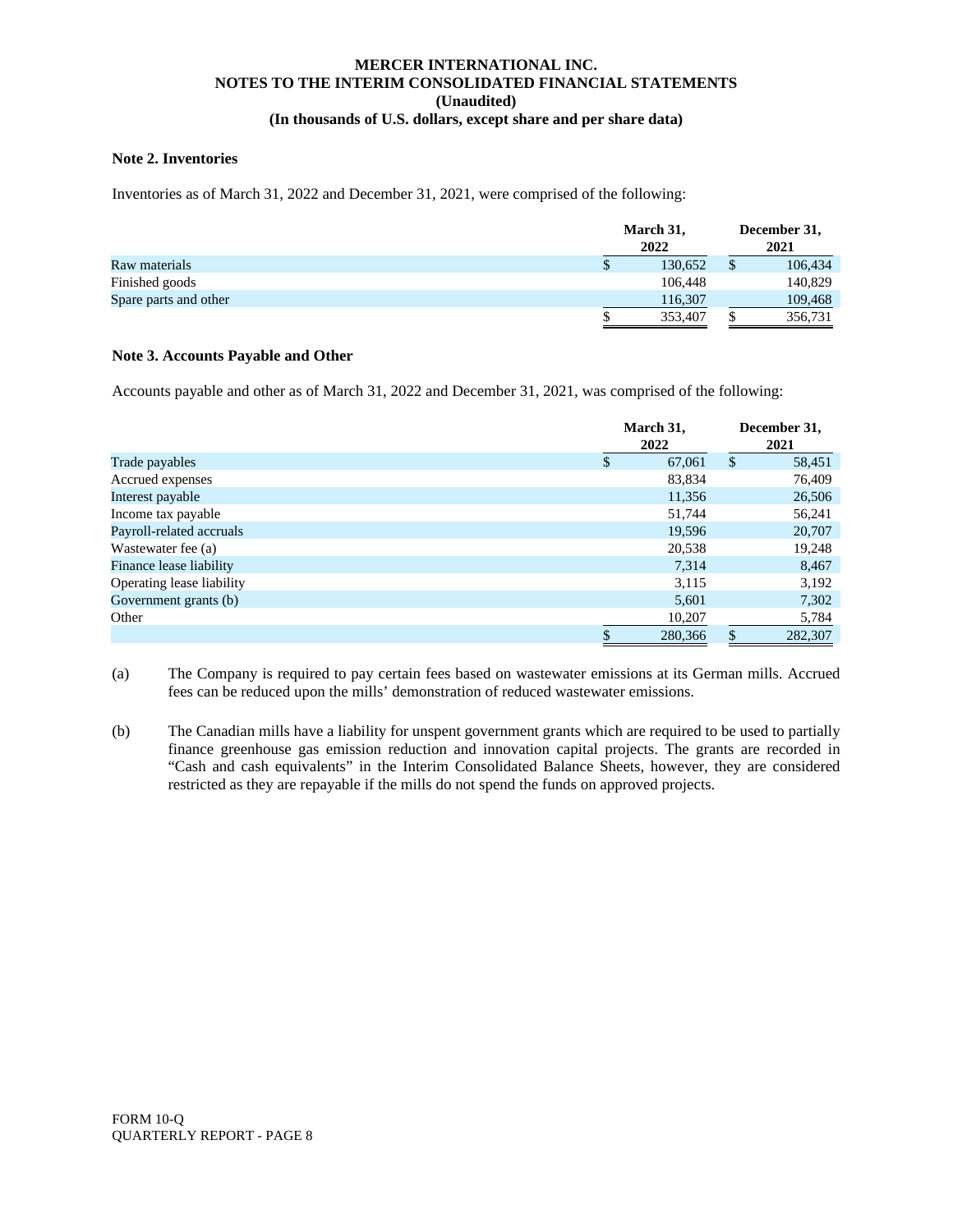#### **Note 4. Debt**

Debt as of March 31, 2022 and December 31, 2021, was comprised of the following:

|                                                                   |                 | March 31,       |     | December 31, |
|-------------------------------------------------------------------|-----------------|-----------------|-----|--------------|
|                                                                   | <b>Maturity</b> | 2022            |     | 2021         |
| Senior notes (a)                                                  |                 |                 |     |              |
| 5.500% senior notes                                               | 2026            | \$<br>300,000   | \$. | 300,000      |
| 5.125% senior notes                                               | 2029            | 875,000         |     | 875,000      |
|                                                                   |                 |                 |     |              |
| Credit arrangements                                               |                 |                 |     |              |
| $\epsilon$ 200 million German joint revolving credit facility (b) | 2023            |                 |     |              |
| C\$160 million Canadian joint revolving credit facility (c)       | 2027            | 54,017          |     |              |
| C\$60 million Peace River revolving credit facility (c)           |                 |                 |     | 22,874       |
| C\$60 million Celgar revolving credit facility (c)                |                 |                 |     |              |
| €2.6 million demand loan (d)                                      |                 |                 |     |              |
|                                                                   |                 |                 |     |              |
| Finance lease liability                                           |                 | 58,081          |     | 64,041       |
|                                                                   |                 | 1,287,098       |     | 1,261,915    |
| Less: unamortized senior note issuance costs                      |                 | (15,259)        |     | (15,903)     |
| Less: finance lease liability due within one year                 |                 | (7,314)         |     | (8, 467)     |
|                                                                   |                 | \$<br>1,264,525 | \$  | 1,237,545    |

The maturities of the principal portion of the senior notes and credit arrangements as of March 31, 2022 were as follows:

|            | <b>Senior Notes and</b><br><b>Credit</b> |
|------------|------------------------------------------|
|            | <b>Arrangements</b>                      |
| 2022       | ¢<br>Φ                                   |
| 2023       |                                          |
| 2024       |                                          |
| 2025       |                                          |
| 2026       | 300,000                                  |
| Thereafter | 929,017                                  |
|            | 1,229,017                                |

Certain of the Company's debt instruments were issued under agreements which, among other things, may limit its ability and the ability of its subsidiaries to make certain payments, including dividends. These limitations are subject to specific exceptions. As of March 31, 2022, the Company was in compliance with the terms of its debt agreements.

(a) In January 2021, the Company issued \$875,000 in aggregate principal amount of 5.125% senior notes which mature on February 1, 2029 (the "2029 Senior Notes"). The net proceeds from the 2029 Senior Notes issuance was \$860,517 after deducting the underwriter's discount and offering expenses. The net proceeds were used to redeem the outstanding senior notes which were to mature in 2024 and 2025 and for general corporate purposes. In connection with the redemption, the Company recorded a loss on early extinguishment of debt of \$30,368 in the Interim Consolidated Statements of Operations.

The 2029 Senior Notes and the senior notes which mature on January 15, 2026 (the "2026 Senior Notes" and collectively with the 2029 Senior Notes, the "Senior Notes") are general unsecured senior obligations of the Company. The Company may redeem all or a part of the Senior Notes, upon not less than 10 days' or more than 60 days' notice at the redemption price plus accrued and unpaid interest to (but not including) the applicable redemption date.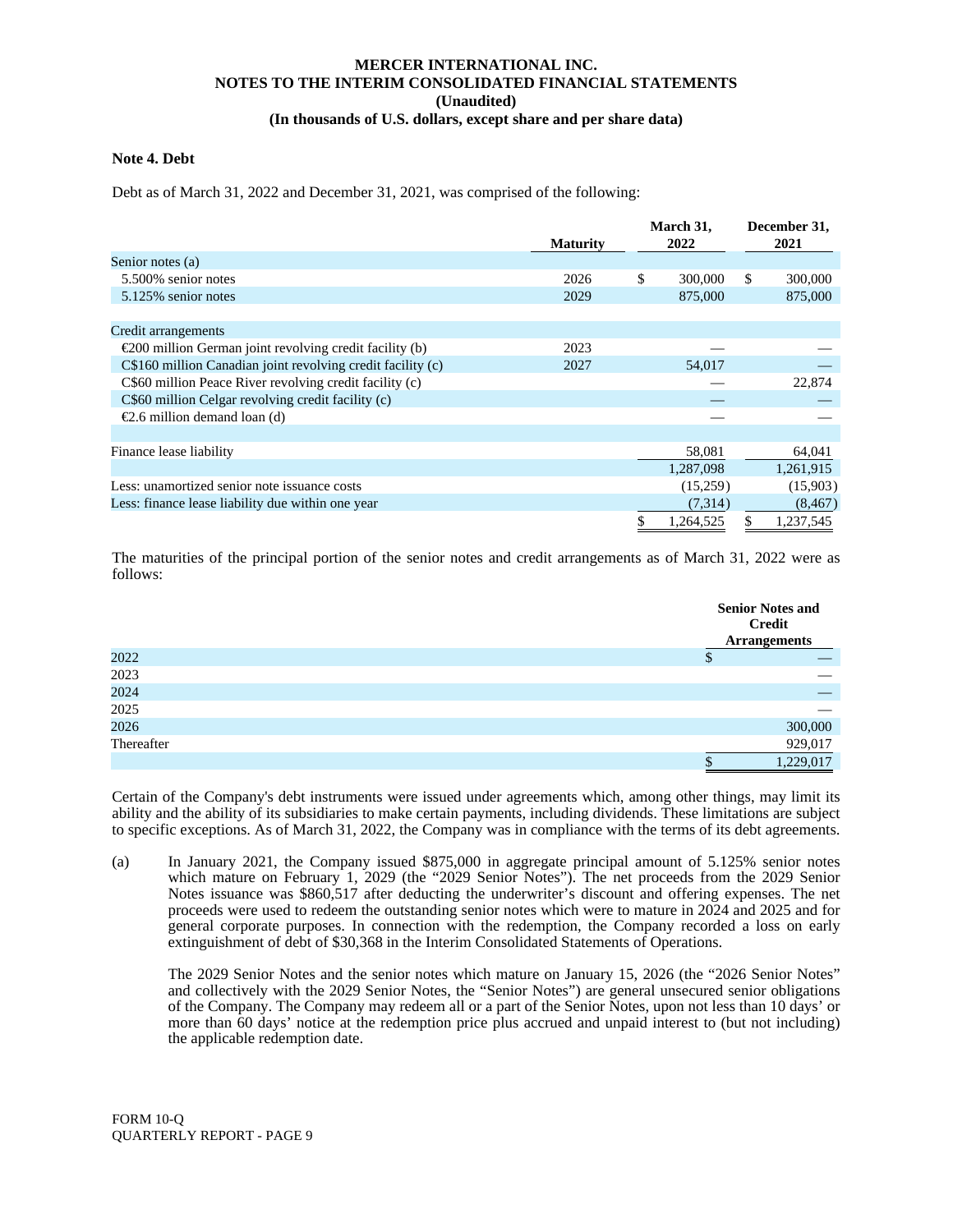#### **Note 4. Debt (continued)**

The following table presents the redemption prices (expressed as percentages of principal amount) and the redemption periods of the outstanding Senior Notes:

| 2026 Senior Notes                |            | 2029 Senior Notes               |            |
|----------------------------------|------------|---------------------------------|------------|
| <b>12 Month Period Beginning</b> | Percentage | 12 Month Period Beginning       | Percentage |
| January 15, 2022                 | 101.375%   | February 1, 2024                | 102.563%   |
| January 15, 2023 and thereafter  | 100.000%   | February 1, 2025                | 101.281%   |
|                                  |            | February 1, 2026 and thereafter | 100.000%   |

- (b) A  $\epsilon$ 200.0 million joint revolving credit facility with all of the Company's German mills that matures in December 2023. Borrowings under the facility are unsecured and bear interest at Euribor plus a variable margin ranging from 1.05% to 2.00% dependent on conditions including but not limited to a prescribed leverage ratio. As of March 31, 2022, approximately €12.5 million (\$13,912) of this facility was supporting bank guarantees and approximately  $\epsilon 187.5$  million (\$208,108) was available.
- (c) A C\$160.0 million joint revolving credit facility for the Celgar mill, Peace River mill and certain other Canadian subsidiaries that matures in January 2027. The facility is available by way of: (i) Canadian denominated advances, which bear interest at a designated prime rate per annum; (ii) banker's acceptance equivalent loans, which bear interest at the applicable Canadian dollar banker's acceptance plus 1.20% to 1.45% per annum; (iii) dollar denominated base rate advances at the greater of the federal funds rate plus 0.50%, an Adjusted Term SOFR for a one month tenor plus 1.00% and the bank's applicable reference rate for U.S. dollar loans; and (iv) dollar SOFR advances, which bear interest at Adjusted Term SOFR plus 1.20% to 1.45% per annum. As of March 31, 2022, approximately C\$67.5 million (\$54,017) of this facility was drawn and accruing interest at a rate of 2.38%, approximately C\$1.4 million (\$1,093) was supporting letters of credit and approximately C\$91.1 million (\$72,931) was available.

The facility replaced the Peace River and Celgar C\$60.0 million revolving credit facilities.

(d) A  $\epsilon$ 2.6 million demand loan for Rosenthal that does not have a maturity date. Borrowings under this facility are unsecured and bear interest at the rate of the three-month Euribor plus 2.50%. As of March 31, 2022, approximately  $\epsilon$ 2.6 million (\$2,833) of this facility was supporting bank guarantees and approximately \$nil was available.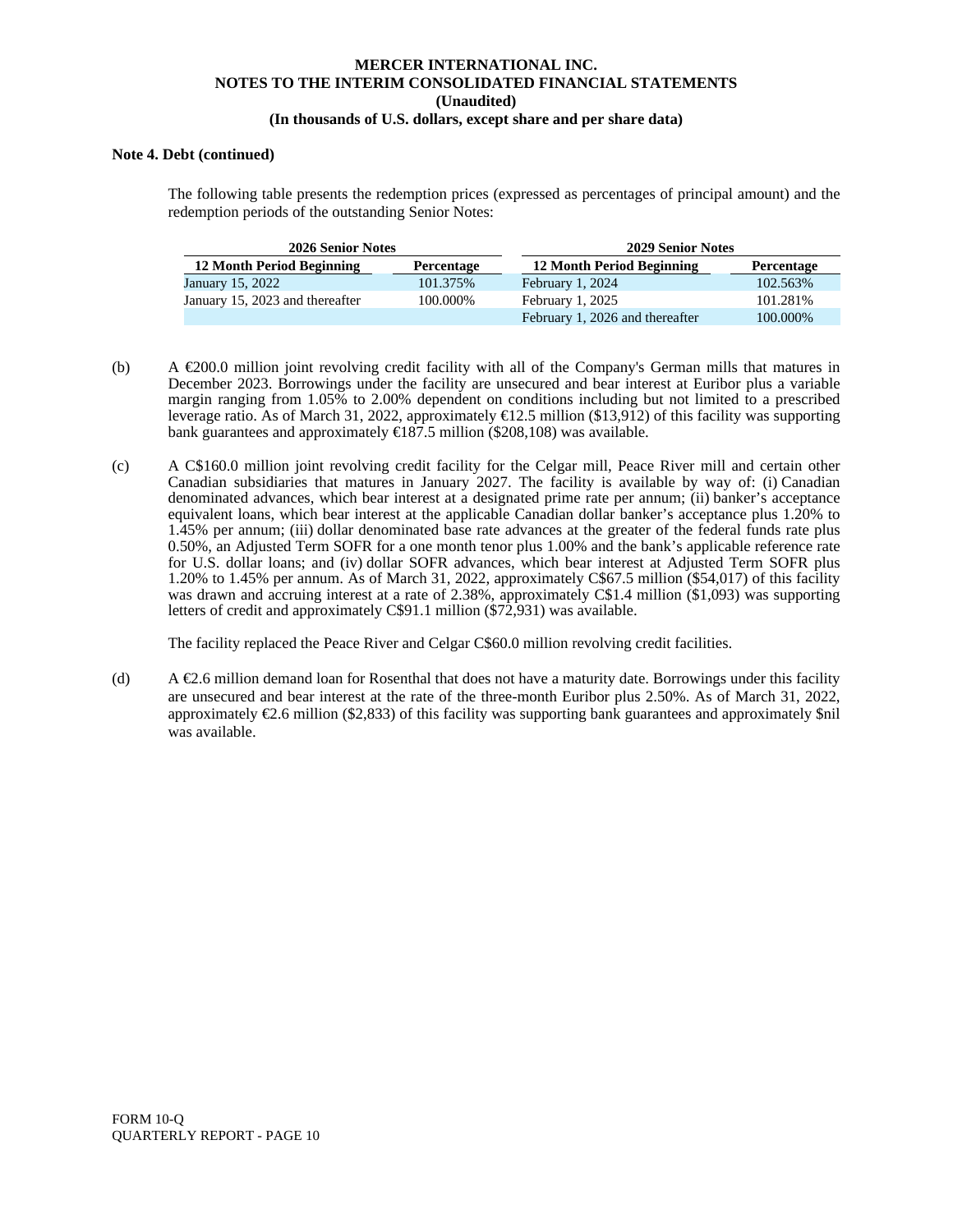# **Note 5. Pension and Other Post-Retirement Benefit Obligations**

#### **Defined Benefit Plans**

Pension benefits are based on employees' earnings and years of service. The defined benefit plans are funded by contributions from the Company based on actuarial estimates and statutory requirements. The components of the net benefit costs for the Celgar and Peace River defined benefit plans, in aggregate for the three month periods ended March 31, 2022 and 2021 were as follows:

|                                    |                                         | Three Months Ended March 31, |               |                 |                |         |                 |       |                                         |
|------------------------------------|-----------------------------------------|------------------------------|---------------|-----------------|----------------|---------|-----------------|-------|-----------------------------------------|
|                                    |                                         |                              | 2022          |                 | 2021           |         |                 |       |                                         |
|                                    | <b>Other Post-</b><br><b>Retirement</b> |                              |               |                 |                |         |                 |       | <b>Other Post-</b><br><b>Retirement</b> |
|                                    |                                         | <b>Pension</b>               |               | <b>Benefits</b> | <b>Pension</b> |         | <b>Benefits</b> |       |                                         |
| Service cost                       | \$                                      | 913                          | <sup>\$</sup> | 49              | S              | 1,025   | S               | 79    |                                         |
| Interest cost                      |                                         | 965                          |               | 105             |                | 917     |                 | 102   |                                         |
| Expected return on plan assets     |                                         | (1, 478)                     |               |                 |                | (1,174) |                 |       |                                         |
| Amortization of unrecognized items |                                         | 62                           |               | (178)           |                | 176     |                 | (206) |                                         |
| Net benefit costs                  |                                         | 462                          |               | (24)            |                | 944     |                 | (25)  |                                         |

The components of the net benefit costs other than service cost are recorded in "Other income" in the Interim Consolidated Statements of Operations. The amortization of unrecognized items relates to net actuarial losses and prior service costs.

#### **Defined Contribution Plan**

Effective December 31, 2008, the defined benefit plans at the Celgar mill were closed to new members and the service accrual ceased. Effective January 1, 2009, the members began to receive pension benefits, at a fixed contractual rate, under a new defined contribution plan. During the three month period ended March 31, 2022, the Company made contributions of \$266 to this plan (2021 – \$380).

#### **Multiemployer Plan**

The Company participates in a multiemployer plan for the hourly-paid employees at the Celgar mill. The contributions to the plan are determined based on a percentage of pensionable earnings pursuant to a collective bargaining agreement. The Company has no current or future contribution obligations in excess of the contractual contributions. During the three month period ended March 31, 2022, the Company made contributions of \$558 to this plan  $(2021 - $714)$ .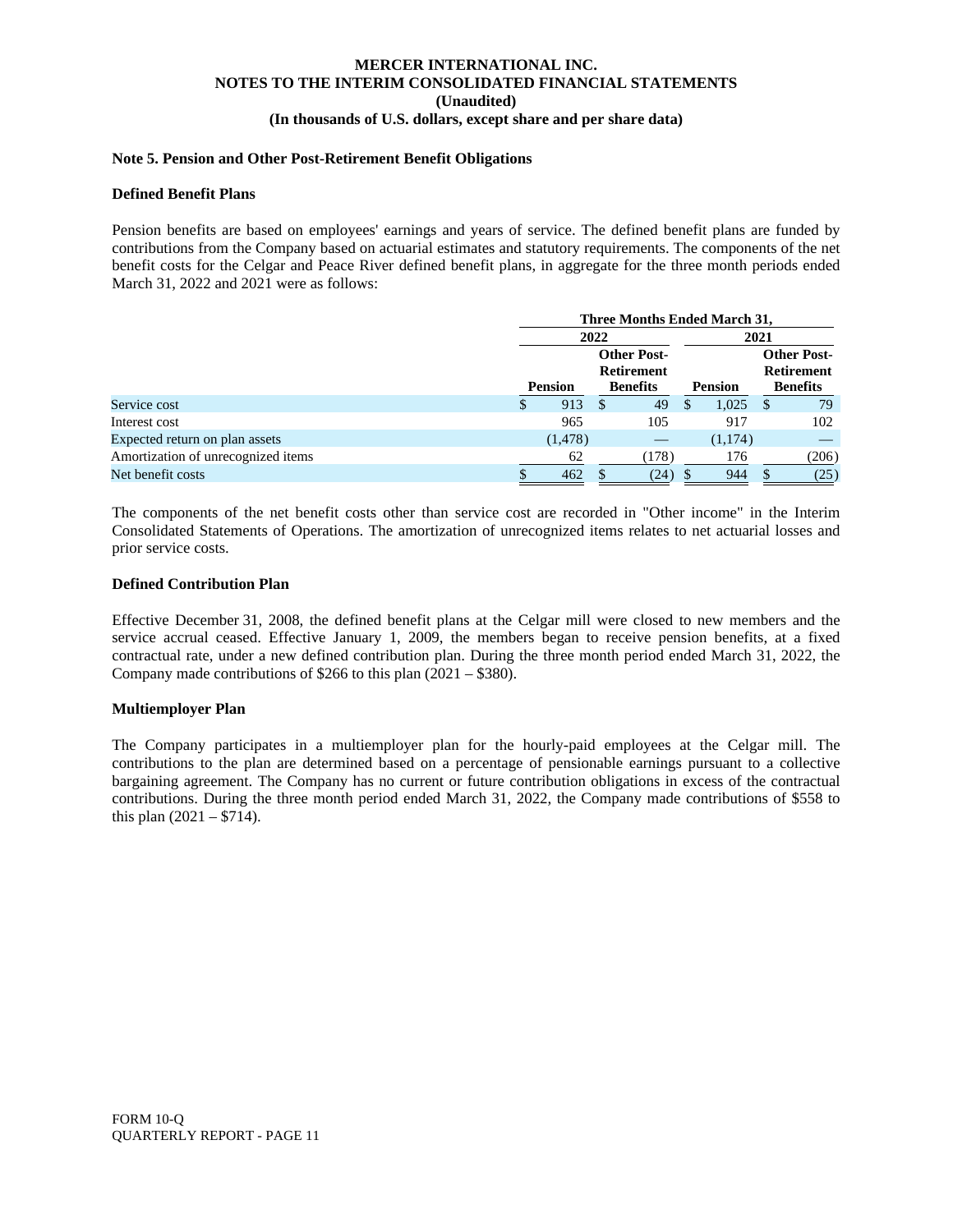## **Note 6. Income Taxes**

Differences between the U.S. Federal statutory and the Company's effective tax rates for the three month periods ended March 31, 2022 and 2021, were as follows:

|                                                           | <b>Three Months Ended March 31,</b> |    |           |  |  |  |
|-----------------------------------------------------------|-------------------------------------|----|-----------|--|--|--|
|                                                           | 2022                                |    | 2021      |  |  |  |
| U.S. Federal statutory rate                               | 21%                                 |    | 21%       |  |  |  |
| U.S. Federal statutory rate on income before income taxes | \$<br>(23,760)                      | -S | (1,813)   |  |  |  |
| Tax differential on foreign income                        | (9,779)                             |    | (2,848)   |  |  |  |
| Effect of foreign earnings (a)                            | (996)                               |    | (3,112)   |  |  |  |
| Valuation allowance (b)                                   | 6,189                               |    | (11, 117) |  |  |  |
| Foreign exchange on settlement of debt                    | 3,101                               |    |           |  |  |  |
| Tax benefit of partnership structure                      | 783                                 |    | 893       |  |  |  |
| Non-taxable foreign subsidies                             | 698                                 |    | 748       |  |  |  |
| True-up of prior year taxes                               | 1,662                               |    | 3,170     |  |  |  |
| Annual effective tax rate adjustment                      |                                     |    | 13,300    |  |  |  |
| Other, net                                                | (2,134)                             |    | (1,919)   |  |  |  |
| Income tax provision                                      | (24, 236)                           |    | (2,698)   |  |  |  |
| Comprised of:                                             |                                     |    |           |  |  |  |
| Current income tax provision                              | \$<br>(15,853)                      | -S | (1, 494)  |  |  |  |
| Deferred income tax provision                             | (8,383)                             |    | (1,204)   |  |  |  |
| Income tax provision                                      | \$<br>(24, 236)                     | \$ | (2,698)   |  |  |  |

(a) Primarily relates to the impact of the global intangible low-taxed income provision in the Tax Cuts and Jobs Act of 2017.

(b) Primarily relates to taxable losses and denied interest expense.

#### **Note 7. Shareholders' Equity**

#### **Dividends**

On February 17, 2022, the Company's board of directors declared a quarterly dividend of \$0.075 per common share. Payment of the dividend was made on April 6, 2022 to all shareholders of record on March 30, 2022.

On April 28, 2022, the Company's board of directors declared a quarterly dividend of \$0.075 per common share. Payment of the dividend will be made on July 7, 2022 to all shareholders of record on June 29, 2022. Future dividends are subject to approval by the board of directors and may be adjusted as business and industry conditions warrant.

#### **Stock Based Compensation**

The Company has a stock incentive plan which provides for options, restricted stock rights, restricted shares, performance shares, performance share units ("PSUs") and stock appreciation rights to be awarded to employees, consultants and non-employee directors. During the three month period ended March 31, 2022, there were no issued and outstanding options, restricted stock rights, performance shares or stock appreciation rights. As of March 31, 2022, after factoring in all allocated shares, there remain approximately 0.5 million common shares available for grant.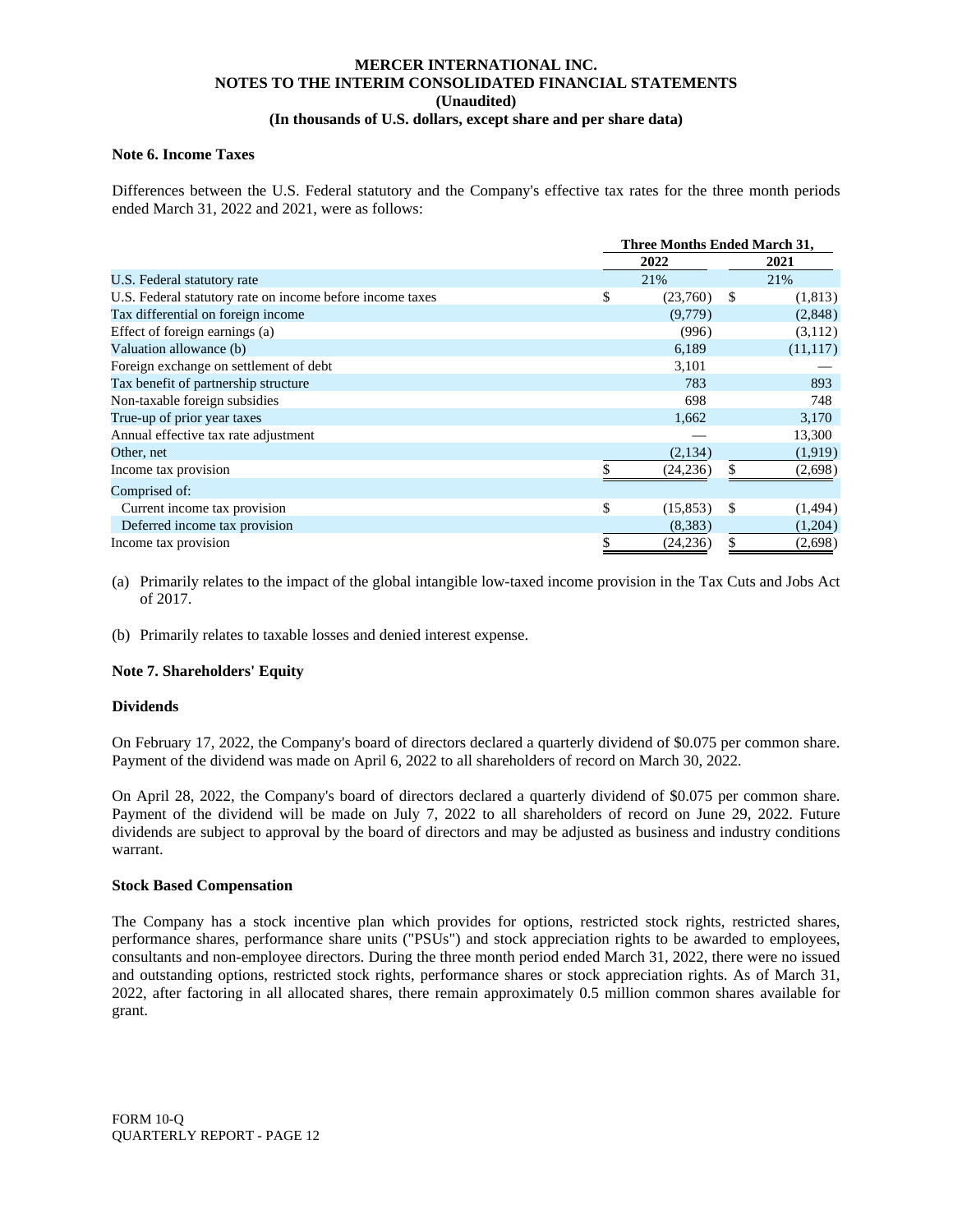#### **Note 7. Shareholders' Equity (continued)**

*PSUs*

PSUs comprise rights to receive common shares at a future date that are contingent on the Company and the grantee achieving certain performance objectives. The performance objective period is generally three years. For the three month period ended March 31, 2022, the Company recognized an expense of \$766 related to PSUs (2021 – \$473).

The following table summarizes PSU activity during the period:

|                                   | <b>Number of PSUs</b> |
|-----------------------------------|-----------------------|
| Outstanding as of January 1, 2022 | 2,754,472             |
| Granted                           | 1,247,516             |
| Vested and issued                 | (94, 940)             |
| Forfeited                         | (531,610)             |
| Outstanding as of March 31, 2022  | 3,375,438             |

#### *Restricted Shares*

Restricted shares generally vest at the end of one year. For the three month period ended March 31, 2022, the Company recognized an expense of \$183 related to restricted shares (2021 – \$137). As of March 31, 2022, the total remaining unrecognized compensation cost related to restricted shares amounted to approximately \$122 which will be amortized over the remaining vesting periods.

#### **Note 8. Net Income Per Common Share**

The reconciliation of basic and diluted net income per common share for the three month periods ended March 31, 2022 and 2021 was as follows:

|                                                       | Three Months Ended March 31, |    |            |  |  |
|-------------------------------------------------------|------------------------------|----|------------|--|--|
|                                                       | 2022                         |    | 2021       |  |  |
| Net income                                            |                              |    |            |  |  |
| Basic and diluted                                     | \$<br>88,897                 | \$ | 5,933      |  |  |
|                                                       |                              |    |            |  |  |
| Net income per common share                           |                              |    |            |  |  |
| Basic                                                 | \$<br>1.35                   | -S | 0.09       |  |  |
| Diluted                                               | \$<br>1.34                   | S  | 0.09       |  |  |
|                                                       |                              |    |            |  |  |
| Weighted average number of common shares outstanding: |                              |    |            |  |  |
| Basic $(a)$                                           | 66,034,772                   |    | 65,857,409 |  |  |
| Effect of dilutive instruments:                       |                              |    |            |  |  |
| <b>PSUs</b>                                           | 357,712                      |    | 285,369    |  |  |
| Restricted shares                                     | 32,663                       |    | 56,103     |  |  |
| <b>Diluted</b>                                        | 66,425,147                   |    | 66,198,881 |  |  |

(a) For the three month period ended March 31, 2022, the weighted average number of common shares outstanding excludes 49,195 restricted shares which have been issued, but have not vested as of March 31, 2022 (2021 – 68,140 restricted shares).

The calculation of diluted net income per common share does not assume the exercise of any instruments that would have an anti-dilutive effect on net income per common share. For the three month periods ended March 31, 2022 and 2021 there were no anti-dilutive instruments.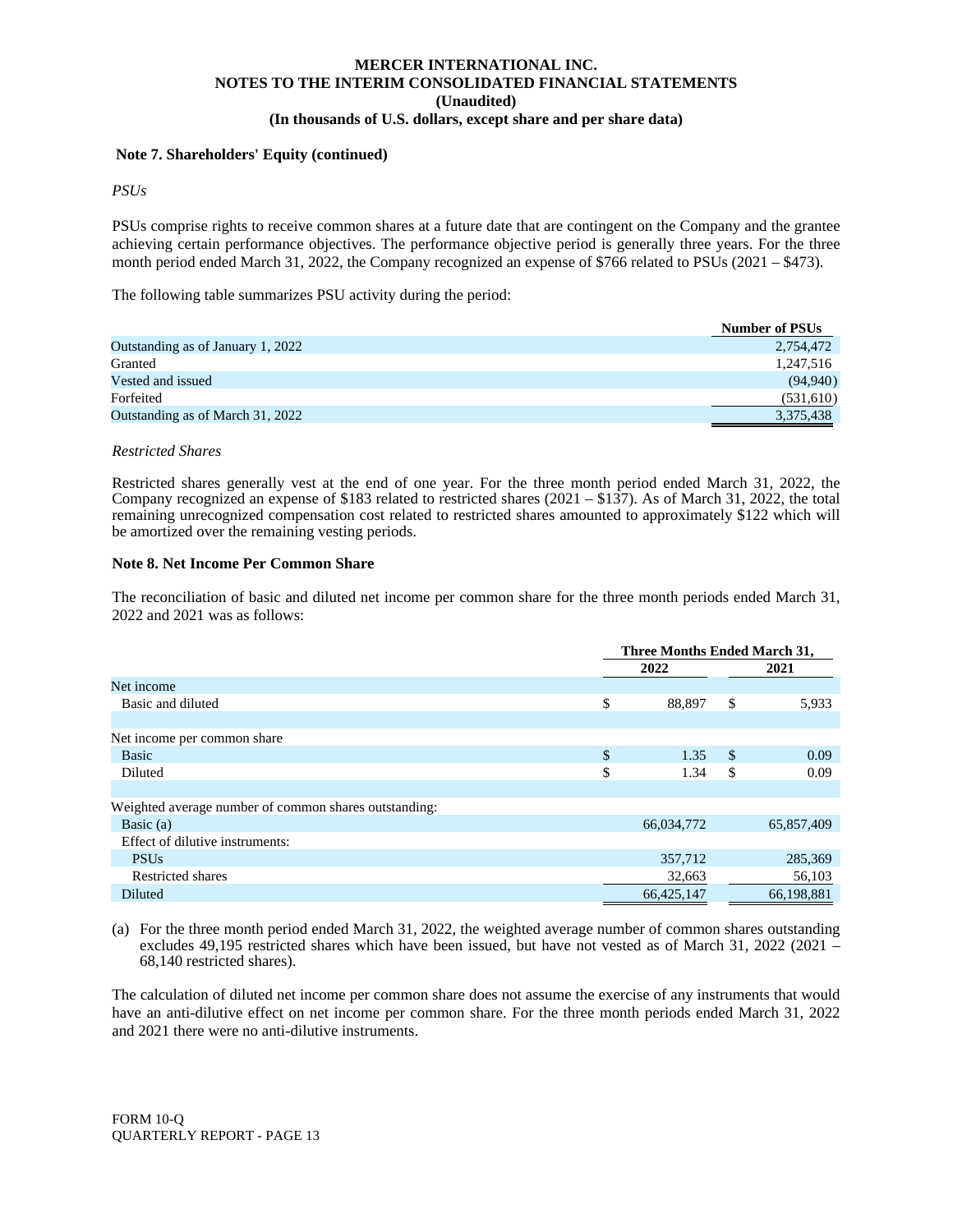# **MERCER INTERNATIONAL INC. NOTES TO THE INTERIM CONSOLIDATED FINANCIAL STATEMENTS (Unaudited)**

# **(In thousands of U.S. dollars, except share and per share data)**

## **Note 9. Accumulated Other Comprehensive Loss**

The change in the accumulated other comprehensive loss by component (net of tax) for the three month periods ended March 31, 2022 and 2021 was as follows:

|                                                                  |                                         | Foreign    |                    | <b>Defined Benefit</b><br><b>Pension and</b> |              |  |  |
|------------------------------------------------------------------|-----------------------------------------|------------|--------------------|----------------------------------------------|--------------|--|--|
|                                                                  | Currency                                |            | <b>Other Post-</b> |                                              |              |  |  |
|                                                                  | <b>Translation</b><br><b>Retirement</b> |            |                    |                                              |              |  |  |
|                                                                  |                                         | Adjustment |                    | <b>Benefit Items</b>                         | <b>Total</b> |  |  |
| Balance as of December 31, 2021                                  |                                         | (97, 517)  | J                  | 6,724                                        | (90, 793)    |  |  |
| Other comprehensive income (loss) before reclassifications       |                                         | (10,522)   |                    | 62                                           | (10, 460)    |  |  |
| Amounts reclassified from accumulated other comprehensive income |                                         |            |                    |                                              |              |  |  |
| $(\text{loss})$                                                  |                                         |            |                    | (116)                                        | (116)        |  |  |
| Other comprehensive loss, net of taxes                           |                                         | (10, 522)  |                    | (54)                                         | (10, 576)    |  |  |
| Balance as of March 31, 2022                                     |                                         | (108, 039) |                    | 6,670                                        | (101, 369)   |  |  |

|                                                                | Foreign<br><b>Currency</b><br><b>Translation</b><br>Adjustment | <b>Defined Benefit</b><br><b>Pension and</b><br><b>Other Post-</b><br><b>Retirement</b><br><b>Benefit Items</b> | Total     |
|----------------------------------------------------------------|----------------------------------------------------------------|-----------------------------------------------------------------------------------------------------------------|-----------|
| Balance as of December 31, 2020                                | (19,578)                                                       | (7,997)                                                                                                         | (27,575)  |
| Other comprehensive income (loss) before reclassifications     | (36,023)                                                       | 410                                                                                                             | (35, 613) |
| Amounts reclassified from accumulated other comprehensive loss |                                                                | (30)                                                                                                            | (30)      |
| Other comprehensive income (loss), net of taxes                | (36,023)                                                       | 380                                                                                                             | (35, 643) |
| Balance as of March 31, 2021                                   | (55,601)                                                       | (7,617)                                                                                                         | (63,218)  |

#### **Note 10. Related Party Transactions**

The Company enters into related party transactions with its joint ventures. For the three month period ended March 31, 2022, pulp purchases from the Company's 50% owned Cariboo mill, which are transacted at the Cariboo mill's cost, were  $$20,651$  (2021 –  $$21,043$ ) and as of March 31, 2022, the Company had a receivable balance from the Cariboo mill of \$9,919 (December 31, 2021 – \$5,688). For the three month period ended March 31, 2022, services from the Company's 50% owned logging and chipping operation, which are transacted at arm's length negotiated prices, were \$4,660 (2021 – \$4,624) and as of March 31, 2022, the Company had a payable balance to the operation of \$3,192 (December 31, 2021 – \$2,400).

#### **Note 11. Segment Information**

The Company is managed based on the primary products it manufactures: pulp and wood products. Accordingly, the Company's four pulp mills and its 50% interest in the Cariboo mill are aggregated into the pulp segment, and the Friesau sawmill is a separate reportable segment, wood products. The Company's sandalwood and cross-laminated timber businesses are included in corporate and other as they do not meet the criteria to be reported as separate reportable segments.

None of the income or loss items following operating income in the Company's Interim Consolidated Statements of Operations are allocated to the segments, as those items are reviewed separately by management.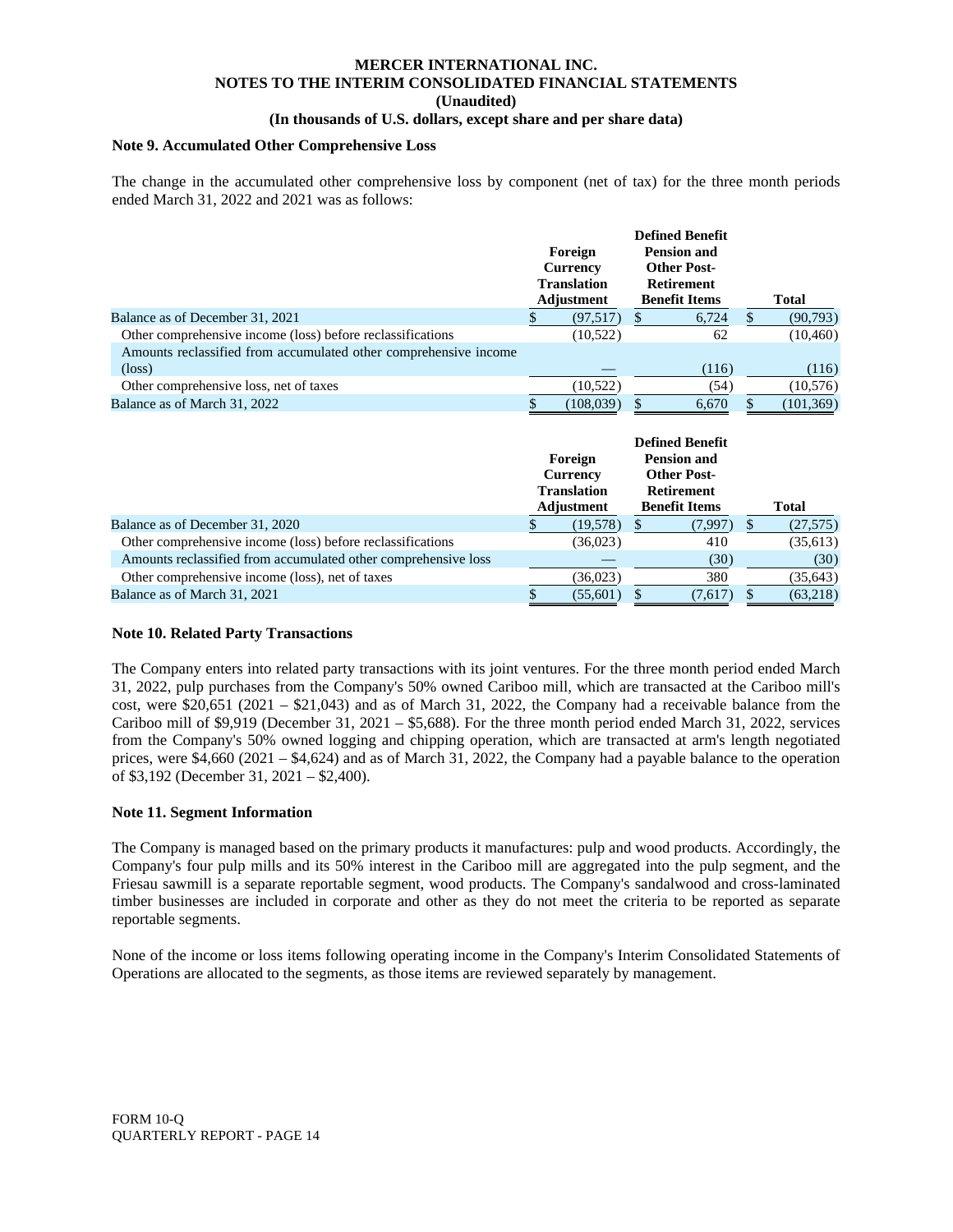#### **Note 11. Segment Information (continued)**

Information about certain segment data for the three month periods ended March 31, 2022 and 2021, was as follows:

|                                             |                 | <b>Wood</b> |                 | Corporate    |         |                     |
|---------------------------------------------|-----------------|-------------|-----------------|--------------|---------|---------------------|
| Three Months Ended March 31, 2022           | Pulp            |             | <b>Products</b> | and Other    |         | <b>Consolidated</b> |
| Revenues from external customers            | \$<br>485,931   | \$          | 101,033         | $\mathbb{S}$ | 5,777   | \$<br>592,741       |
| Operating income (loss)                     | \$<br>86,236    | \$          | 40,479          | \$           | (4,364) | \$<br>122,351       |
| Depreciation and amortization               | \$<br>27,684    | \$          | 3,637           | \$           | 795     | \$<br>32,116        |
| Total assets (a)                            | \$<br>1,841,105 | \$          | 289,080         | \$           | 326,759 | \$<br>2,456,944     |
| <b>Revenues by major products</b>           |                 |             |                 |              |         |                     |
| Pulp                                        | \$<br>446,911   | \$          |                 | \$           |         | \$<br>446,911       |
| Lumber                                      |                 |             | 92,366          |              | 3,764   | 96,130              |
| Energy and chemicals                        | 39,020          |             | 5,177           |              | 2,013   | 46,210              |
| Wood residuals                              |                 |             | 3,490           |              |         | 3,490               |
| Total revenues                              | \$<br>485,931   | \$.         | 101,033         |              | 5,777   | \$<br>592,741       |
| <b>Revenues by geographical markets (b)</b> |                 |             |                 |              |         |                     |
| U.S.                                        | \$<br>48,162    | \$.         | 54,100          | \$           | 3,992   | \$<br>106,254       |
| Foreign countries                           |                 |             |                 |              |         |                     |
| Germany                                     | 140,054         |             | 21,708          |              |         | 161,762             |
| China                                       | 145,998         |             | 182             |              |         | 146,180             |
| Other countries                             | 151,717         |             | 25,043          |              | 1,785   | 178,545             |
|                                             | 437,769         |             | 46,933          |              | 1,785   | 486,487             |
| Total revenues                              | \$<br>485,931   | \$          | 101,033         | \$           | 5,777   | \$<br>592,741       |

(a) Total assets for the pulp segment includes the Company's \$49,574 investment in joint ventures, primarily for the Cariboo mill.

(b) Sales are attributed to countries based on the ship-to location provided by the customer.

|                                             |              |         | <b>Wood</b>     |        |               | Corporate |              |                     |  |  |
|---------------------------------------------|--------------|---------|-----------------|--------|---------------|-----------|--------------|---------------------|--|--|
| Three Months Ended March 31, 2021           |              | Pulp    | <b>Products</b> |        | and Other     |           |              | <b>Consolidated</b> |  |  |
| Revenues from external customers            | \$           | 339,756 | \$              | 70,987 | $\mathbb{S}$  | 1,977     | $\mathbb{S}$ | 412,720             |  |  |
| Operating income (loss)                     | \$           | 25,296  | \$.             | 27,977 | \$            | (2,244)   | \$           | 51,029              |  |  |
| Depreciation and amortization               | \$           | 27,046  | \$              | 3,723  | \$.           | 198       | \$           | 30,967              |  |  |
| Revenues by major products                  |              |         |                 |        |               |           |              |                     |  |  |
| Pulp                                        | $\mathbb{S}$ | 317,582 | <sup>\$</sup>   |        | <sup>\$</sup> |           | \$           | 317,582             |  |  |
| Lumber                                      |              |         |                 | 67,311 |               |           |              | 67,311              |  |  |
| Energy and chemicals                        |              | 22,174  |                 | 2,114  |               | 1,977     |              | 26,265              |  |  |
| Wood residuals                              |              |         |                 | 1,562  |               |           |              | 1,562               |  |  |
| Total revenues                              | \$           | 339,756 | \$              | 70,987 | \$.           | 1,977     | $\mathbb{S}$ | 412,720             |  |  |
| <b>Revenues by geographical markets (a)</b> |              |         |                 |        |               |           |              |                     |  |  |
| U.S.                                        | \$           | 45,872  | <sup>\$</sup>   | 45,092 | <sup>\$</sup> | 759       | $\mathbb{S}$ | 91,723              |  |  |
| Foreign countries                           |              |         |                 |        |               |           |              |                     |  |  |
| Germany                                     |              | 92,537  |                 | 12,117 |               |           |              | 104,654             |  |  |
| China                                       |              | 95.535  |                 | 377    |               |           |              | 95,912              |  |  |
| Other countries                             |              | 105,812 |                 | 13,401 |               | 1,218     |              | 120,431             |  |  |
|                                             |              | 293,884 |                 | 25,895 |               | 1,218     |              | 320,997             |  |  |
| Total revenues                              |              | 339,756 | \$              | 70,987 |               | 1,977     | \$           | 412,720             |  |  |

(a) Sales are attributed to countries based on the ship-to location provided by the customer.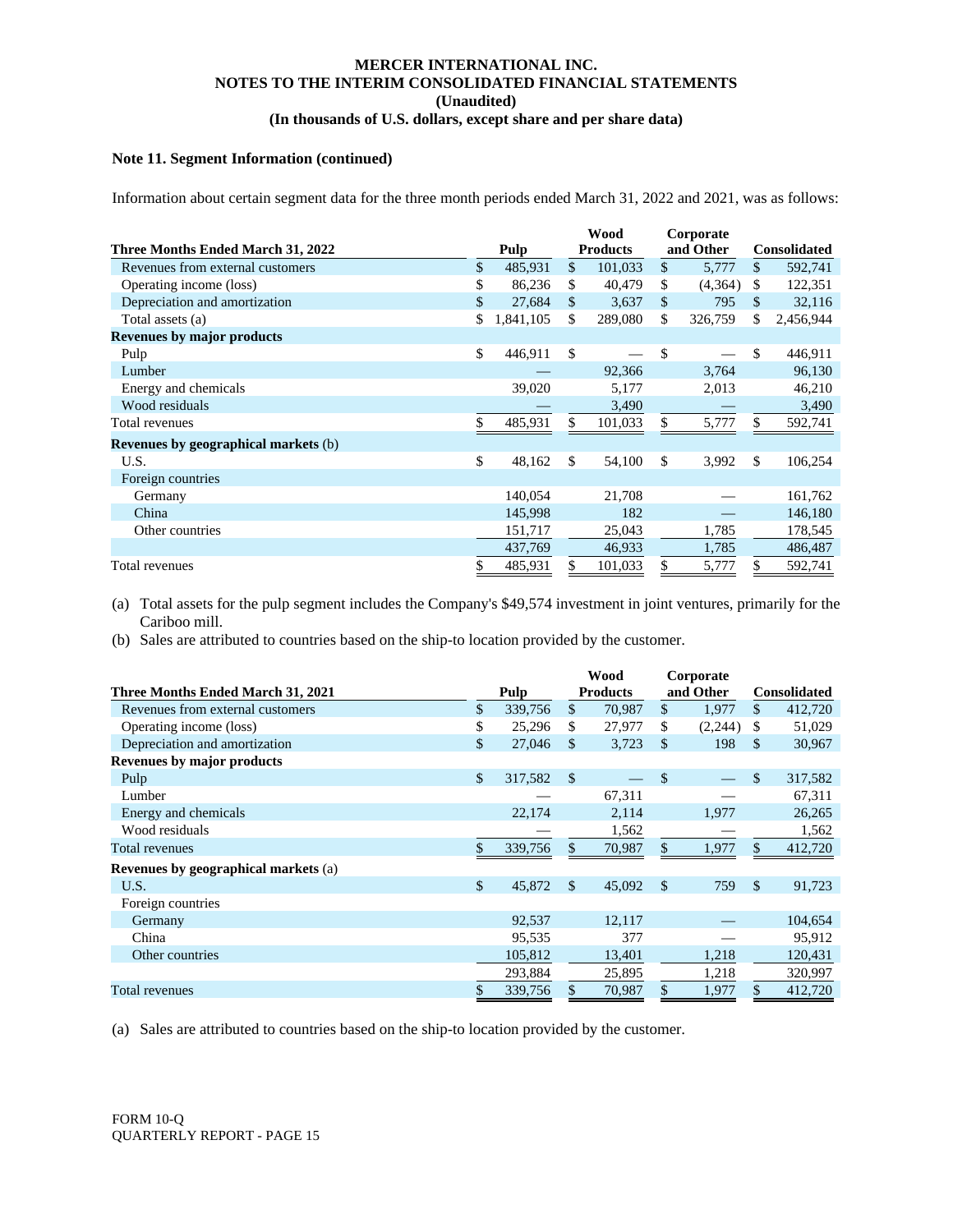#### **Note 11. Segment Information (continued)**

As of December 31, 2021, the Company had total assets of \$1,882,078 in the pulp segment, \$258,965 in the wood products segment and \$210,189 in corporate and other. Total assets for the pulp segment includes the Company's \$49,651 investment in joint ventures, primarily for the Cariboo mill.

Revenues between segments are accounted for at prices that approximate fair value. These include revenues from the sale of residual fiber from the wood products segment to the pulp segment for use in the pulp production process and from the sale of residual fuel from the pulp segment to the wood products segment for use in energy production. For the three month period ended March 31, 2022, the pulp segment sold \$nil of residual fuel to the wood products segment (2021 – \$99) and the wood products segment sold \$6,851 of residual fiber to the pulp segment (2021 – \$2,932).

#### **Note 12. Financial Instruments and Fair Value Measurement**

Due to their short-term maturity, the carrying amounts of cash and cash equivalents, accounts receivable, and accounts payable and other approximates their fair value.

The estimated fair values of the Company's outstanding debt under the fair value hierarchy as of March 31, 2022 and December 31, 2021 were as follows:

|                             |                           |  |  | Fair value measurements as of<br>March 31, 2022 using: |                |  |       |           |
|-----------------------------|---------------------------|--|--|--------------------------------------------------------|----------------|--|-------|-----------|
| <b>Description</b>          | <b>Level 1</b><br>Level 2 |  |  |                                                        | <b>Level 3</b> |  | Total |           |
| Revolving credit facilities |                           |  |  | 54,017                                                 |                |  |       | 54,017    |
| Senior notes                |                           |  |  | 1,146,625                                              |                |  |       | 1,146,625 |
|                             |                           |  |  | 1,200,642                                              |                |  |       | 1,200,642 |

|                             | Fair value measurements as of<br>December 31, 2021 using: |                |  |           |  |                |  |           |  |  |
|-----------------------------|-----------------------------------------------------------|----------------|--|-----------|--|----------------|--|-----------|--|--|
| <b>Description</b>          |                                                           | <b>Level 1</b> |  | Level 2   |  | <b>Level 3</b> |  | Total     |  |  |
| Revolving credit facilities |                                                           |                |  | 22,874    |  |                |  | 22,874    |  |  |
| Senior notes                |                                                           |                |  | 1.197.449 |  |                |  | 1,197,449 |  |  |
|                             |                                                           |                |  | 1,220,323 |  |                |  | ,220,323  |  |  |

The carrying value of the revolving credit facilities classified as Level 2 approximates the fair value as the variable interest rates reflect current interest rates for financial instruments with similar characteristics and maturities.

The fair value of the senior notes classified as Level 2 was determined using quoted prices in a dealer market, or using recent market transactions. The Company's senior notes are not carried at fair value in the Interim Consolidated Balance Sheets as of March 31, 2022 or December 31, 2021. However, fair value disclosure is required. The carrying value of the Company's senior notes, net of unamortized note issuance costs, was \$1,159,741 as of March 31, 2022 (December 31, 2021 – \$1,159,097).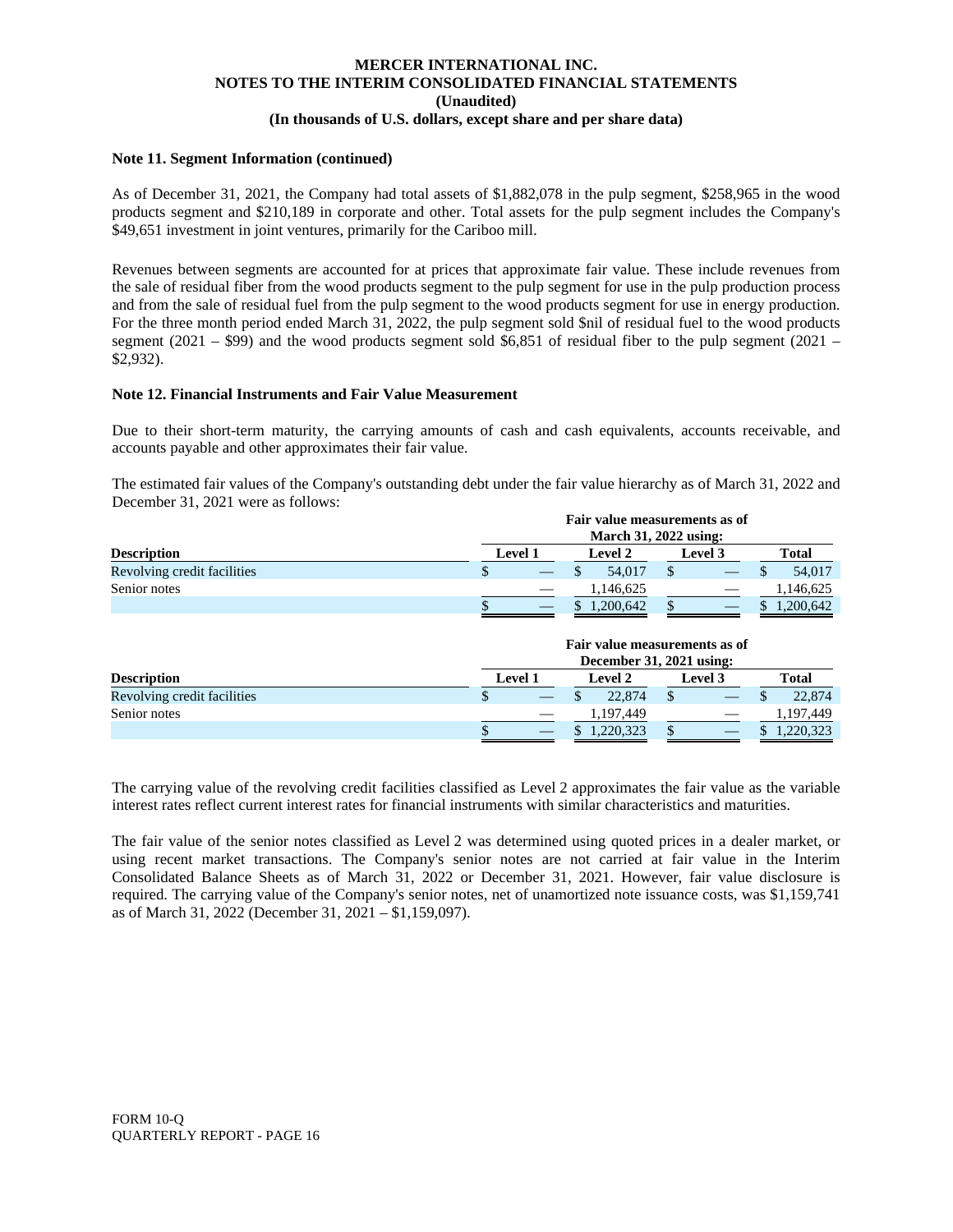## **Note 12. Financial Instruments and Fair Value Measurement (continued)**

#### **Credit Risk**

The Company's credit risk is primarily attributable to cash held in bank accounts and accounts receivable. The Company maintains cash balances in foreign financial institutions in excess of insured limits. The Company limits its credit exposure on cash held in bank accounts by periodically investing cash in excess of short-term operating requirements and debt obligations in low risk government bonds, or similar debt instruments. The Company's credit risk associated with the sale of pulp, lumber and other wood residuals is managed through setting credit limits, the purchase of credit insurance and for certain customers a letter of credit is received prior to shipping the product. The Company reviews new customers' credit history before granting credit and conducts regular reviews of existing customers' credit performance. Concentrations of credit risk on the sale of pulp, lumber and other wood residuals are with customers and agents based primarily in Germany, China and the U.S.

The Company's exposure to credit losses may increase if its customers are adversely affected by the COVID-19 pandemic. Although the Company has historically not experienced significant credit losses, it is possible that there could be a material adverse impact from potential adjustments of the carrying amount of trade receivables if the cash flows of the Company's customers are adversely impacted by the COVID-19 pandemic. As of March 31, 2022, the Company has not had significant credit losses due to the COVID-19 pandemic.

The carrying amount of cash and cash equivalents of \$410,705 and accounts receivable of \$387,779 recorded in the Interim Consolidated Balance Sheet, net of any allowances for losses, represents the Company's maximum exposure to credit risk.

#### **Note 13. Commitments and Contingencies**

- (a) The Company is involved in legal actions and claims arising in the ordinary course of business. While the outcome of any legal actions and claims cannot be predicted with certainty, it is the opinion of management that the outcome of any such claims which are pending or threatened, either individually or on a combined basis, will not have a material adverse effect on the consolidated financial condition, results of operations or liquidity of the Company.
- (b) The Company is subject to regulations that require the handling and disposal of asbestos in a prescribed manner if a property undergoes a major renovation or demolition. Otherwise, the Company is not required to remove asbestos from its facilities. Generally asbestos is found on steam and condensate piping systems as well as certain cladding on buildings and in building insulation throughout older facilities. The Company's obligation for the proper removal and disposal of asbestos products from the Company's mills is a conditional asset retirement obligation. As a result of the longevity of the Company's mills, due in part to the maintenance procedures and the fact that the Company does not have plans for major changes that require the removal of asbestos, the timing of the asbestos removal is indeterminate. As a result, the Company is currently unable to reasonably estimate the fair value of its asbestos removal and disposal obligation. The Company will recognize a liability in the period in which sufficient information is available to reasonably estimate its fair value.
- (c) In 2021, the European Commission opened a cartel investigation into the wood pulp sector in Europe to investigate if there was an infringement of European Union competition law. In October 2021, the Commission conducted inspections of major European pulp producers including the Company's German operations. The Company is cooperating with the investigation. As the matter is currently in the investigation stage, the Company cannot predict the timing of the same and what further actions, if any, the European Commission may pursue or what the outcome of any such actions may be.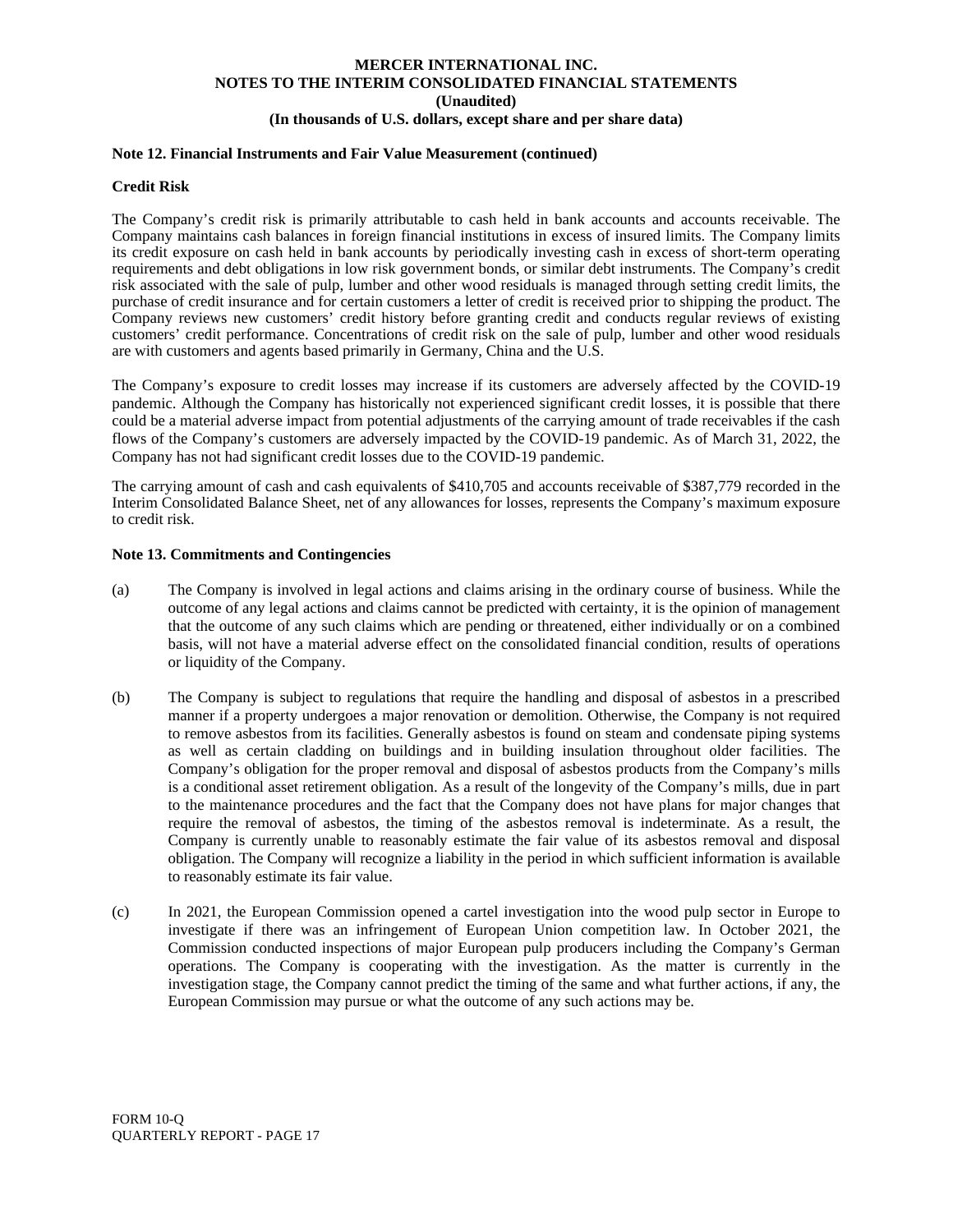#### **NON-GAAP FINANCIAL MEASURES**

This quarterly report on Form 10-Q contains "non-GAAP financial measures", that is, financial measures that either exclude or include amounts that are not excluded or included in the most directly comparable measure calculated and presented in accordance with the generally accepted accounting principles in the United States, referred to as "GAAP". Specifically, we make use of the non-GAAP measure "Operating EBITDA".

Operating EBITDA is defined as operating income plus depreciation and amortization and non-recurring capital asset impairment charges. We use Operating EBITDA as a benchmark measurement of our own operating results and as a benchmark relative to our competitors. We consider it to be a meaningful supplement to operating income as a performance measure primarily because depreciation expense and non-recurring capital asset impairment charges are not actual cash costs, and depreciation expense varies widely from company to company in a manner that we consider largely independent of the underlying cost efficiency of our operating facilities. In addition, we believe Operating EBITDA is commonly used by securities analysts, investors and other interested parties to evaluate our financial performance.

Operating EBITDA does not reflect the impact of a number of items that affect our net income, including financing costs and the effect of derivative instruments. Operating EBITDA is not a measure of financial performance under GAAP, and should not be considered as an alternative to net income or operating income as a measure of performance, or as an alternative to net cash from (used in) operating activities as a measure of liquidity. Operating EBITDA is an internal measure and therefore may not be comparable to other companies.

Operating EBITDA has significant limitations as an analytical tool, and should not be considered in isolation, or as a substitute for analysis of our results as reported under GAAP. Some of these limitations are that Operating EBITDA does not reflect: (i) our cash expenditures, or future requirements, for capital expenditures or contractual commitments; (ii) changes in, or cash requirements for, working capital needs; (iii) the significant interest expense, or the cash requirements necessary to service interest or principal payments, on our outstanding debt; (iv) the impact of realized or marked to market changes in our derivative positions, which can be substantial; and (v) the impact of non-recurring impairment charges against our investments or assets. Because of these limitations, Operating EBITDA should only be considered as a supplemental performance measure and should not be considered as a measure of liquidity or cash available to us to invest in the growth of our business. Because all companies do not calculate Operating EBITDA in the same manner, Operating EBITDA as calculated by us may differ from Operating EBITDA or EBITDA as calculated by other companies. We compensate for these limitations by using Operating EBITDA as a supplemental measure of our performance and by relying primarily on our GAAP financial statements.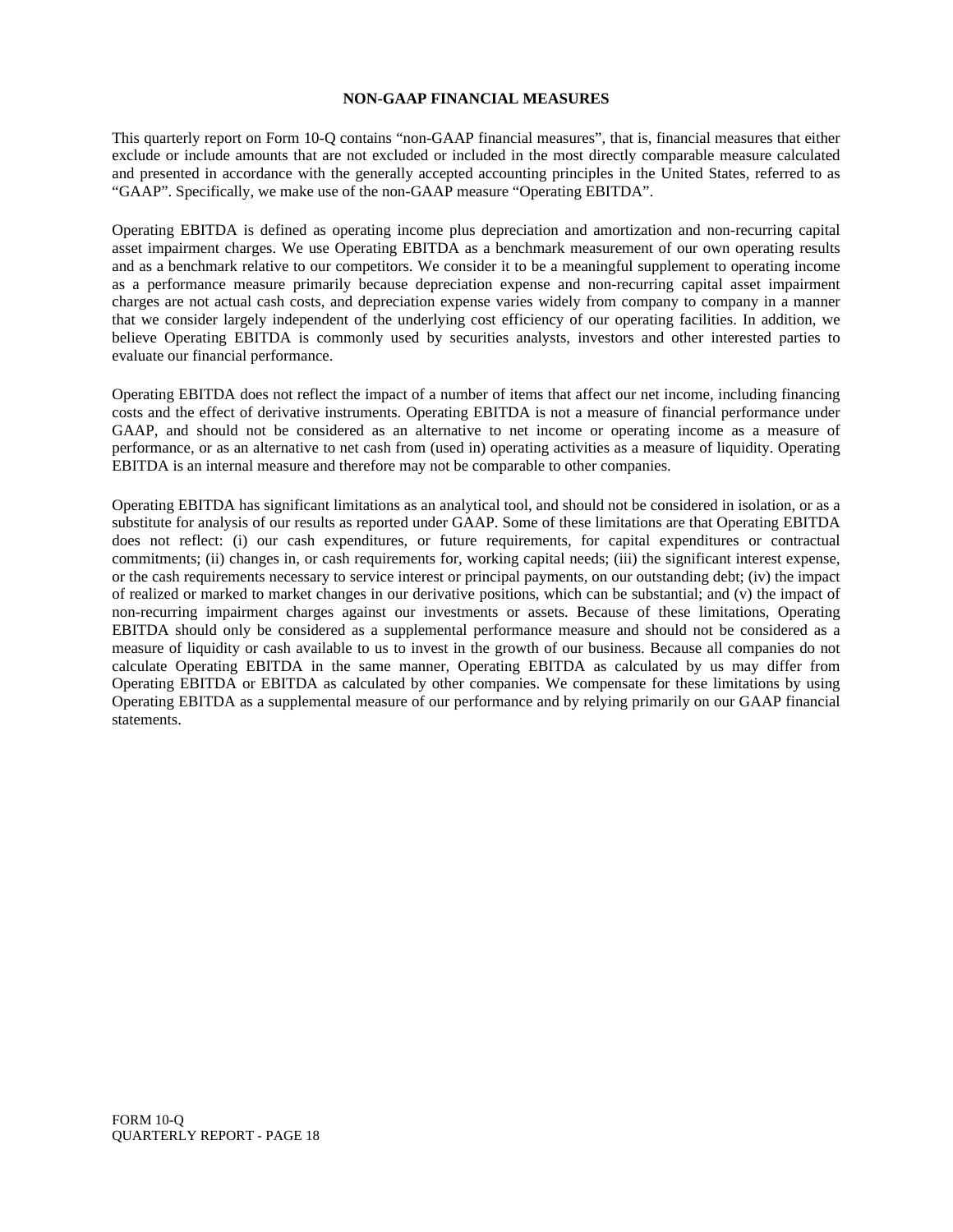# **ITEM 2. MANAGEMENT'S DISCUSSION AND ANALYSIS OF FINANCIAL CONDITION AND RESULTS OF OPERATIONS**

In this document: (i) unless the context otherwise requires, references to "we", "our", "us", the "Company" or "Mercer" mean Mercer International Inc. and its subsidiaries; (ii) references to "Mercer Inc." mean the Company excluding its subsidiaries; (iii) information is provided as of March 31, 2022, unless otherwise stated; (iv) our reporting currency is dollars and references to "€" mean euros and "C\$" mean Canadian dollars; (v) "ADMTs" refers to air-dried metric tonnes; (vi) "NBSK" refers to northern bleached softwood kraft; (vii) "NBHK" refers to northern bleached hardwood kraft; (viii) "MW" refers to megawatts and "MWh" refers to megawatt hours; (ix) "Mfbm" refers to thousand board feet of lumber and "MMfbm" mean million board feet of lumber; and (x) our lumber metrics are converted from cubic meters to Mfbm using a conversion ratio of 1.6 cubic meters to one Mfbm, which is the ratio commonly used in the industry.

Due to rounding, numbers presented throughout this report may not add up precisely to totals we provide and percentages may not precisely reflect the absolute figure.

The following discussion and analysis of our results of operations and financial condition for the three months ended March 31, 2022 should be read in conjunction with our Interim Consolidated Financial Statements and related notes included in this quarterly report, as well as our most recent annual report on Form 10-K for the fiscal year ended December 31, 2021 filed with the Securities and Exchange Commission, referred to as the "SEC".

#### **Results of Operations**

#### *General*

We have two reportable operating segments:

- **Pulp** consists of the manufacture, sale and distribution of pulp, electricity and other by-products at our pulp mills.
- **Wood Products** consists of the manufacture, sale and distribution of lumber, electricity and other wood residuals at the Friesau sawmill.

Each segment offers primarily different products and requires different manufacturing processes, technology and sales and marketing.

#### *Current Market Environment*

In the first quarter of 2022, we achieved record quarterly pulp, lumber and energy revenues. Pulp and lumber revenues were driven by low customer inventory levels and restricted supply caused by global logistics issues. Our energy revenues benefitted from both strong demand and higher prices for energy in Germany where first quarter 2022 prices were more than double those of the comparable quarter of 2021. While some of our German mills have the right to sell surplus energy at stipulated prices, they may also elect to sell their surplus energy at applicable market rates if circumstances so warrant.

As we move into the second quarter, we currently expect some continued upward pricing pressure on pulp prices as a result of current supply-demand dynamics. While lumber prices in the United States have declined in the last few weeks, we generally expect them to remain at historically strong levels into the summer. Further, we currently expect strong energy demand and prices in Germany to continue in the second quarter of 2022.

As of March 31, 2022, third party industry quoted NBSK list prices in Europe and North America were approximately \$1,345 per ADMT and \$1,615 per ADMT, respectively and NBSK net prices in China were approximately \$985 per ADMT. Prices for China are net of discounts, allowances and rebates.

Partially offsetting the higher revenues was the negative impact of inflationary pressures and global supply chain challenges that increased our costs for fiber, energy and chemicals and negatively impacted production and sales

FORM 10-Q QUARTERLY REPORT - PAGE 19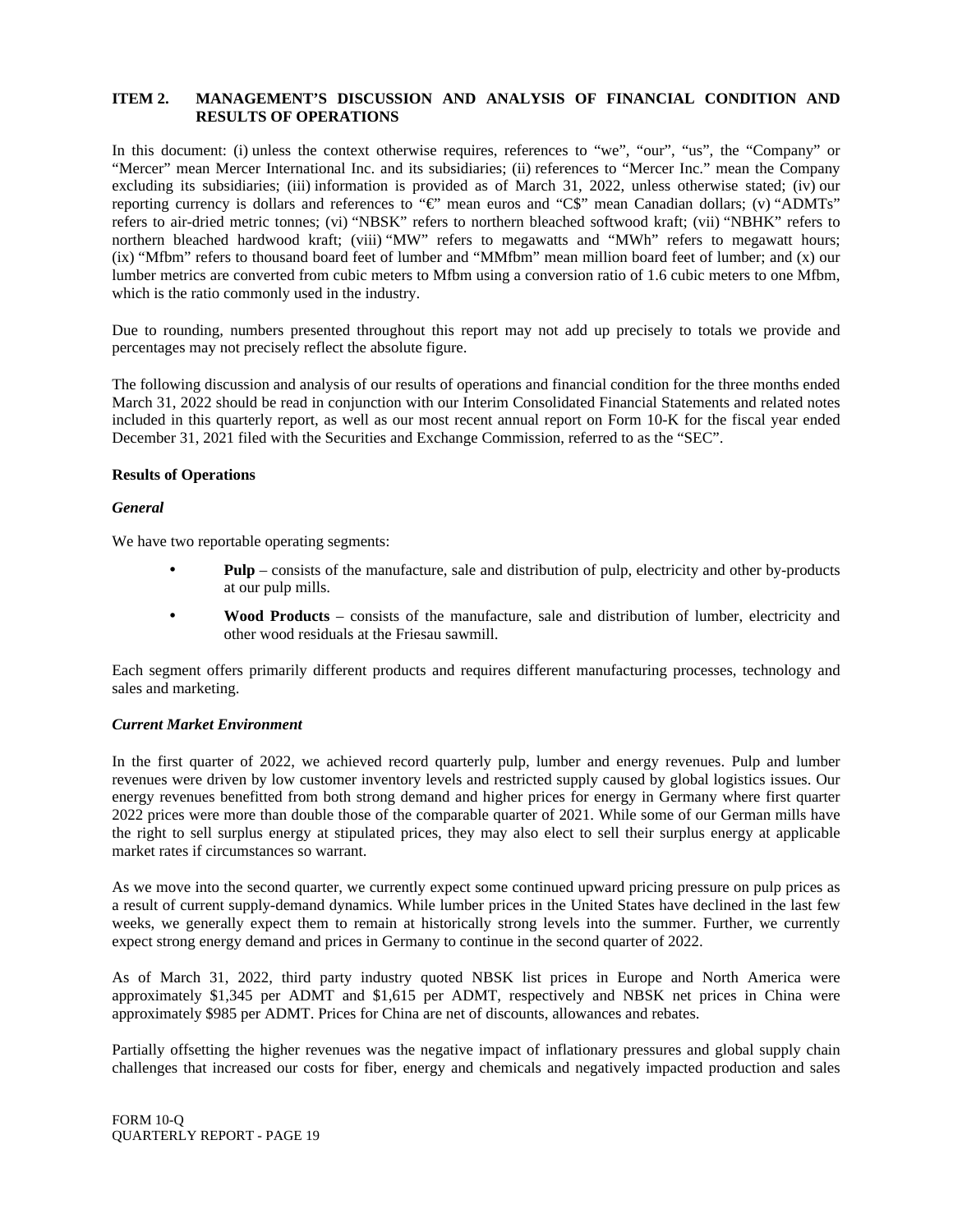volumes in the first quarter of 2022. Such supply chain challenges resulted in our Canadian mills' being forced to temporarily slow production in the first quarter of 2022 and utilize higher cost trucking transportation as the railways work to address their backlogs.

We anticipate that the inflationary pressures and global supply chain challenges we experienced in the first quarter of 2022 will continue to impact our business in the second quarter of 2022.

#### *COVID-19 Pandemic*

While many countries globally have eased pandemic restrictions and the global roll-out of vaccines continues, health and infection risks from COVID-19, including from variants, continue. Consequently, we will maintain our measures and procedures put in place to protect our people and allow us to operate our business safely and efficiently. We will continue to monitor our operations and guidance from governmental and health organizations to ensure we take appropriate and necessary actions to protect our people.

#### *Summary Financial Highlights*

|                                                     | <b>Three Months Ended March 31,</b> |                                              |                           |  |  |  |
|-----------------------------------------------------|-------------------------------------|----------------------------------------------|---------------------------|--|--|--|
|                                                     | 2022                                |                                              | 2021                      |  |  |  |
|                                                     |                                     | (in thousands, other than per share amounts) |                           |  |  |  |
| <b>Statement of Operations Data</b>                 |                                     |                                              |                           |  |  |  |
| Pulp segment revenues                               | \$<br>485,931                       | \$                                           | 339,756                   |  |  |  |
| Wood products segment revenues                      | 101,033                             |                                              | 70,987                    |  |  |  |
| Corporate and other revenues                        | 5,777                               |                                              | 1,977                     |  |  |  |
| <b>Total revenues</b>                               | \$<br>592,741                       | $\$$                                         | 412,720                   |  |  |  |
|                                                     |                                     |                                              |                           |  |  |  |
| Pulp segment operating income                       | \$<br>86,236                        | $\mathbb{S}$                                 | 25,296                    |  |  |  |
| Wood products segment operating income              | 40.479                              |                                              | 27,977                    |  |  |  |
| Corporate and other operating loss                  | (4,364)                             |                                              | (2,244)                   |  |  |  |
| Total operating income                              | \$<br>122,351                       | \$                                           | 51,029                    |  |  |  |
|                                                     |                                     |                                              |                           |  |  |  |
| Pulp segment depreciation and amortization          | \$<br>27,684                        | \$                                           | 27,046                    |  |  |  |
| Wood products segment depreciation and amortization | 3,637                               |                                              | 3,723                     |  |  |  |
| Corporate and other depreciation and amortization   | 795                                 |                                              | 198                       |  |  |  |
| Total depreciation and amortization                 | \$<br>32,116                        | \$                                           | 30,967                    |  |  |  |
|                                                     |                                     |                                              |                           |  |  |  |
| Operating EBITDA <sup>(1)</sup>                     | \$<br>154,467                       | \$                                           | 81,996                    |  |  |  |
| Loss on early extinguishment of debt                | \$                                  | \$                                           | $(30,368)$ <sup>(2)</sup> |  |  |  |
| Income tax provision                                | \$<br>(24, 236)                     | $\$\,$                                       | (2,698)                   |  |  |  |
| Net income                                          | \$<br>88,897                        | \$                                           | 5,933                     |  |  |  |
| Net income per common share                         |                                     |                                              |                           |  |  |  |
| <b>Basic</b>                                        | \$<br>1.35                          | \$                                           | 0.09                      |  |  |  |
| <b>Diluted</b>                                      | \$<br>1.34                          | \$                                           | 0.09                      |  |  |  |
| Common shares outstanding at period end             | 66.132                              |                                              | 65,988                    |  |  |  |

(1) The following table provides a reconciliation of net income to operating income and Operating EBITDA for the periods indicated:

|                                      | Three Months Ended March 31, |    |         |  |
|--------------------------------------|------------------------------|----|---------|--|
|                                      | 2022                         |    | 2021    |  |
|                                      | (in thousands)               |    |         |  |
| Net income                           | 88,897                       | \$ | 5,933   |  |
| Income tax provision                 | 24.236                       |    | 2,698   |  |
| Interest expense                     | 17.464                       |    | 19,019  |  |
| Loss on early extinguishment of debt |                              |    | 30,368  |  |
| Other income                         | (8,246)                      |    | (6,989) |  |
| Operating income                     | 122.351                      |    | 51,029  |  |
| Add: Depreciation and amortization   | 32,116                       |    | 30,967  |  |
| <b>Operating EBITDA</b>              | 154.467                      |    | 81.996  |  |

(2) Redemption of 6.5% senior notes due 2024 (the "2024 Senior Notes") and 7.375% senior notes due 2025 (the "2025 Senior Notes").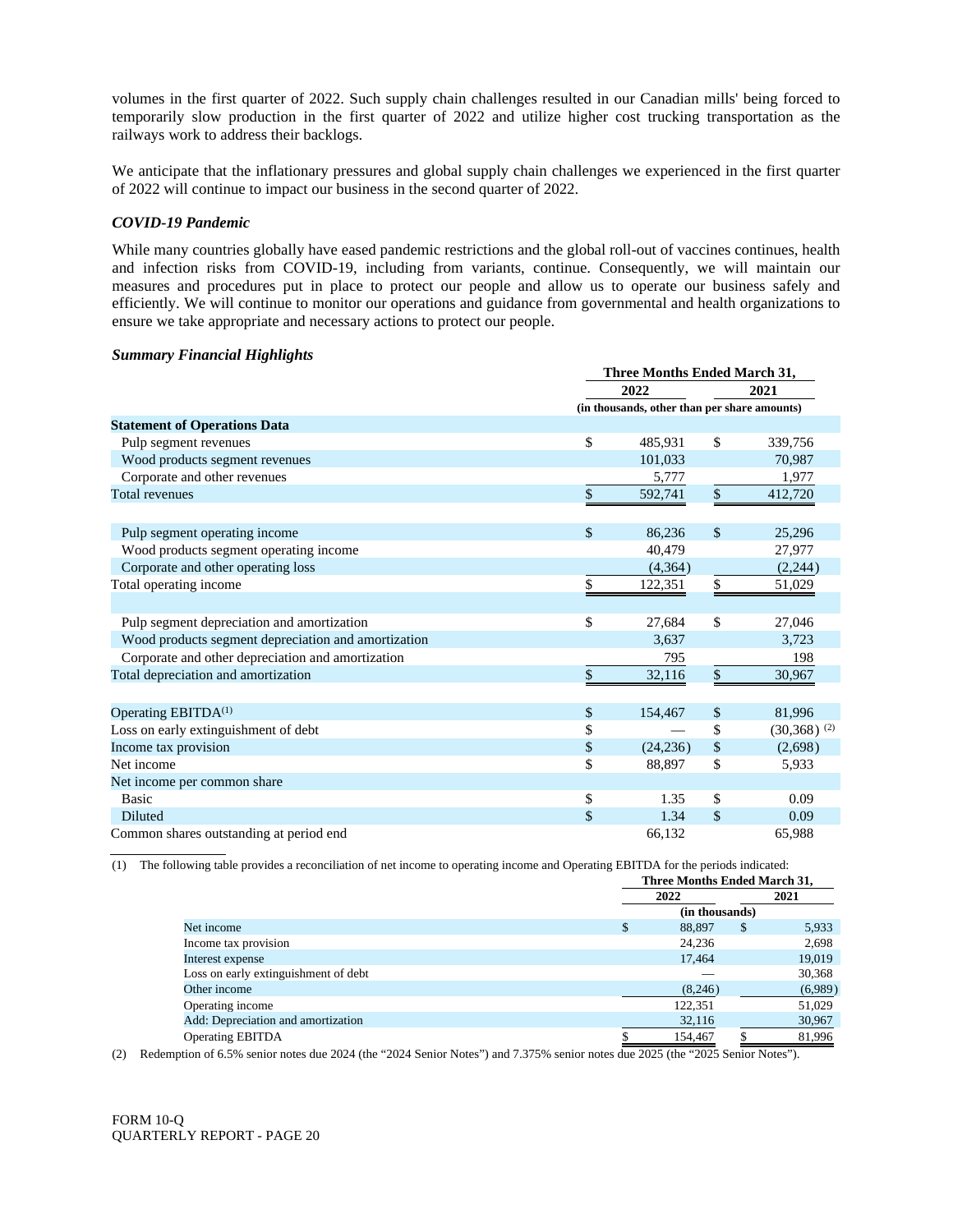#### *Selected Production, Sales and Other Data*

|                                                           | <b>Three Months Ended March 31,</b> |        |  |
|-----------------------------------------------------------|-------------------------------------|--------|--|
|                                                           | 2022                                | 2021   |  |
| <b>Pulp Segment</b>                                       |                                     |        |  |
| Pulp production ('000 ADMTs)                              |                                     |        |  |
| <b>NBSK</b>                                               | 435.5                               | 396.9  |  |
| <b>NBHK</b>                                               | 56.8                                | 81.6   |  |
| Annual maintenance downtime ('000 ADMTs)                  |                                     | 37.8   |  |
| Annual maintenance downtime (days)                        |                                     | 27     |  |
| Pulp sales ('000 ADMTs)                                   |                                     |        |  |
| <b>NBSK</b>                                               | 505.1                               | 418.6  |  |
| <b>NBHK</b>                                               | 49.9                                | 69.0   |  |
| Average NBSK pulp prices (\$/ADMT) <sup>(1)</sup>         |                                     |        |  |
| Europe                                                    | 1,330                               | 1,037  |  |
| China                                                     | 899                                 | 883    |  |
| North America                                             | 1,527                               | 1,302  |  |
| Average NBHK pulp prices (\$/ADMT) <sup>(1)</sup>         |                                     |        |  |
| China                                                     | 668                                 | 692    |  |
| North America                                             | 1,312                               | 1,020  |  |
| Average pulp sales realizations $(\frac{5}{ADMT})^{(2)}$  |                                     |        |  |
| <b>NBSK</b>                                               | 812                                 | 668    |  |
| <b>NBHK</b>                                               | 695                                 | 520    |  |
| Energy production ('000 MWh) <sup>(3)</sup>               | 531.5                               | 519.1  |  |
| Energy sales $(000 \text{ MWh})^{(3)}$                    | 194.7                               | 201.1  |  |
| Average energy sales realizations $(\frac{5}{MWh})^{(3)}$ | 186                                 | 97     |  |
|                                                           |                                     |        |  |
| <b>Wood Products Segment</b>                              |                                     |        |  |
| Lumber production (MMfbm)                                 | 115.6                               | 117.8  |  |
| Lumber sales (MMfbm)                                      | 109.9                               | 108.2  |  |
| Average lumber sales realizations (\$/Mfbm)               | 840                                 | 622    |  |
| Energy production and sales ('000 MWh)                    | 24.5                                | 16.4   |  |
| Average energy sales realizations (\$/MWh)                | 211                                 | 129    |  |
|                                                           |                                     |        |  |
| <b>Average Spot Currency Exchange Rates</b>               |                                     |        |  |
| $$/ \infty$ <sup>49</sup>                                 | 1.1216                              | 1.2045 |  |
| $$ / C\$ (4)                                              | 0.7897                              | 0.7902 |  |

(1) Source: RISI pricing report. Europe and North America are list prices. China are net prices which include discounts, allowances and rebates.

(2) Sales realizations after customer discounts, rebates and other selling concessions. Incorporates the effect of pulp price variations occurring between the order and shipment dates.

(3) Does not include our 50% joint venture interest in the Cariboo mill, which is accounted for using the equity method.

(4) Average Federal Reserve Bank of New York Noon Buying Rates over the reporting period.

# *Consolidated – Three Months Ended March 31, 2022 Compared to Three Months Ended March 31, 2021*

Total revenues in the first quarter of 2022 increased by approximately 44% to a record \$592.7 million from \$412.7 million in the same quarter of 2021 primarily due to higher sales realizations, pulp sales volumes and energy sales.

In the first quarter of 2022, our energy and chemical revenues increased by 76% to \$46.2 million from \$26.3 million in the same quarter of 2021 primarily as a result of higher energy prices in Germany, which were more than double those in the same quarter of 2021.

Costs and expenses in the first quarter of 2022 increased by approximately 30% to \$470.4 million from \$361.7 million in the first quarter of 2021 primarily due to higher per unit fiber costs, pulp sales volumes and energy, freight and chemical costs partially offset by lower maintenance costs.

In the first quarter of 2022, cost of sales depreciation and amortization increased to \$32.1 million from \$30.9 million in the same quarter of 2021 due to the completion of capital projects.

FORM 10-Q QUARTERLY REPORT - PAGE 21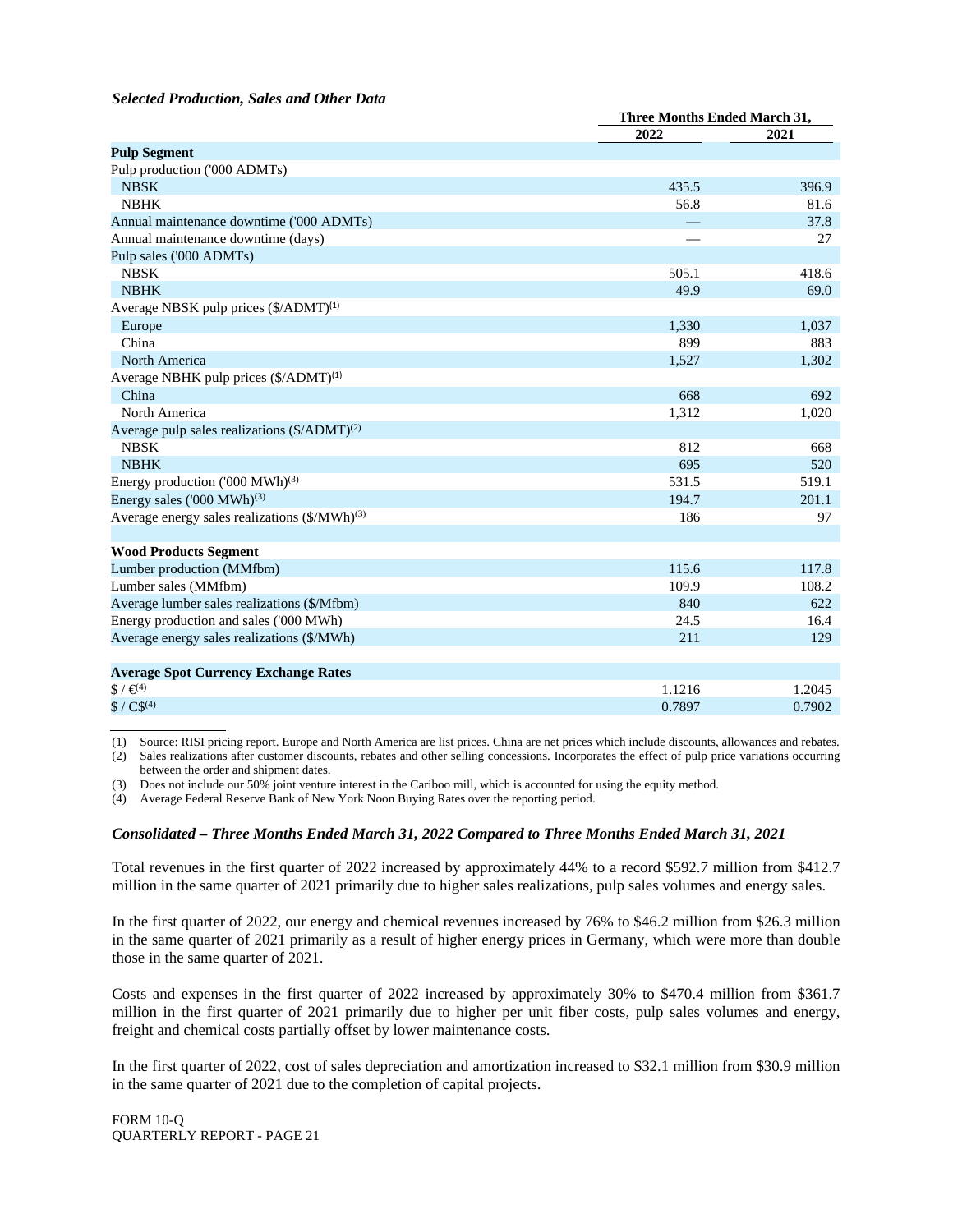Selling, general and administrative expenses increased to \$22.2 million in the first quarter of 2022 from \$20.5 million in the same quarter of 2021 primarily due to higher employee compensation.

In the first quarter of 2022, our operating income increased to \$122.4 million from \$51.0 million in the same quarter of 2021 primarily due to higher sales realizations and pulp sales volumes and lower maintenance costs partially offset by higher per unit fiber costs and higher energy, freight and chemical costs.

In January 2021, we refinanced (the "Refinancing") a significant portion of our debt by issuing \$875.0 million of 5.125% senior notes due 2029 (the "2029 Senior Notes") and using the proceeds to redeem and/or repurchase all of our 6.5% 2024 Senior Notes and our 7.375% 2025 Senior Notes at a cost including premium of \$824.6 million (the "Redemption"). We recorded a loss on such Redemption of \$30.4 million (being \$0.46 per share).

Interest expense in the first quarter of 2022 decreased to \$17.5 million from \$19.0 million in the same quarter of 2021 primarily as a result of a lower interest rate for our 2029 Senior Notes.

In the first quarter of 2022, other income increased to \$8.2 million from \$7.0 million in the same quarter of 2021 primarily due to foreign exchange on the translation of intercompany loans.

During the first quarter of 2022, we had an income tax provision of \$24.2 million or an effective tax rate of 21% due to taxable income in entities that have a full valuation allowance against their loss carryforwards. In the comparative quarter of 2021, we had an income tax provision of \$2.7 million or an effective tax rate of 31%.

For the first quarter of 2022, our net income was \$88.9 million, or \$1.35 per basic share and \$1.34 per diluted share, compared to net income of \$5.9 million, or \$0.09 per share, after giving effect to the loss on the Redemption of \$30.4 million, in the same quarter of 2021.

In the first quarter of 2022, Operating EBITDA increased by approximately 88% to \$154.5 million from \$82.0 million in the same quarter of 2021 primarily due to higher sales realizations and pulp sales volumes and lower maintenance costs partially offset by higher per unit fiber costs and other production costs.

#### **Operating Results by Business Segment**

None of the income or loss items following operating income in our Interim Consolidated Statements of Operations are allocated to our segments, since those items are reviewed separately by management.

#### *Pulp Segment – Three Months Ended March 31, 2022 Compared to Three Months Ended March 31, 2021*

#### *Selected Financial Information*

|                               | Three Months Ended March 31, |    |         |
|-------------------------------|------------------------------|----|---------|
|                               | 2022                         |    | 2021    |
|                               | (in thousands)               |    |         |
| Pulp revenues                 | 446.911                      | \$ | 317,582 |
| Energy and chemical revenues  | 39,020                       | \$ | 22,174  |
| Depreciation and amortization | 27.684                       | \$ | 27,046  |
| Operating income              | 86.236                       |    | 25,296  |

Pulp revenues in the first quarter of 2022 increased by approximately 41% to a record \$446.9 million from \$317.6 million in the same quarter of 2021 due to higher sales realizations and sales volumes.

Energy and chemical revenues increased by approximately 76% to a record \$39.0 million in the first quarter of 2022 from \$22.2 million in the same quarter of 2021 primarily due to higher sales realizations. During the current quarter of 2022, we benefitted from strong energy demand and higher energy prices in Germany.

Total pulp production increased by approximately 3% to 492,288 ADMTs in the first quarter of 2022 from 478,499 ADMTs in the same quarter of 2021 primarily due to lower annual maintenance downtime partially offset by lower

FORM 10-Q QUARTERLY REPORT - PAGE 22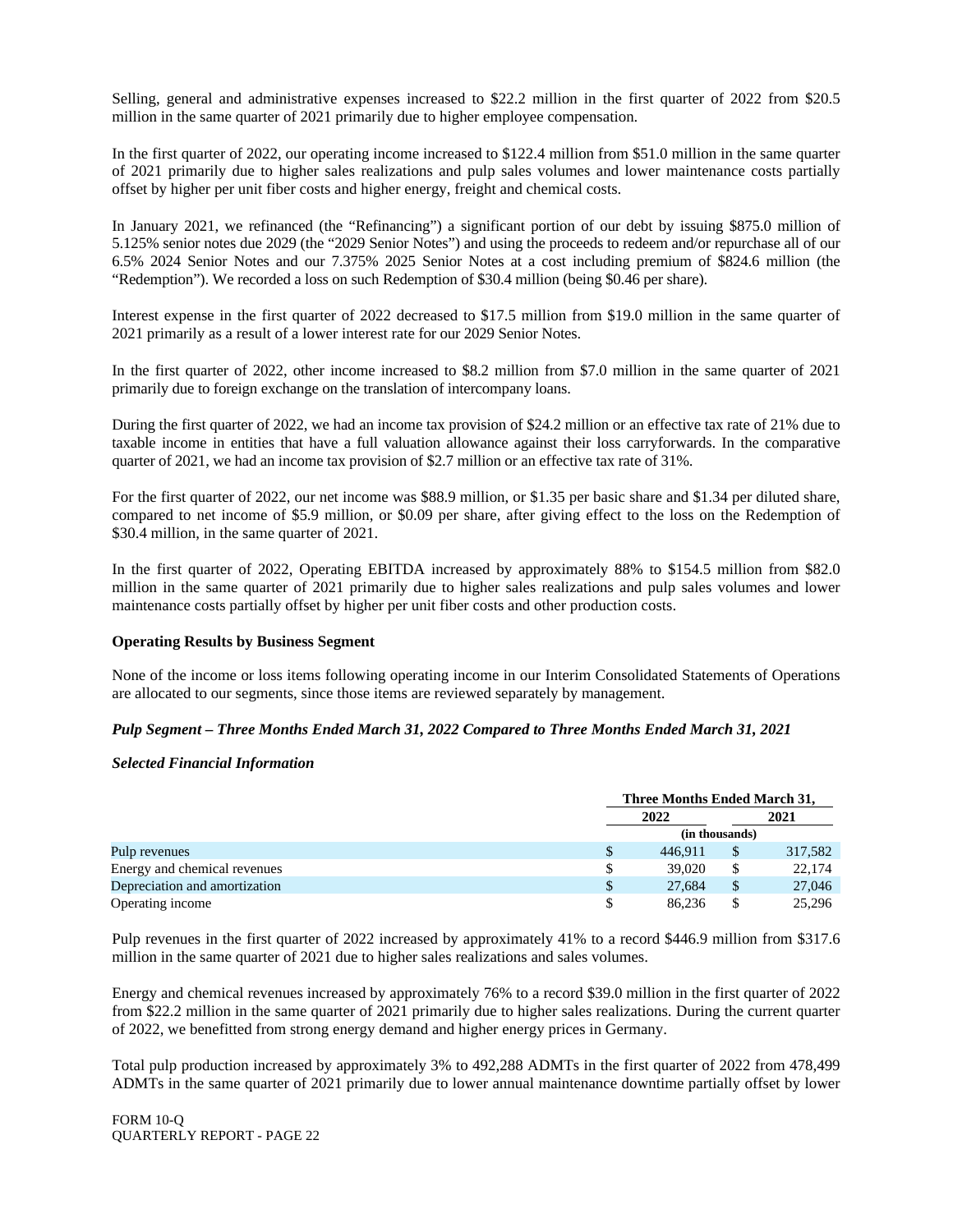production at our Canadian mills as they slowed production as a result of railcar shortages disrupting shipping pulp from the mills. In the first quarter of 2022, we had no annual maintenance downtime. In the comparative quarter of 2021, we had annual maintenance downtime at our Celgar mill of 27 days (approximately 37,800 ADMTs).

In the second quarter of 2022, our pulp mills currently have 39 days of planned annual maintenance downtime (approximately 51,000 ADMTs).

Total pulp sales volumes increased by approximately 14% to 555,035 ADMTs in the first quarter of 2022 from 487,678 ADMTs in the same quarter of 2021 primarily due to the timing of shipments and higher production.

In the first quarter of 2022, third party industry quoted average list prices for NBSK pulp increased from the same quarter of 2021 primarily as a result of low customer inventory levels and global logistics issues restricting supply.

Average third party industry quoted list prices for NBSK pulp in Europe and North America were approximately \$1,330 per ADMT and \$1,527 per ADMT, respectively in the first quarter of 2022 compared to approximately \$1,037 per ADMT and \$1,302 per ADMT, respectively, in the same quarter of 2021. Average third party industry quoted NBSK net prices in China were approximately \$899 per ADMT in the first quarter of 2022 compared to approximately \$883 per ADMT in the same quarter of 2021.

Prices quoted for China are net of discounts, allowances and rebates whereas quoted prices for Europe and North America are before applicable discounts, allowances and rebates.

Our average NBSK pulp sales realizations increased by approximately 22% to \$812 per ADMT in the first quarter of 2022 from approximately \$668 per ADMT in the same quarter of 2021.

In the first quarter of 2022 compared to the same quarter of 2021, primarily as a result of the effect of the stronger dollar on our euro denominated costs and expenses, we had a positive impact of approximately \$9.5 million in operating income due to foreign exchange.

Costs and expenses in the first quarter of 2022 increased by approximately 27% to \$399.7 million from \$314.6 million in the first quarter of 2021 primarily due to higher pulp sales volumes, per unit fiber costs and energy, chemical and freight costs partially offset by lower maintenance costs.

In the first quarter of 2022 per unit fiber costs increased by approximately 25% from the same quarter of 2021 due to higher per unit fiber costs for all of our mills. Per unit fiber costs for our German mills increased due to strong demand and reduced availability of lower cost beetle damaged wood. For our Canadian mills, per unit fiber costs increased due to strong demand in the mills' fiber baskets. We currently expect per unit fiber costs will increase in the second quarter of 2022 due to continued strong demand.

Transportation costs increased by approximately 32% to \$47.9 million in the first quarter of 2022 from \$36.2 million in the same quarter of 2021 primarily as a result of increased use of higher cost trucking and higher freight rates and sales volumes.

In the first quarter of 2022, depreciation and amortization increased to \$27.7 million from \$27.0 million in the same quarter of 2021 due to the completion of capital projects.

In the first quarter of 2022, pulp segment operating income increased to \$86.2 million from \$25.3 million in the same quarter of 2021 as higher sales realizations and lower maintenance costs were partially offset by higher per unit fiber costs and other production costs.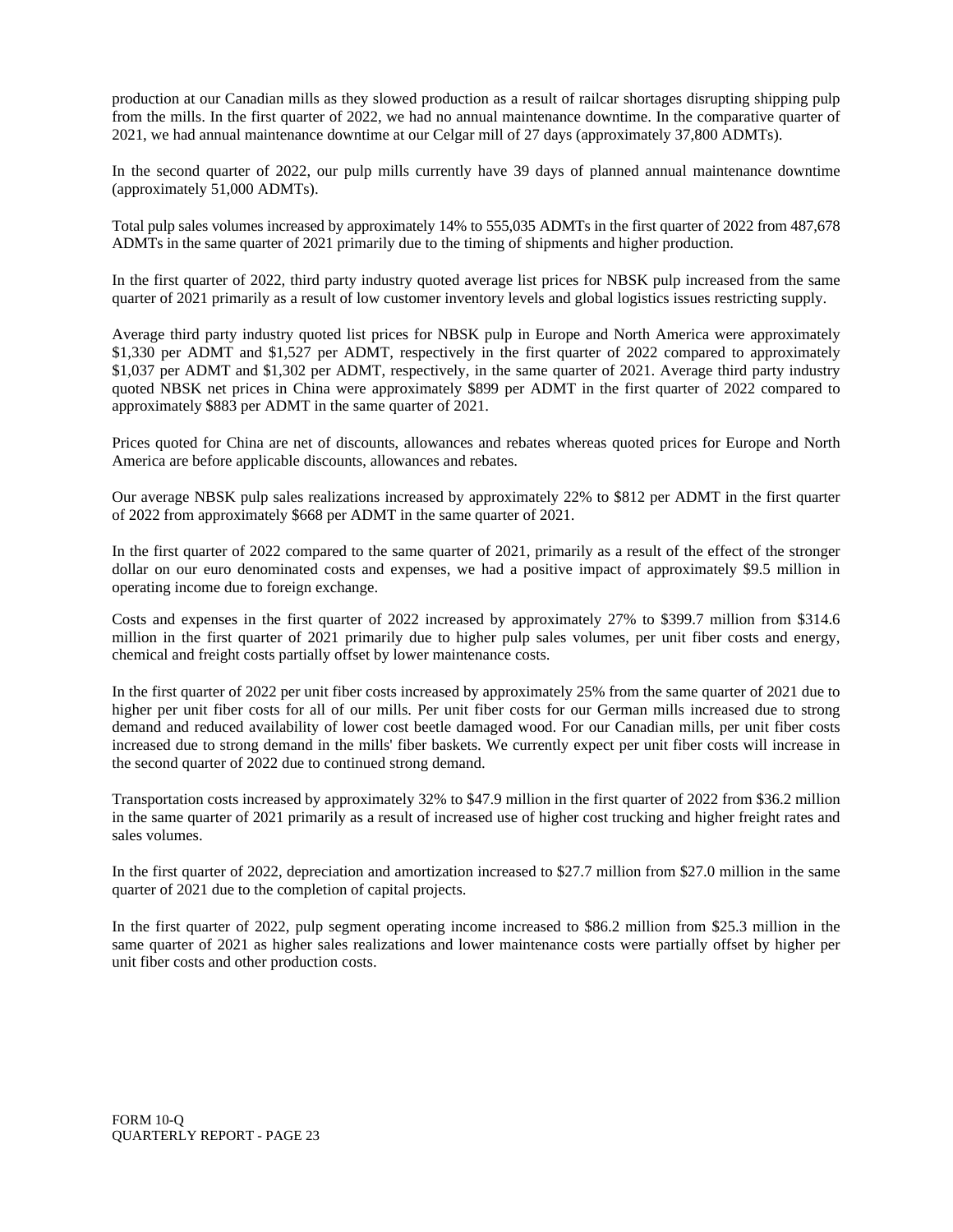*Wood Products Segment – Three Months Ended March 31, 2022 Compared to Three Months Ended March 31, 2021*

#### *Selected Financial Information*

|                               |  | Three Months Ended March 31, |                |        |  |
|-------------------------------|--|------------------------------|----------------|--------|--|
|                               |  | 2022                         |                | 2021   |  |
|                               |  |                              | (in thousands) |        |  |
| Lumber revenues               |  | 92,366                       | \$             | 67,311 |  |
| Energy revenues               |  | 5.177                        |                | 2,114  |  |
| Wood residual revenues        |  | 3,490                        | \$             | 1,562  |  |
| Depreciation and amortization |  | 3.637                        |                | 3,723  |  |
| Operating income              |  | 40.479                       |                | 27,977 |  |

In the first quarter of 2022, lumber revenues increased by approximately 37% to a record \$92.4 million from \$67.3 million in the same quarter of 2021 primarily due to higher sales realizations. In the first quarter of 2022, both European and U.S. demand was strong. The U.S. market accounted for approximately 59% of our lumber revenues and 42% of our lumber sales volumes. The majority of the balance of our lumber sales were to Europe.

Energy and wood residual revenues in the first quarter of 2022 increased to a record \$8.7 million from \$3.7 million in the same quarter of 2021 primarily due to higher sales realizations. Increased energy sales in the current quarter were driven by strong demand and higher energy prices in Germany.

Lumber production modestly decreased to 115.6 MMfbm in the first quarter of 2022 from 117.8 MMfbm in the same quarter of 2021.

Lumber sales volumes modestly increased to 109.9 MMfbm in the first quarter of 2022 from 108.2 MMfbm in the same quarter of 2021.

Average lumber sales realizations increased by approximately 35% to \$840 per Mfbm in the first quarter of 2022 from approximately \$622 per Mfbm in the same quarter of 2021 primarily due to higher pricing in both the European and U.S. markets. U.S. lumber pricing increased due to strong demand from the housing and renovation markets. European lumber pricing increased due to steady demand with limited supply.

Fiber costs were approximately 80% of our lumber cash production costs in the first quarter of 2022. In the comparative quarter of 2021, per unit fiber costs were lower as a result of a large supply of beetle damaged wood. As producers have worked through such wood, more green wood is being harvested. In the first quarter of 2022 per unit fiber costs increased by approximately 56% from the same quarter of 2021 as a result of using more green wood and continued strong demand for sawlogs. We currently expect modestly higher per unit fiber costs in the second quarter of 2022.

In the first quarter of 2022, depreciation and amortization was flat at \$3.6 million compared to \$3.7 million in the same quarter of 2021.

Transportation costs in the first quarter of 2022 increased by approximately 39% to \$11.0 million from \$7.9 million in the same quarter of 2021 primarily due to higher freight rates.

In the first quarter of 2022, our wood products segment had operating income of \$40.5 million compared to \$28.0 million in the same quarter of 2021 primarily due to a higher sales realizations partially offset by higher per unit fiber costs.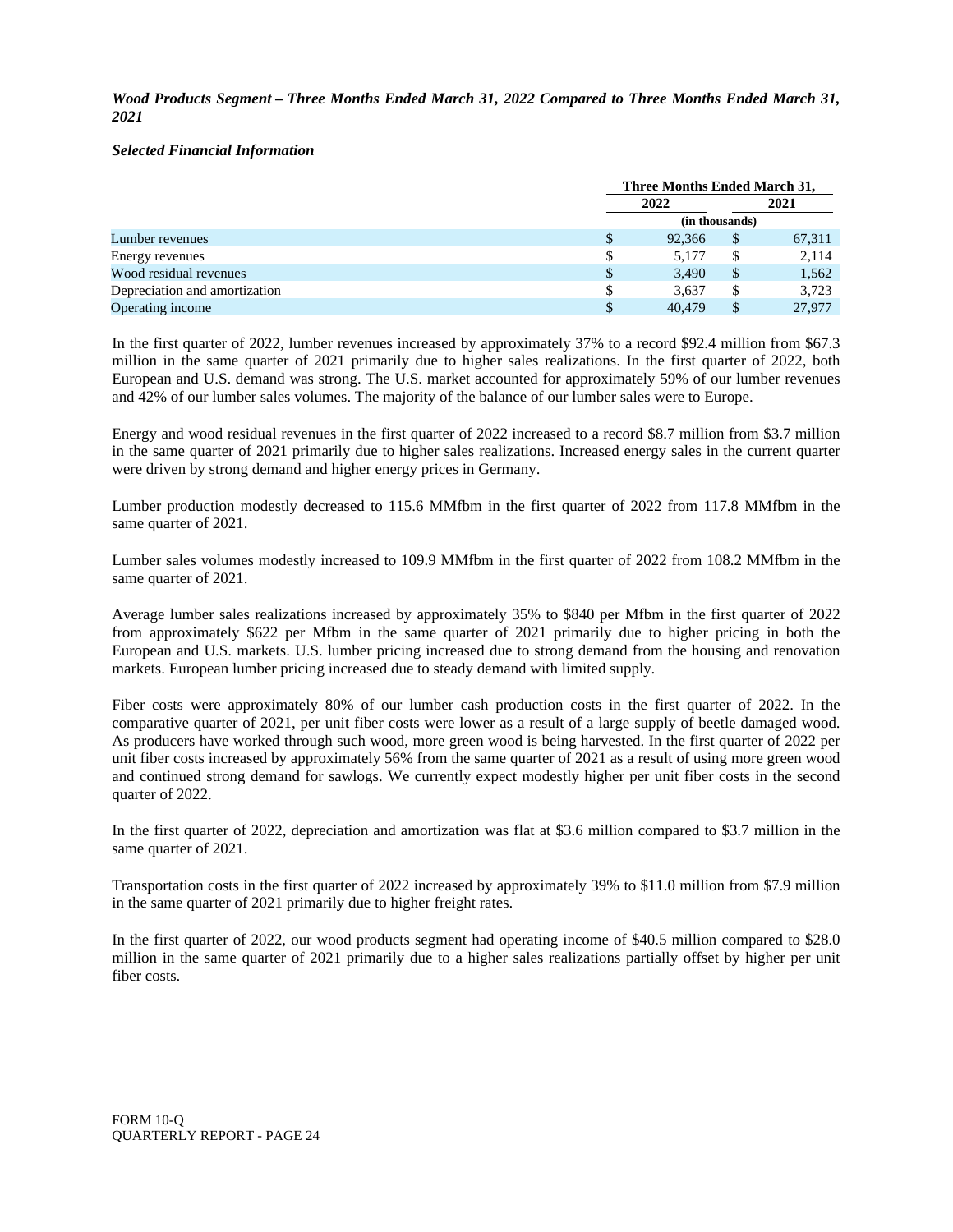# **Liquidity and Capital Resources**

#### *Summary of Cash Flows*

|                                                              | Three Months Ended March 31, |    |           |  |
|--------------------------------------------------------------|------------------------------|----|-----------|--|
|                                                              | 2022                         |    | 2021      |  |
|                                                              | (in thousands)               |    |           |  |
| Net cash from operating activities                           | 68.810                       | \$ | 30,288    |  |
| Net cash used in investing activities                        | (26,790)                     |    | (26, 297) |  |
| Net cash from financing activities                           | 24,609                       |    | 31,412    |  |
| Effect of exchange rate changes on cash and cash equivalents | (1,534)                      |    | (1, 418)  |  |
| Net increase in cash and cash equivalents                    | 65,095                       |    | 33,985    |  |

We operate in a cyclical industry and our operating cash flows vary accordingly. Our principal operating cash expenditures are for fiber, labor and chemicals. Working capital levels fluctuate throughout the year and are affected by maintenance downtime, changing sales patterns, seasonality and the timing of receivables and sales and the payment of payables and expenses.

*Cash Flows from Operating Activities.* Cash provided by operating activities was \$68.8 million in the three months ended March 31, 2022 compared to \$30.3 million in the comparative period of 2021. An increase in accounts receivable used cash of \$52.1 million in the first quarter of 2022 compared to \$12.4 million in the same quarter of 2021. An increase in inventories used cash of \$1.7 million in the three months ended March 31, 2022 compared to \$20.8 million in the same period of 2021. A decrease in accounts payable and accrued expenses used cash of \$0.6 million in the three months ended March 31, 2022 compared to an increase in accounts payable and accrued expenses providing cash of \$4.4 million in the same period of 2021.

*Cash Flows from Investing Activities.* Investing activities in the three months ended March 31, 2022 used cash of \$26.8 million primarily related to capital expenditures of \$33.3 million. In the first quarter of 2022, capital expenditures primarily related to upgrades to the woodrooms at our Canadian mills and optimization projects at our German mills. In the three months ended March 31, 2022, we received the final payment of \$6.4 million of insurance proceeds for our property damage claim related to the Peace River recovery boiler. In the three months ended March 31, 2021, investing activities used cash of \$26.3 million primarily related to capital expenditures of \$25.3 million.

*Cash Flows from Financing Activities.* In the three months ended March 31, 2022, financing activities provided cash of \$24.6 million. In the first quarter of 2022, we borrowed \$30.5 million under our revolving credit facilities. In the three months ended March 31, 2022, we received \$1.1 million in government grants to partially finance innovation and greenhouse gas emission reduction capital projects at our Canadian mills. In the three months ended March 31, 2021, financing activities provided cash of \$31.4 million primarily from the net proceeds of the Refinancing after giving effect to the Redemption. In the first quarter of 2021, we paid note issuance costs of \$14.4 million related to the issuance of the 2029 Senior Notes and repaid \$15.1 million of borrowings under our revolving credit facilities. In the three months ended March 31, 2021, we received \$8.5 million in government grants to partially finance innovation and greenhouse gas emission reduction capital projects at our Canadian mills.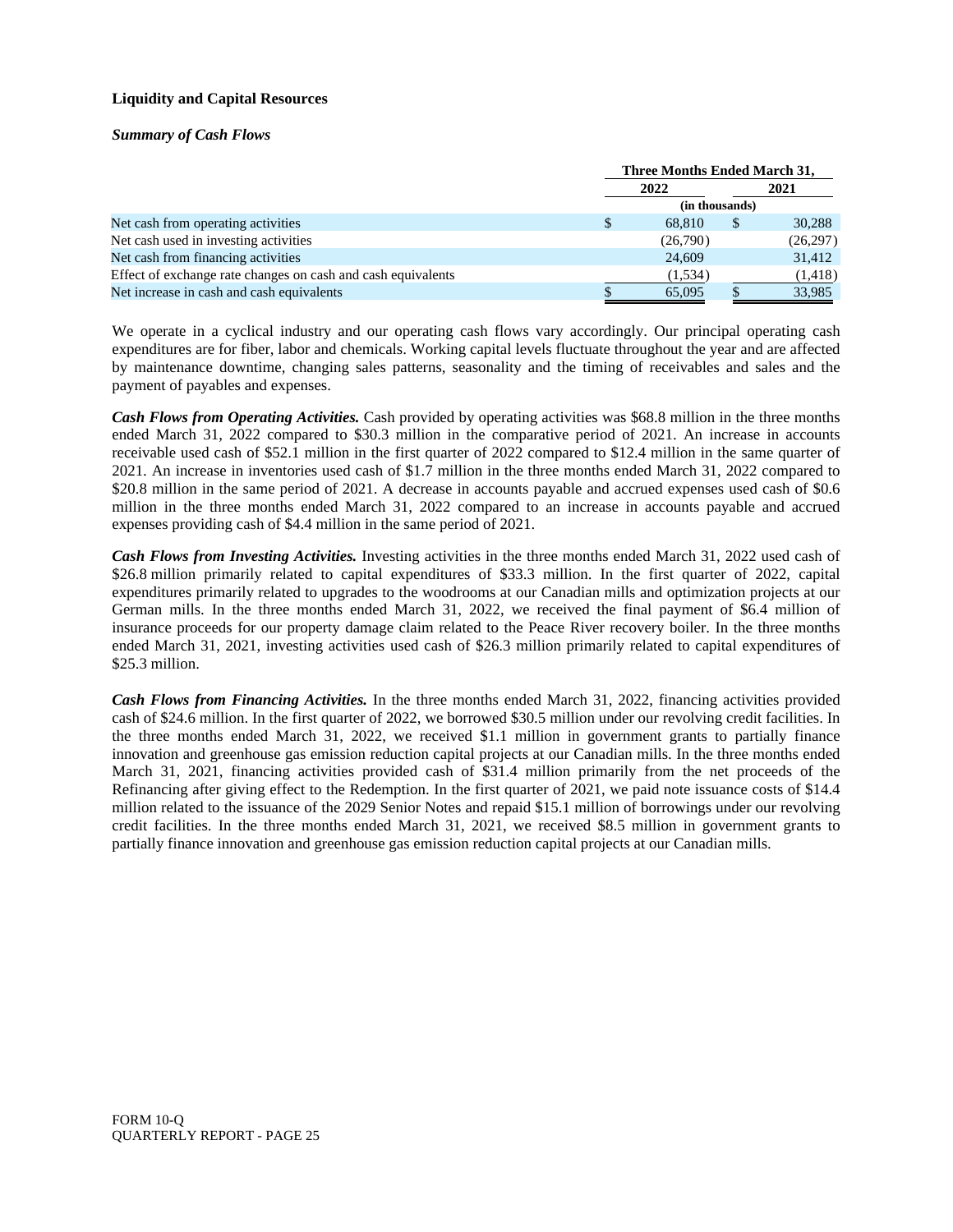#### **Balance Sheet Data**

The following table is a summary of selected financial information as of the dates indicated:

|                            |    | March 31,<br>2022 |    | December 31,<br>2021 |  |
|----------------------------|----|-------------------|----|----------------------|--|
|                            |    | (in thousands)    |    |                      |  |
| Cash and cash equivalents  | \$ | 410,705           | \$ | 345,610              |  |
| Working capital            | D  | 888.201           | \$ | 781,181              |  |
| <b>Total assets</b>        |    | 2,456,944         | \$ | 2,351,232            |  |
| Long-term liabilities      |    | 1,407,426         | \$ | 1,374,084            |  |
| Total shareholders' equity |    | 768.334           | \$ | 694.024              |  |

#### **Sources and Uses of Funds**

Our principal sources of funds are cash flows from operations and cash and cash equivalents on hand. Our principal uses of funds consist of operating expenditures, capital expenditures and interest payments on our senior notes.

The following table sets out our total capital expenditures and interest expense for the periods indicated:

|                                               | Three Months Ended March 31, |  |        |  |
|-----------------------------------------------|------------------------------|--|--------|--|
|                                               | 2022                         |  | 2021   |  |
|                                               | (in thousands)               |  |        |  |
| Capital expenditures                          | 33.293                       |  | 25,262 |  |
| Cash paid for interest expense <sup>(1)</sup> | 32,073                       |  | 39,026 |  |
| Interest expense $^{(2)}$                     | 17.464                       |  | 19,019 |  |

(1) Amounts differ from interest expense, which includes non-cash items. See supplemental disclosure of cash flow information from our Interim Consolidated Statements of Cash Flows included in this report.

(2) Interest on our senior notes due 2026 is paid semi-annually in January and July of each year. Interest on our 2029 Senior Notes is paid semiannually in February and August of each year, commencing August 2021.

As of March 31, 2022, we had cash and cash equivalents of \$410.7 million and approximately \$281.0 million available under our revolving credit facilities and as a result aggregate liquidity of about \$691.7 million.

We currently consider the majority of undistributed earnings of our foreign subsidiaries to be indefinitely reinvested and, accordingly, no U.S. income tax has been provided on such earnings. However, if we were required to repatriate funds to the United States, we believe that we currently could repatriate the majority thereof without incurring any material amount of taxes as a result of our shareholder advances and U.S. tax reform. However, it is currently not practical to estimate the income tax liability that might be incurred if such earnings were remitted to the United States. Substantially all of our undistributed earnings are held by our foreign subsidiaries outside of the United States.

Based upon the current level of operations and our current expectations for future periods in light of the current economic environment, and in particular, current and expected pulp and lumber pricing and foreign exchange rates, we believe that cash flow from operations and available cash, together with available borrowings under our revolving credit facilities, will be adequate to finance the capital requirements for our business including the payment of our quarterly dividend during the next 12 months.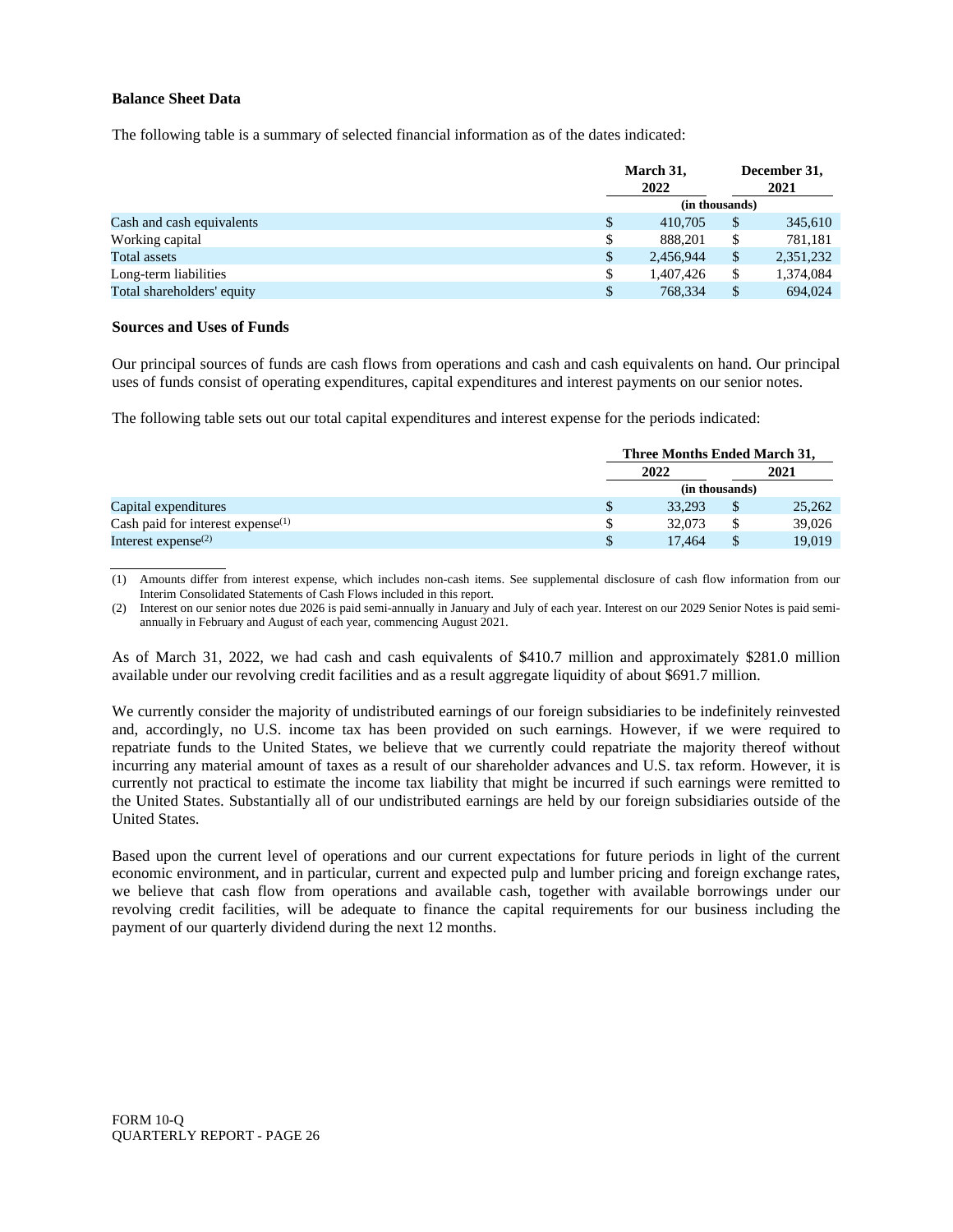In the future we may make acquisitions of businesses or assets or commitments to additional capital projects. To achieve the long-term goals of expanding our assets and earnings, including through acquisitions, capital resources will be required. Depending on the size of a transaction, the capital resources that will be required can be substantial. The necessary resources will be generated from cash flow from operations, cash on hand, borrowing against our assets or the issuance of securities.

#### **Debt Covenants**

Certain of our long-term obligations contain various financial tests and covenants customary to these types of arrangements. See our annual report on Form 10-K for the fiscal year ended December 31, 2021.

As of March 31, 2022, we were in full compliance with all of the covenants of our indebtedness.

#### **Off-Balance Sheet Arrangements**

As of March 31, 2022, we did not have any off-balance sheet arrangements (as defined in Item  $303(a)(4)(ii)$  of Regulation S-K).

#### **Contractual Obligations and Commitments**

There were no material changes outside the ordinary course to any of our material contractual obligations during the three months ended March 31, 2022.

#### **Foreign Currency**

As a majority of our assets, liabilities and expenditures are held or denominated in euros or Canadian dollars, our consolidated financial results are subject to foreign currency exchange rate fluctuations.

We translate foreign denominated assets and liabilities into dollars at the rate of exchange on the balance sheet date. Equity accounts are translated using historical exchange rates. Unrealized gains or losses from these translations are recorded in other comprehensive loss and do not affect our net earnings.

As a result of the strengthening of the dollar versus the euro as of March 31, 2022, we recorded a net non-cash decrease of \$10.5 million in the carrying value of our net assets, consisting primarily of our fixed assets denominated in euros. This non-cash decrease does not affect our net income, Operating EBITDA or cash but is reflected in our other comprehensive loss and as a decrease to our total equity. As a result, our accumulated other comprehensive loss increased to \$101.4 million.

Based upon the exchange rate as of March 31, 2022, the dollar has strengthened by approximately 2% against the euro and has weakened by approximately 1% against the Canadian dollar since December 31, 2021. See "Quantitative and Qualitative Disclosures about Market Risk".

#### **Critical Accounting Policies**

The preparation of financial statements and related disclosures in conformity with GAAP requires management to make estimates and assumptions that affect both the amount and the timing of the recording of assets, liabilities, revenues, and expenses in the consolidated financial statements and accompanying note disclosures. Our management routinely makes judgments and estimates about the effects of matters that are inherently uncertain. As the number of variables and assumptions affecting the probable future resolution of the uncertainties increases, these judgments become even more subjective and complex.

Our significant accounting policies are disclosed in Note 1 to our audited annual financial statements included in our annual report on Form 10-K for the fiscal year ended December 31, 2021. While all of the significant accounting policies are important to the consolidated financial statements, some of these policies may be viewed as having a high degree of judgment. On an ongoing basis using currently available information, management reviews its estimates, including those related to accounting for, among other things, pension and other post-retirement benefit

FORM 10-Q QUARTERLY REPORT - PAGE 27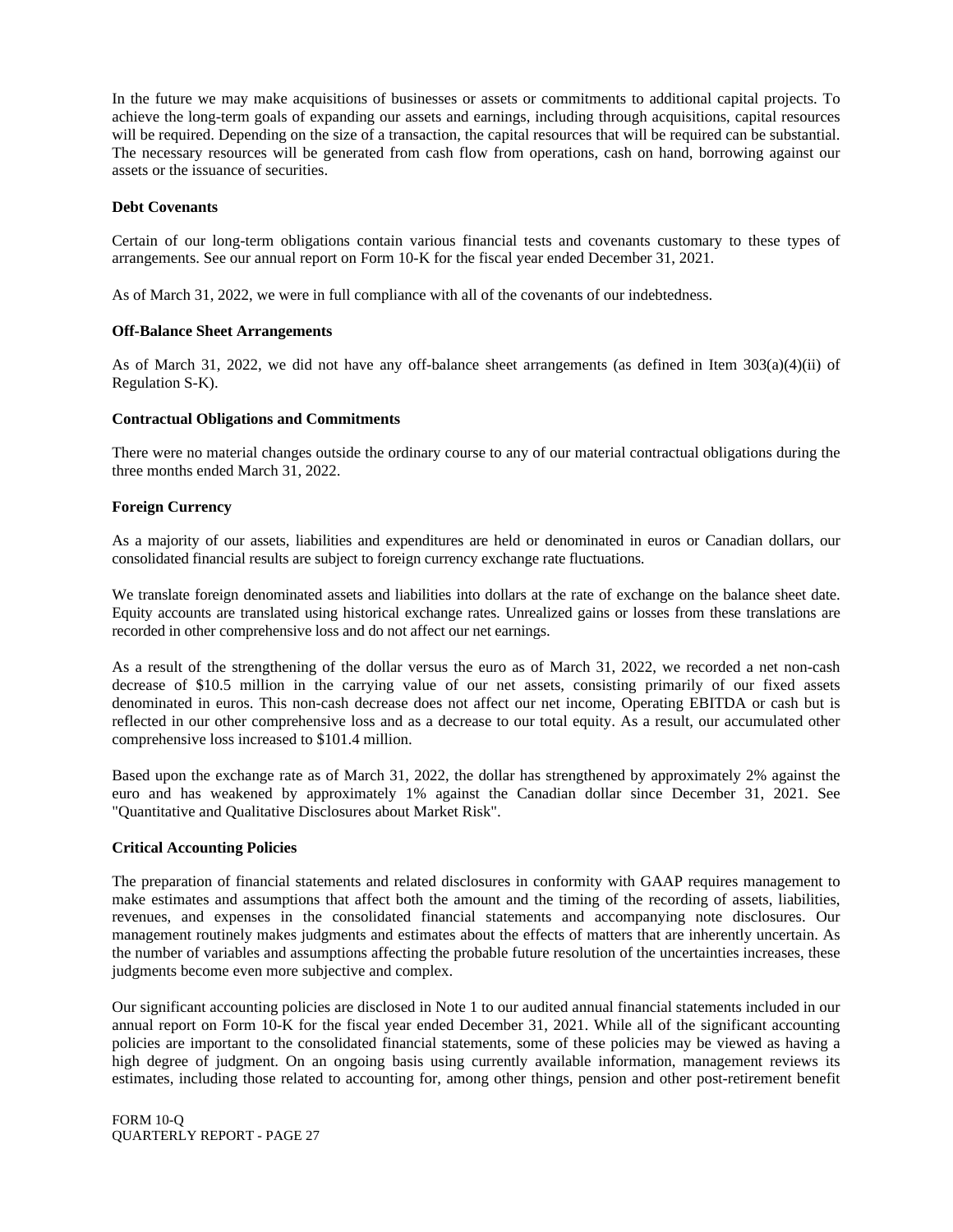obligations, deferred income taxes (valuation allowance and permanent reinvestment), depreciation and amortization, future cash flows associated with impairment testing for long-lived assets, the allocation of the purchase price in a business combination to the assets acquired and liabilities assumed, legal liabilities and contingencies. Actual results could differ materially from these estimates, and changes in these estimates are recorded when known.

We have identified certain accounting policies that are the most important to the portrayal of our current financial condition and results of operations.

For information about both our significant and critical accounting policies, see our annual report on Form 10-K for the fiscal year ended December 31, 2021.

#### **Cautionary Statement Regarding Forward-Looking Information**

The statements in this report that are not reported financial results or other historical information are "forwardlooking statements" within the meaning of the *Private Securities Litigation Reform Act of 1995*, as amended.

Generally, forward-looking statements can be identified by the fact that they do not relate strictly to historical or current facts. They often include words such as "expects", "anticipates", "intends", "plans", "believes", "seeks", "estimates", or words of similar meaning, or future or conditional verbs, such as "will", "should", "could", or "may", although not all forward-looking statements contain these identifying words. Forward-looking statements are based on expectations, forecasts and assumptions by our management and involve a number of risks, uncertainties and other factors, many of which are beyond our control, that could cause actual conditions, events or results to differ significantly from those described in the forward-looking statements. These factors include, but are not limited to, the following:

# Risks Related to our Business

- The ongoing COVID-19 pandemic could materially adversely affect our business, financial position and results of operations;
- our business is highly cyclical in nature;
- cyclical fluctuations in the price and supply of our raw materials, particularly fiber, could adversely affect our business;
- we face intense competition in the forest products industry;
- our business is subject to risks associated with climate change and social and government responses thereto;
- if we are unable to offer products certified to globally recognized forestry management and chain of custody standards or meet customers' product specifications, it could adversely affect our ability to compete;
- our operations require substantial capital and we may be unable to maintain adequate capital resources to provide for such capital requirements;
- trends in non-print media and changes in consumer habits regarding the use of paper have and are expected to continue to adversely affect the demand for market pulp;
- fluctuations in prices and demand for lumber could adversely affect our business;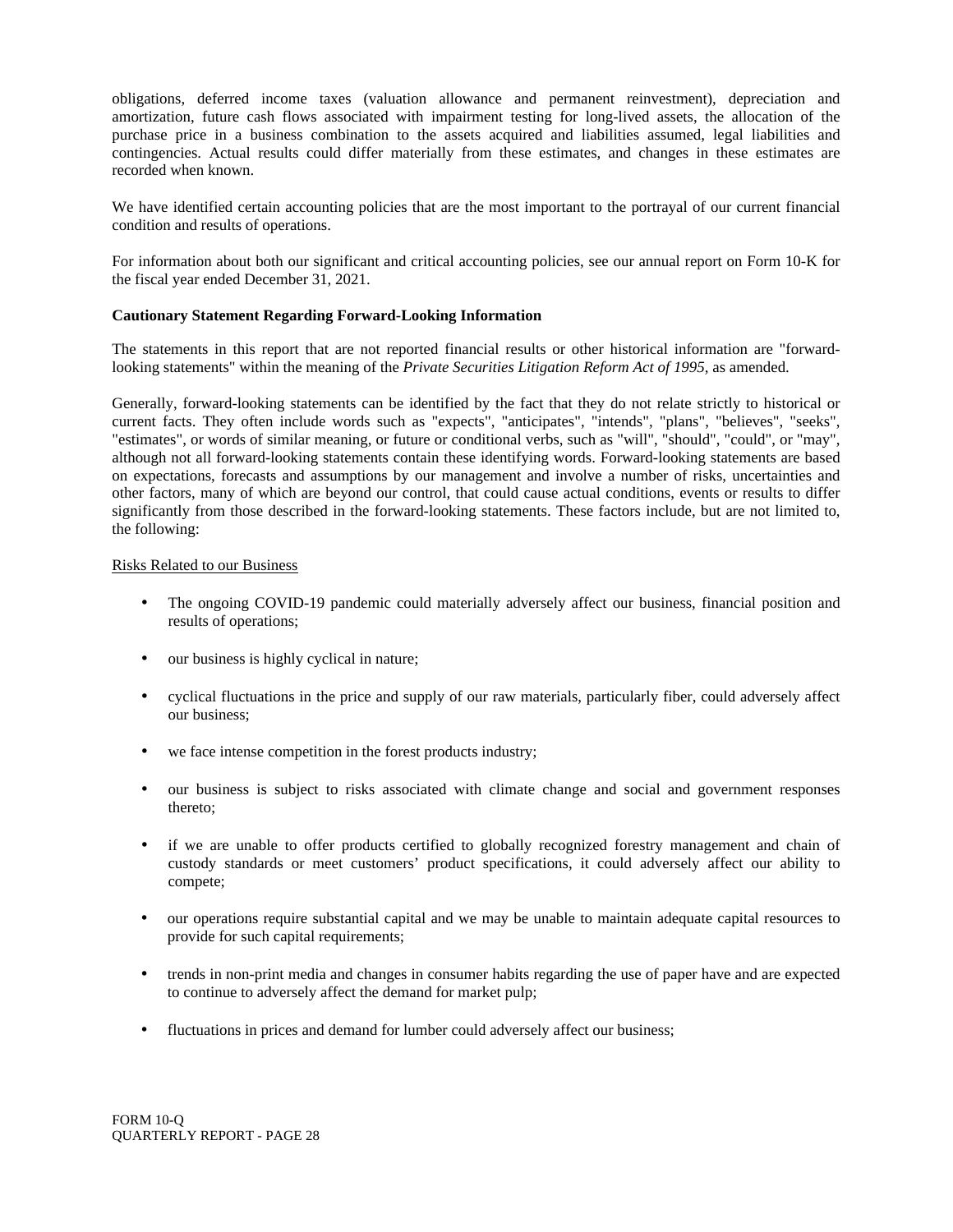- our wood products segment lumber products are vulnerable to declines in demand due to competing technologies or materials;
- we have limited control over the operations of the Cariboo mill;
- we may experience material disruptions to our production;
- future acquisitions may result in additional risks and uncertainties in our business;
- we are subject to risks related to our employees;
- we are dependent on key personnel;
- if our long-lived assets become impaired, we may be required to record non-cash impairment charges that could have a material impact on our results of operations;
- our insurance coverage may not be adequate;
- we rely on third parties for transportation services;
- failures or security breaches of our information technology systems could disrupt our operations and negatively impact our business;

#### Risks Related to our Debt

- our level of indebtedness could negatively impact our financial condition, results of operations and liquidity;
- changes in credit ratings issued by nationally recognized statistical rating organizations could adversely affect our cost of financing and have an adverse effect on the market price of our securities;
- we are exposed to interest rate fluctuations;

#### Risks Related to Macro-economic Conditions

- a weakening of the global economy, including capital and credit markets, could adversely affect our business and financial results and have a material adverse effect on our liquidity and capital resources;
- we are exposed to currency exchange rate fluctuations;
- political uncertainty, an increase in trade protectionism or geo-political conflict could have a material adverse effect on global macro-economic activities and trade and adversely affect our business, results of operations and financial condition;
- we may incur losses as a result of unforeseen or catastrophic events, including the emergence of a new pandemic, terrorist attacks or natural disasters;

#### Legal and Regulatory Risks

- we are subject to extensive environmental regulation and we could incur substantial costs as a result of compliance with, violations of or liabilities under applicable environmental laws and regulations;
- we participate in German statutory energy programs;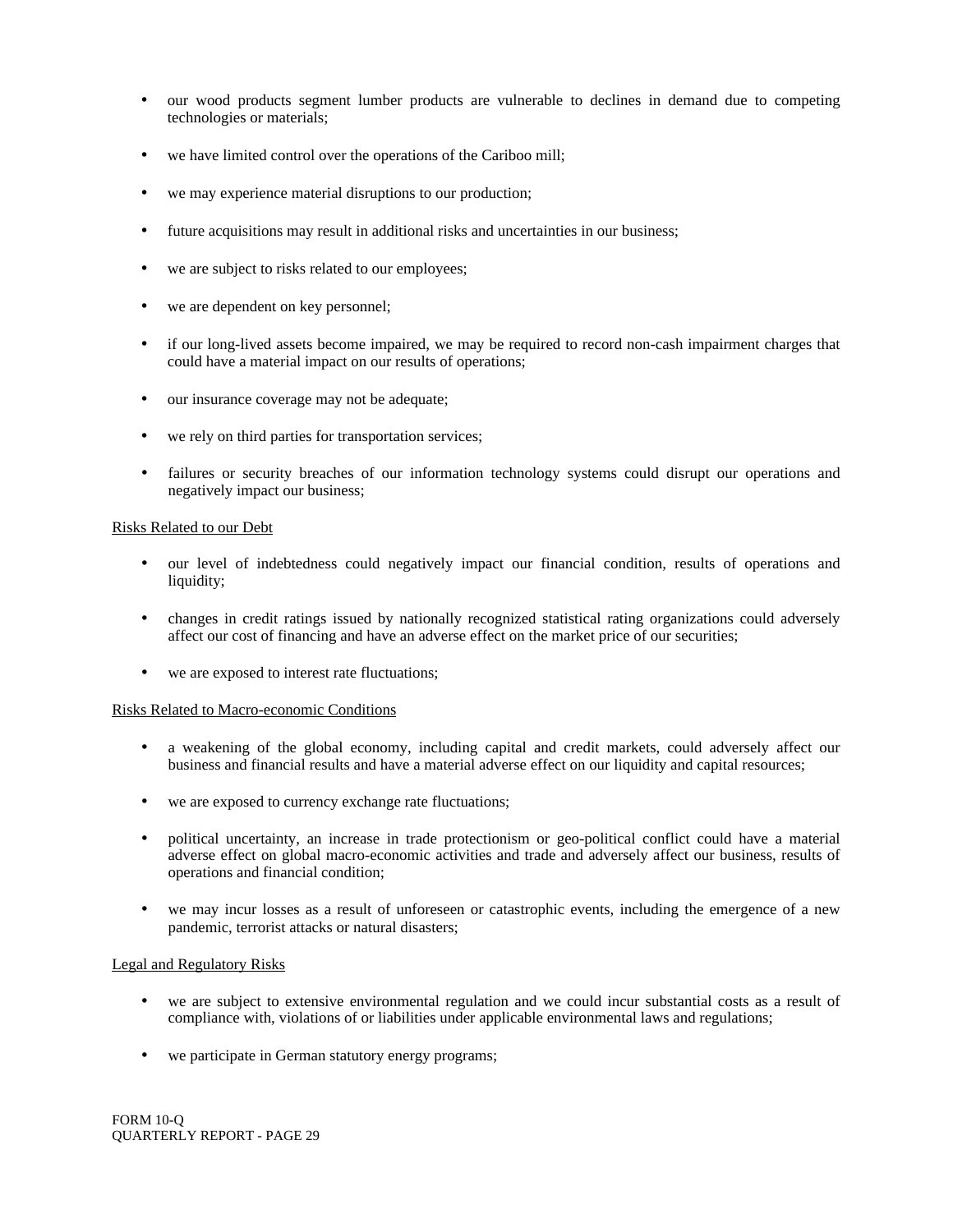• our international sales and operations are subject to applicable laws relating to trade, export controls, foreign corrupt practices and competition laws, the violation of which could adversely affect our operation;

Risks Related to Ownership of our Shares

- the price of our common stock may be volatile; and
- a small number of our shareholders could significantly influence our business.

Given these uncertainties, you should not place undue reliance on our forward-looking statements. The foregoing review of important factors is not exhaustive or necessarily in order of importance and should be read in conjunction with the risks and assumptions including those set forth under "Part II. Other Information – Item 1A. Risk Factors" and in reports and other documents we have filed with or furnished to the SEC, including in our annual report on Form 10-K for the fiscal year ended December 31, 2021. We advise you that these cautionary remarks expressly qualify in their entirety all forward-looking statements attributable to us or persons acting on our behalf. Unless required by law, we do not assume any obligation to update forward-looking statements based on unanticipated events or changed expectations. However, you should carefully review the reports and other documents we file from time to time with the SEC.

#### **Cyclical Nature of Business**

#### *Revenues*

The pulp and lumber businesses are highly cyclical in nature and markets are characterized by periods of supply and demand imbalance, which in turn can materially affect prices. Pulp and lumber markets are sensitive to cyclical changes in the global economy, industry capacity and foreign exchange rates, all of which can have a significant influence on selling prices and our operating results. The length and magnitude of industry cycles have varied over time but generally reflect changes in macro-economic conditions and levels of industry capacity. Pulp and lumber are commodities that are generally available from other producers. Because commodity products have few distinguishing qualities from producer to producer, competition is generally based upon price, which is generally determined by supply relative to demand.

Industry capacity can fluctuate as changing industry conditions can influence producers to idle production capacity or permanently close mills. In addition, to avoid substantial cash costs in idling or closing a mill, some producers will choose to operate at a loss, sometimes even a cash loss, which can prolong weak pricing environments due to oversupply. Oversupply of our products can also result from producers introducing new capacity in response to favorable pricing trends. Certain integrated pulp and paper producers have the ability to discontinue paper production by idling their paper machines and selling their pulp production on the market, if market conditions, prices and trends warrant such actions.

Demand for each of pulp and lumber has historically been determined primarily by general global macro-economic conditions and has been closely tied to overall business activity. Pulp prices have been and are likely to continue to be volatile and can fluctuate widely over time. The third party industry quoted average European list prices for NBSK pulp between 2012 and 2022 have fluctuated between a low of \$760 per ADMT in 2012 to a high of \$1,345 per ADMT in 2021. In the same period, third party industry quoted average North American list prices for NBHK pulp have fluctuated between a low of \$700 per ADMT in 2012 to a high of \$1,390 per ADMT in 2022.

Our mills and operations voluntarily subject themselves to third-party certification as to compliance with internationally recognized, sustainable management standards because end use paper and lumber customers have shown an increased interest in understanding the origin of products they purchase. Demand for our products could be adversely affected if we, or our suppliers, are unable to achieve compliance, or are perceived by the public as failing to comply, with these standards or if our customers require compliance with alternate standards for which our operations are not certified.

A pulp producer's actual sales price realizations are net of customer discounts, rebates and other selling concessions.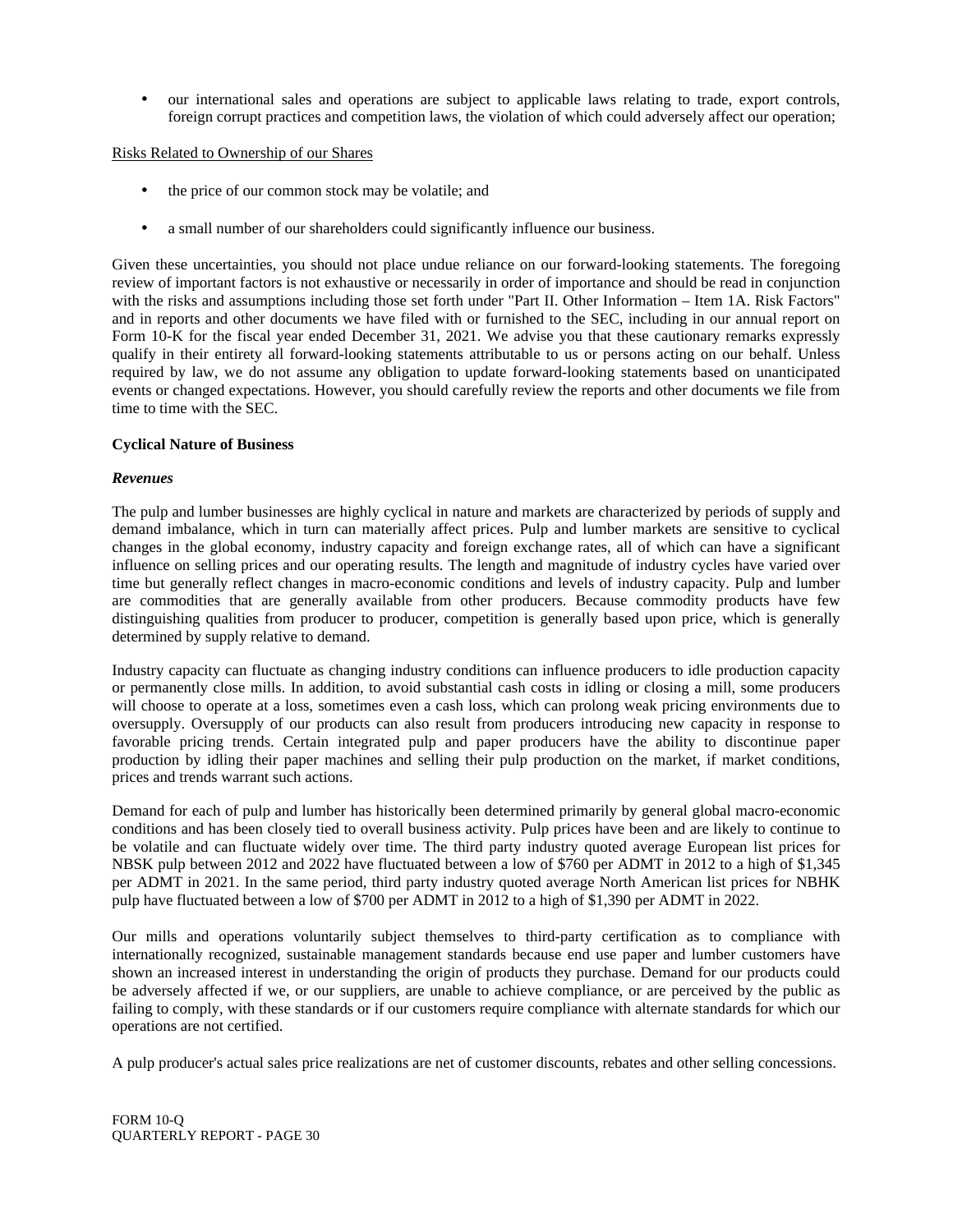Accordingly, prices for pulp and lumber are driven by many factors outside our control, and we have little influence over the timing and extent of price changes, which are often volatile. Because market conditions beyond our control determine the prices for pulp and lumber, prices may fall below our cash production costs, requiring us to either incur short-term losses on product sales or cease production at one or more of our mills. Therefore, our profitability depends on managing our cost structure, particularly raw materials which represent a significant component of our operating costs and can fluctuate based upon factors beyond our control. If the prices of our products decline, or if prices for our raw materials increase, or both, our results of operations and cash flows could be materially adversely affected.

# *Costs*

Our production costs are influenced by the availability and cost of raw materials, energy and labor, and our plant efficiencies and productivity. Our main raw material is fiber in the form of wood chips, pulp logs and sawlogs. Wood chip, pulp log and sawlog costs are primarily affected by the supply of, and demand for, lumber and pulp, which are both highly cyclical. Higher fiber prices could affect producer profit margins if they are unable to pass along price increases to pulp and lumber customers or purchasers of surplus energy.

#### *Currency*

We have manufacturing operations in Germany and Canada. Most of the operating costs and expenses of our German mills are incurred in euros and those of our Canadian mills in Canadian dollars. However, the majority of our sales are in products quoted in dollars. Our results of operations and financial condition are reported in dollars. As a result, our costs generally benefit from a strengthening dollar but are adversely affected by a decrease in the value of the dollar relative to the euro and to the Canadian dollar. Such declines in the dollar relative to the euro and the Canadian dollar reduce our operating margins and the cash flow available to fund our operations and to service our debt. This could have a material adverse effect on our business, financial condition, results of operations and cash flows.

# **ITEM 3. QUANTITATIVE AND QUALITATIVE DISCLOSURES ABOUT MARKET RISK**

We are exposed to market risks from changes in interest rates and foreign currency exchange rates, particularly the exchange rates between the dollar and the euro and Canadian dollar. Changes in these rates may affect our results of operations and financial condition and, consequently, our fair value. We seek to manage these risks through internal risk management policies as well as the periodic use of derivatives.

For additional information, please refer to Part II, Item 7A. Quantitative and Qualitative Disclosures about Market Risk included in our annual report on Form 10-K for the fiscal year ended December 31, 2021.

# **ITEM 4. CONTROLS AND PROCEDURES**

#### **Disclosure Controls and Procedures**

Our management, with the participation of our principal executive officer and principal financial officer, has evaluated the effectiveness of our disclosure controls and procedures (as such term is defined in Rules 13a-15(e) and 15d-15(e) under the Securities Exchange Act of 1934, as amended, referred to as the "Exchange Act"), as of the end of the period covered by this report. Disclosure controls and procedures include, without limitation, controls and procedures designed to ensure that information required to be disclosed in the reports we file or submit under the Exchange Act is accumulated and communicated to management, including our principal executive officer and principal financial officer, as appropriate, to allow timely decisions regarding required disclosure. Based on such evaluation, our principal executive officer and principal financial officer have concluded that, as of the end of the period covered by this report, our disclosure controls and procedures are effective in recording, processing, summarizing and reporting, on a timely basis, information required to be disclosed by us in the reports that we file or submit under the Exchange Act.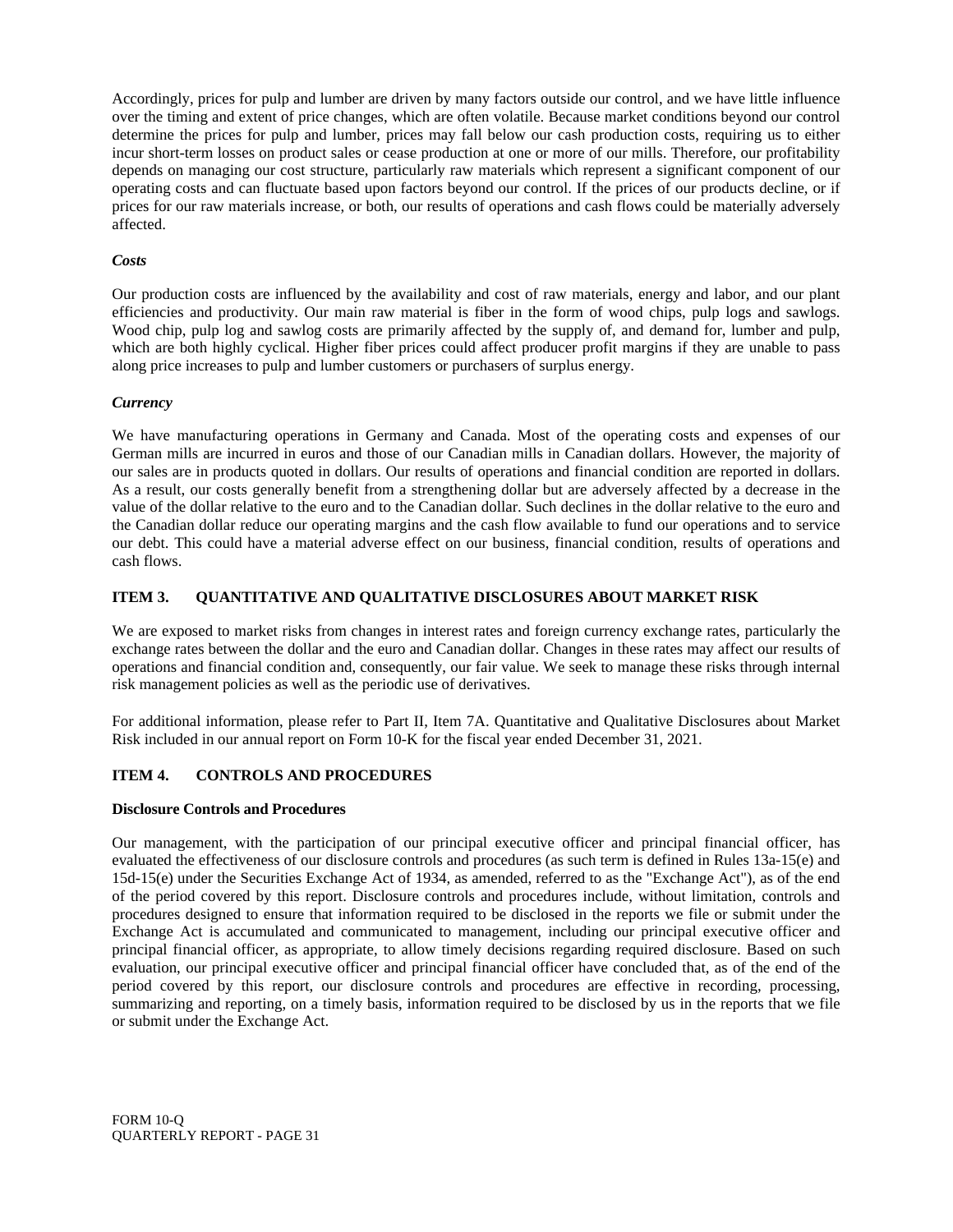It should be noted that any system of controls is based in part upon certain assumptions designed to obtain reasonable (and not absolute) assurance as to its effectiveness and there can be no assurance that any design will succeed in achieving its stated goals.

# **Changes in Internal Controls**

There have been no changes in our internal control over financial reporting (as defined in Rules 13a-15(f) and 15d-15(f) under the Exchange Act) during the period covered by this report that have materially affected, or are reasonably likely to materially affect, our internal control over financial reporting.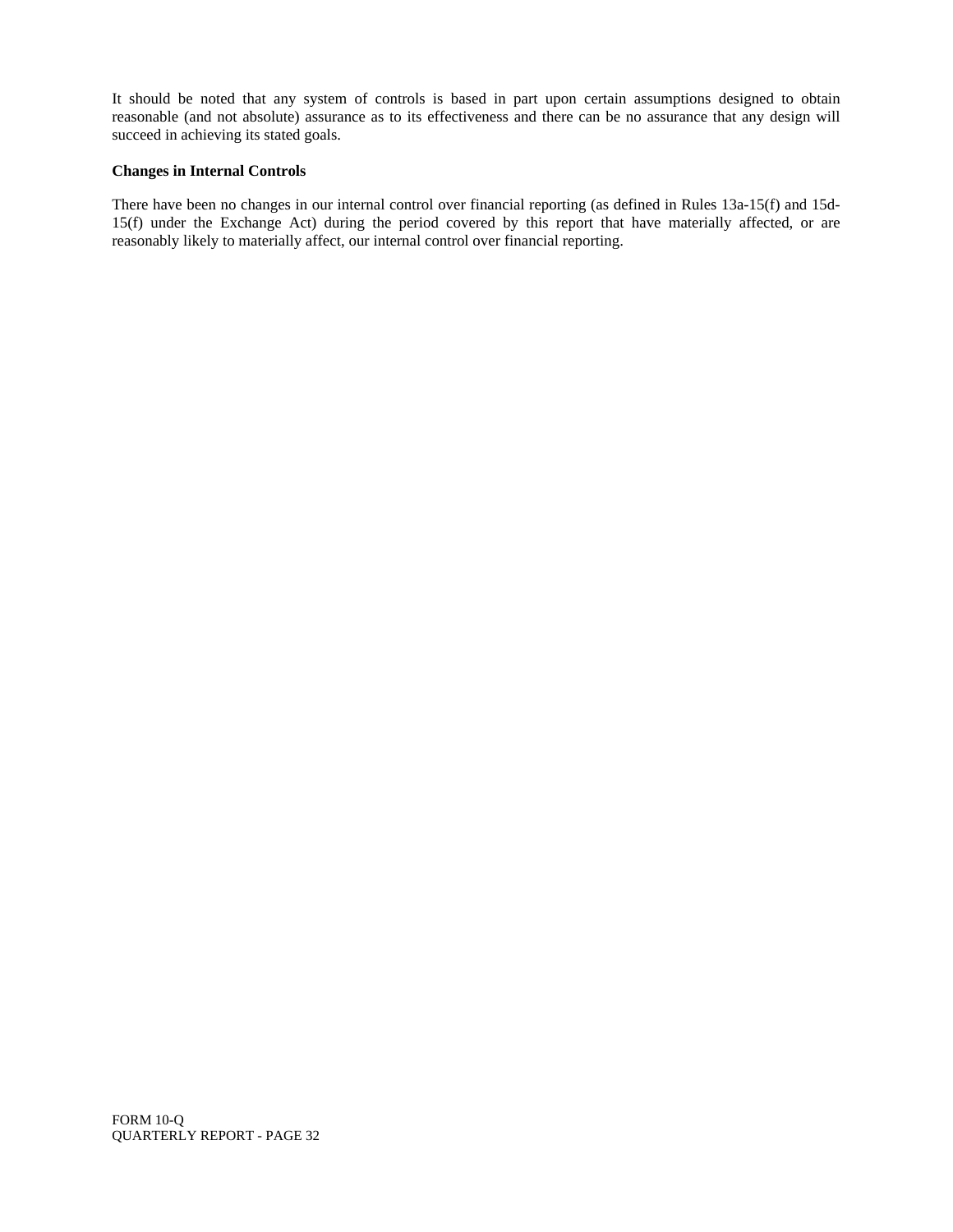# **PART II. OTHER INFORMATION**

# **ITEM 1. LEGAL PROCEEDINGS**

We are subject to routine litigation incidental to our business, including that which is described in our latest annual report on Form 10-K for the fiscal year ended December 31, 2021. We do not believe that the outcome of such litigation will have a material adverse effect on our business or financial condition.

# **ITEM 1A. RISK FACTORS**

Other than as set out below, there have been no material changes to the factors disclosed in Item 1A. Risk Factors in our annual report on Form 10-K for the fiscal year ended December 31, 2021.

# *Our business, financial condition and results of operations could be adversely affected by disruptions in the global and European economies caused by Russia's invasion of Ukraine.*

The global economy has been negatively impacted by increasing tension, uncertainty and tragedy resulting from Russia's invasion of Ukraine. The adverse and uncertain economic conditions resulting therefrom has and may further negatively impact global demand, cause supply chain disruptions and increase costs for transportation, energy and other raw materials. Furthermore, governments in the United States, the European Union, the United Kingdom, Canada and others have imposed financial and economic sanctions on certain industry segments and various parties in Russia. We are monitoring the conflict including the potential impact of financial and economic sanctions on the global economy and particularly the economies of Europe. Increased trade barriers, sanctions and other restrictions on global or regional trade could adversely affect our business, financial condition and results of operations. Although we have no operations in Russia or Ukraine, the destabilizing effects of Russia's invasion of Ukraine could have other adverse effects on our business. Further escalation of geopolitical tensions related to this military conflict and/or its expansion could result in loss of property, expropriation, cyberattacks, supply disruptions, plant closures and an inability to obtain key supplies and materials, as well as adversely affect both our and our customers' supply chains and logistics, particularly in Europe.

In many cases, both our German operations and those of European customers depend on the availability of natural gas for use in their manufacturing operations. A very significant proportion of Germany's natural gas supply originates from Russia. Material disruptions of natural gas supply to Europe and in particular Germany, whether from sanctions, counter-measures by Russia, other restrictions, damage to infrastructure and logistics or otherwise from the destabilizing effects of military conflict could materially and adversely impact European and global natural gas and oil markets. Material disruptions to the natural gas supply of Germany could adversely affect its availability to industry and our ability to operate our German pulp and lumber mills in the ordinary course which could adversely affect our business, results of operations and financial condition.

In addition, the effects of such military conflict could heighten and increase many of the other risks described in Part I, Item 1A. "Risk Factors" in our Form 10-K.

# **ITEM 2. UNREGISTERED SALE OF EQUITY SECURITIES AND USE OF PROCEEDS**

None

# **ITEM 3. DEFAULTS UPON SENIOR SECURITIES**

None.

# **ITEM 4. MINE SAFETY DISCLOSURES**

None.

# **ITEM 5. OTHER INFORMATION**

None.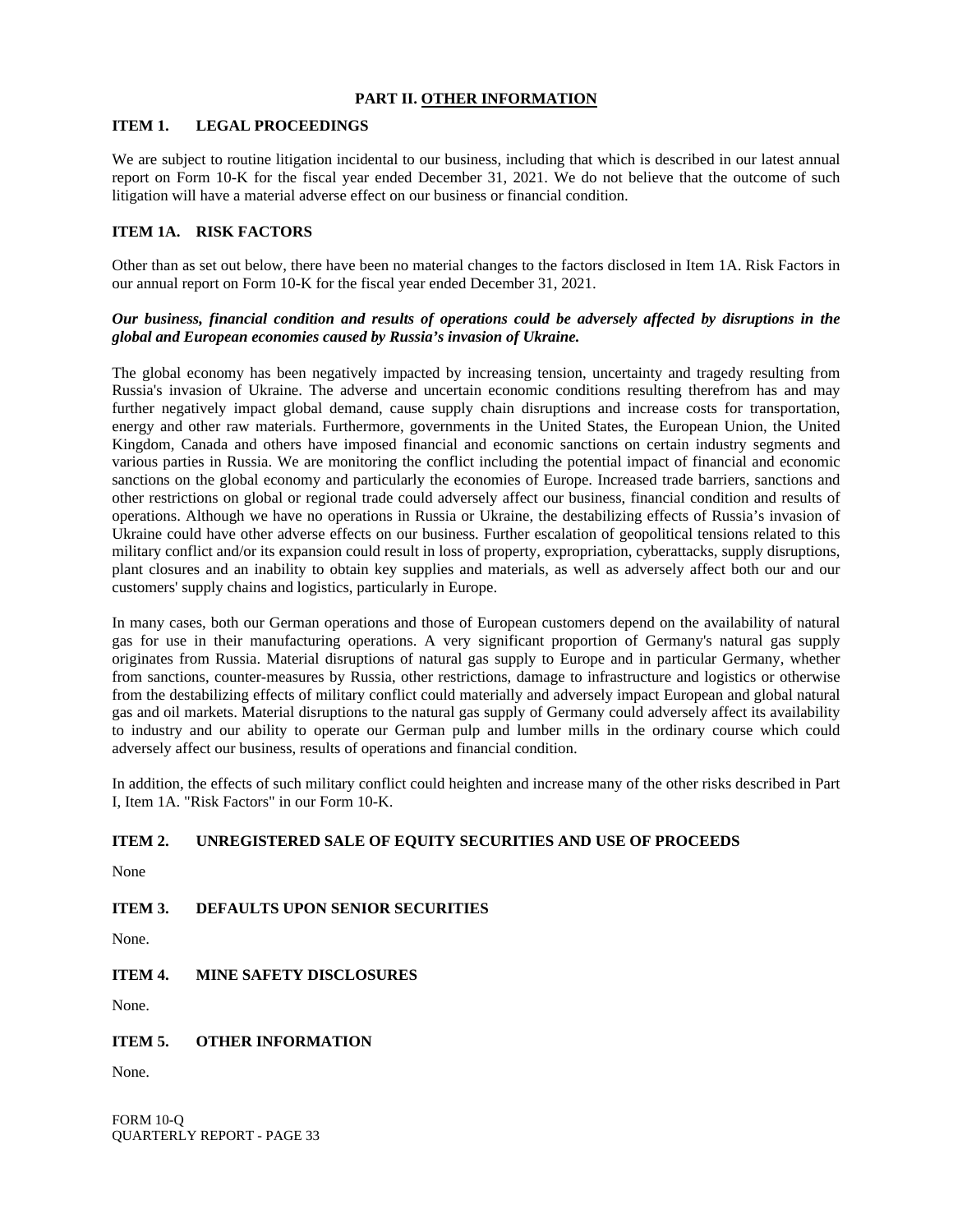# **ITEM 6. EXHIBITS**

# **Exhibit No. Description**

- 31.1 Section 302 Certification of Chief Executive Officer
- 31.2 Section 302 Certification of Chief Financial Officer
- 32.1\* Section 906 Certification of Chief Executive Officer
- 32.2\* Section 906 Certification of Chief Financial Officer
- 101 The following financial information from the Quarterly Report on Form 10-Q for the fiscal period ended March 31, 2022 of Mercer International Inc., formatted in Inline Extensible Business Reporting Language (iXBRL): (i) Interim Consolidated Statements of Operations; (ii) Interim Consolidated Statements of Comprehensive Income (Loss); (iii) Interim Consolidated Balance Sheets; (iv) Interim Consolidated Statements of Changes in Shareholders' Equity; (v) Interim Consolidated Statements of Cash Flows; and (vi) Notes to the Interim Consolidated Financial Statements.
- 104 The cover page from the Company's Quarterly Report on Form 10-Q for the quarter ended March 31, 2022 has been formatted in Inline XBRL.

In accordance with Release No. 33-8212 of the SEC, these Certifications: (i) are "furnished" to the SEC and are not "filed" for the purposes of liability under the Securities Exchange Act of 1934, as amended; and (ii) are not to be subject to automatic incorporation by reference into any of the Company's registration statements filed under the Securities Act of 1933, as amended, for the purposes of liability thereunder or any offering memorandum, unless the Company specifically incorporates them by reference therein.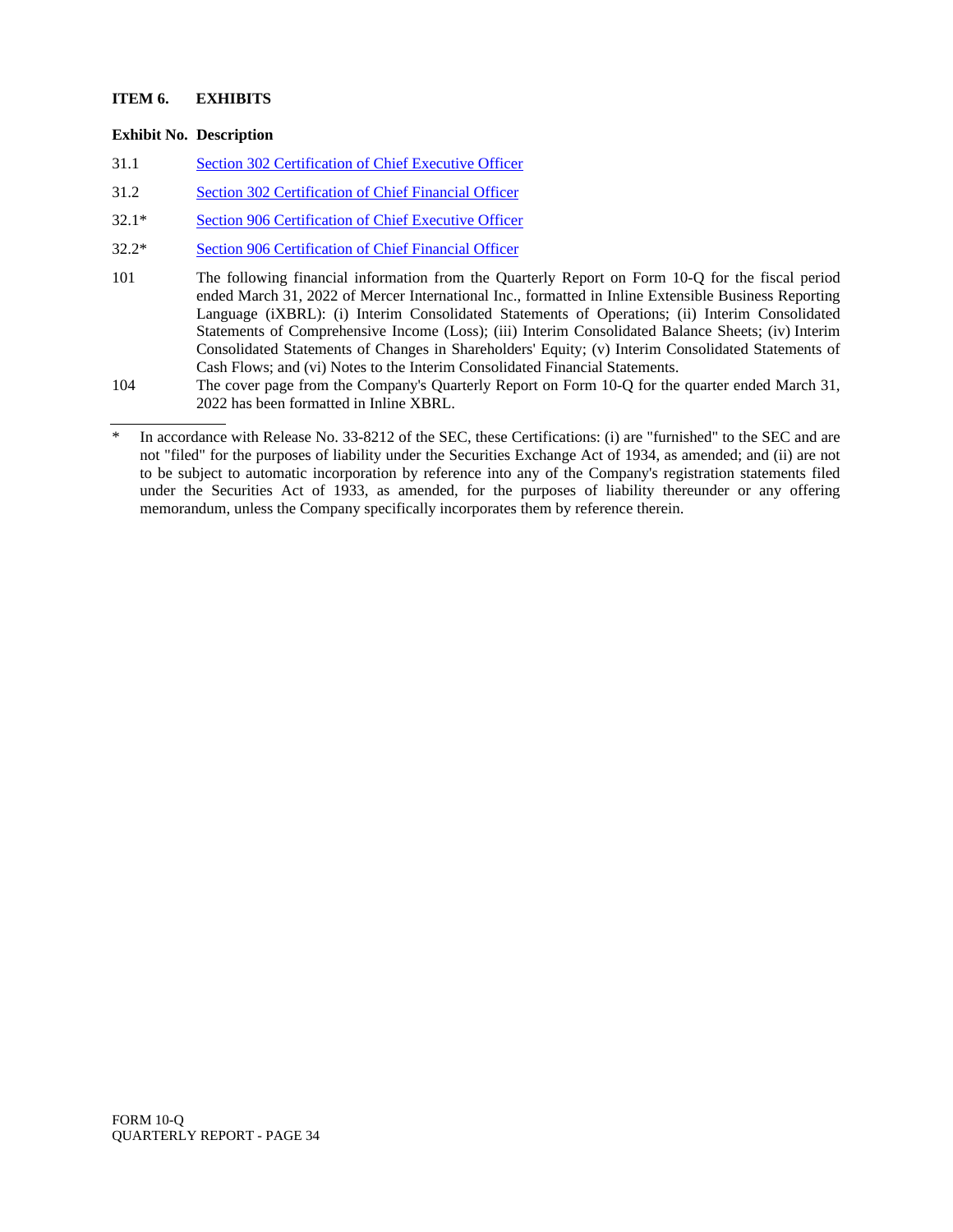#### **SIGNATURES**

Pursuant to the requirements of the *Securities Exchange Act of 1934*, the Registrant has duly caused this report to be signed on its behalf by the undersigned, thereunto duly authorized.

# **MERCER INTERNATIONAL INC.**

By: /s/ David M. Gandossi

David M. Gandossi Chief Executive Officer and President

Date: April 28, 2022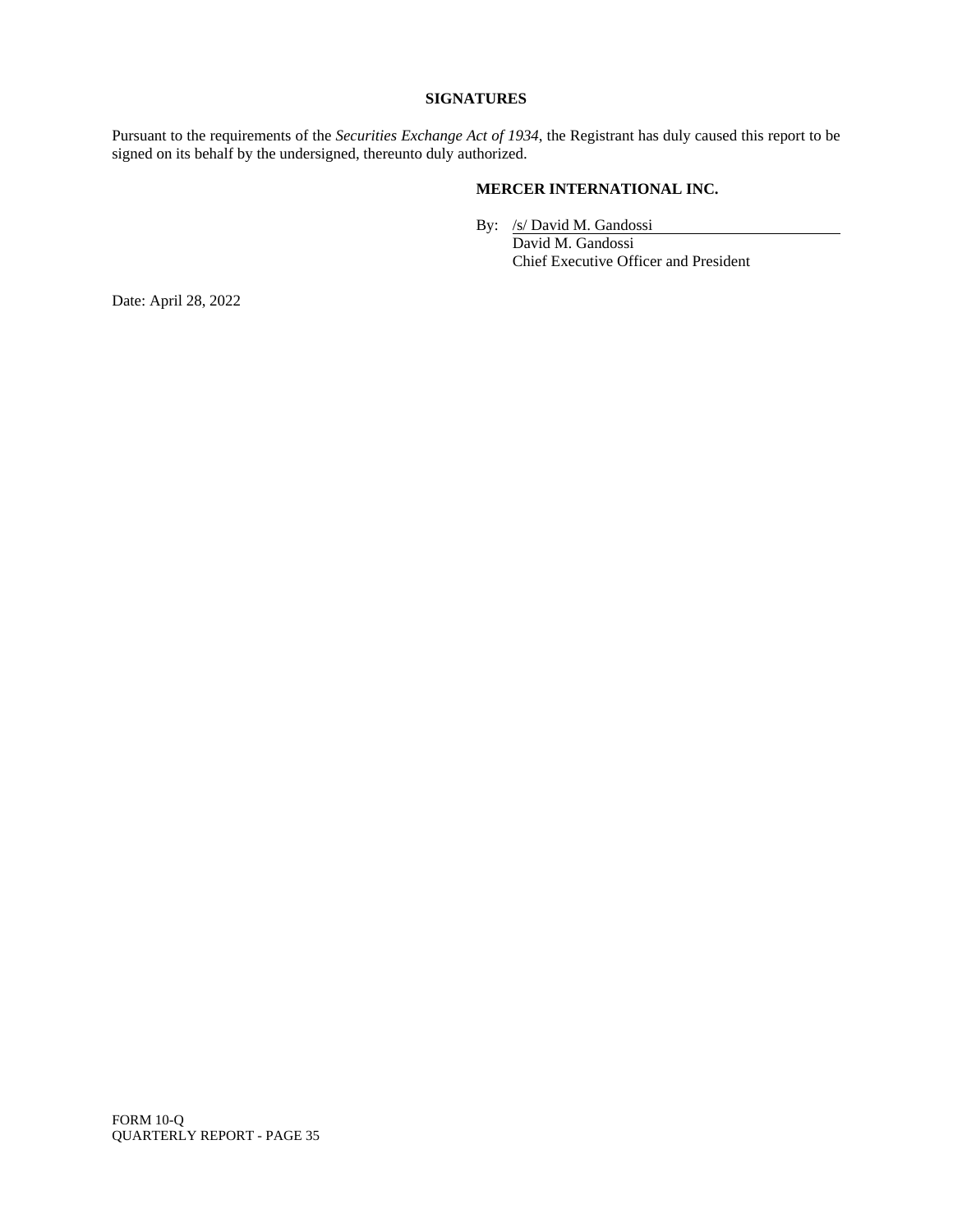I, David M. Gandossi, certify that:

- 1. I have reviewed this quarterly report on Form 10-Q of Mercer International Inc. (the "Registrant");
- 2. Based on my knowledge, this report does not contain any untrue statement of a material fact or omit to state a material fact necessary to make the statements made, in light of the circumstances under which such statements were made, not misleading with respect to the period covered by this report;
- 3. Based on my knowledge, the financial statements, and other financial information included in this report, fairly present in all material respects the financial condition, results of operations and cash flows of the Registrant as of, and for, the periods presented in this report;
- 4. The Registrant's other certifying officer(s) and I are responsible for establishing and maintaining disclosure controls and procedures (as defined in Exchange Act Rules 13a-15(e) and 15d-15(e)) and internal control over financial reporting (as defined in Exchange Act Rules 13a-15(f) and 15d-15(f)) for the Registrant and have:
	- a) Designed such disclosure controls and procedures, or caused such disclosure controls and procedures to be designed under our supervision, to ensure that material information relating to the Registrant, including its consolidated subsidiaries, is made known to us by others within those entities, particularly during the period in which this report is being prepared;
	- b) Designed such internal control over financial reporting, or caused such internal control over financial reporting to be designed under our supervision, to provide reasonable assurance regarding the reliability of financial reporting and the preparation of financial statements for external purposes in accordance with generally accepted accounting principles;
	- c) Evaluated the effectiveness of the Registrant's disclosure controls and procedures and presented in this report our conclusions about the effectiveness of the disclosure controls and procedures, as of the end of the period covered by this report based on such evaluation; and
	- d) Disclosed in this report any change in the Registrant's internal control over financial reporting that occurred during the Registrant's most recent fiscal quarter (the Registrant's fourth fiscal quarter in the case of an annual report) that has materially affected, or is reasonably likely to materially affect, the Registrant's internal control over financial reporting; and
- 5. The Registrant's other certifying officer and I have disclosed, based on our most recent evaluation of internal control over financial reporting, to the Registrant's auditors and the audit committee of the Registrant's board of directors (or persons performing the equivalent functions):
	- a) All significant deficiencies and material weaknesses in the design or operation of internal control over financial reporting which are reasonably likely to adversely affect the Registrant's ability to record, process, summarize and report financial information; and
	- b) Any fraud, whether or not material, that involves management or other employees who have a significant role in the Registrant's internal control over financial reporting.

Dated: April 28, 2022

/s/ David M. Gandossi

David M. Gandossi Chief Executive Officer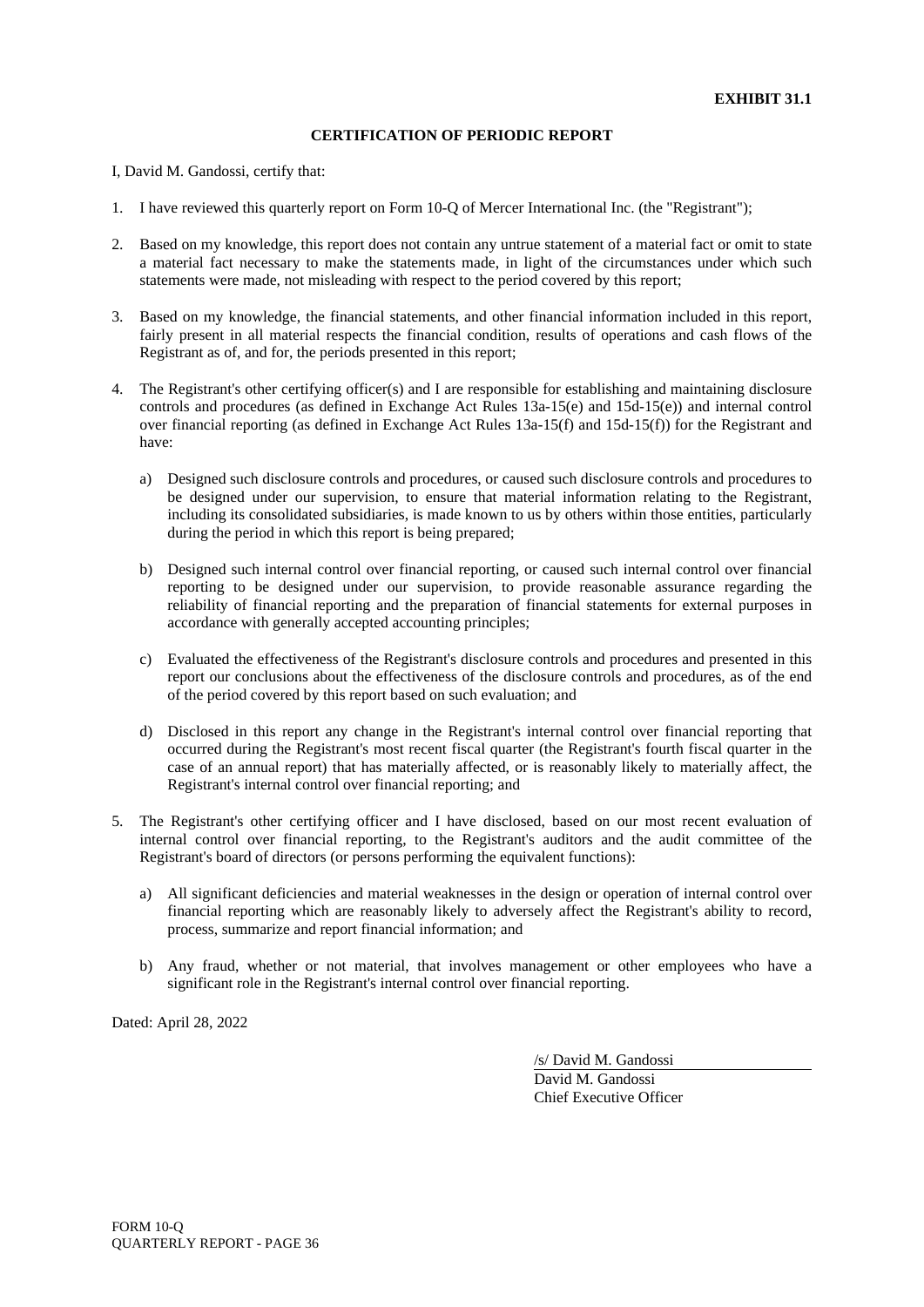I, David K. Ure, certify that:

- 1. I have reviewed this quarterly report on Form 10-Q of Mercer International Inc. (the "Registrant");
- 2. Based on my knowledge, this report does not contain any untrue statement of a material fact or omit to state a material fact necessary to make the statements made, in light of the circumstances under which such statements were made, not misleading with respect to the period covered by this report;
- 3. Based on my knowledge, the financial statements, and other financial information included in this report, fairly present in all material respects the financial condition, results of operations and cash flows of the Registrant as of, and for, the periods presented in this report;
- 4. The Registrant's other certifying officer(s) and I are responsible for establishing and maintaining disclosure controls and procedures (as defined in Exchange Act Rules 13a-15(e) and 15d-15(e)) and internal control over financial reporting (as defined in Exchange Act Rules 13a-15(f) and 15d-15(f)) for the Registrant and have:
	- a) Designed such disclosure controls and procedures, or caused such disclosure controls and procedures to be designed under our supervision, to ensure that material information relating to the Registrant, including its consolidated subsidiaries, is made known to us by others within those entities, particularly during the period in which this report is being prepared;
	- b) Designed such internal control over financial reporting, or caused such internal control over financial reporting to be designed under our supervision, to provide reasonable assurance regarding the reliability of financial reporting and the preparation of financial statements for external purposes in accordance with generally accepted accounting principles;
	- c) Evaluated the effectiveness of the Registrant's disclosure controls and procedures and presented in this report our conclusions about the effectiveness of the disclosure controls and procedures, as of the end of the period covered by this report based on such evaluation; and
	- d) Disclosed in this report any change in the Registrant's internal control over financial reporting that occurred during the Registrant's most recent fiscal quarter (the Registrant's fourth fiscal quarter in the case of an annual report) that has materially affected, or is reasonably likely to materially affect, the Registrant's internal control over financial reporting; and
- 5. The Registrant's other certifying officer and I have disclosed, based on our most recent evaluation of internal control over financial reporting, to the Registrant's auditors and the audit committee of the Registrant's board of directors (or persons performing the equivalent functions):
	- a) All significant deficiencies and material weaknesses in the design or operation of internal control over financial reporting which are reasonably likely to adversely affect the Registrant's ability to record, process, summarize and report financial information; and
	- b) Any fraud, whether or not material, that involves management or other employees who have a significant role in the Registrant's internal control over financial reporting.

Dated: April 28, 2022

/s/ David K. Ure

David K. Ure Chief Financial Officer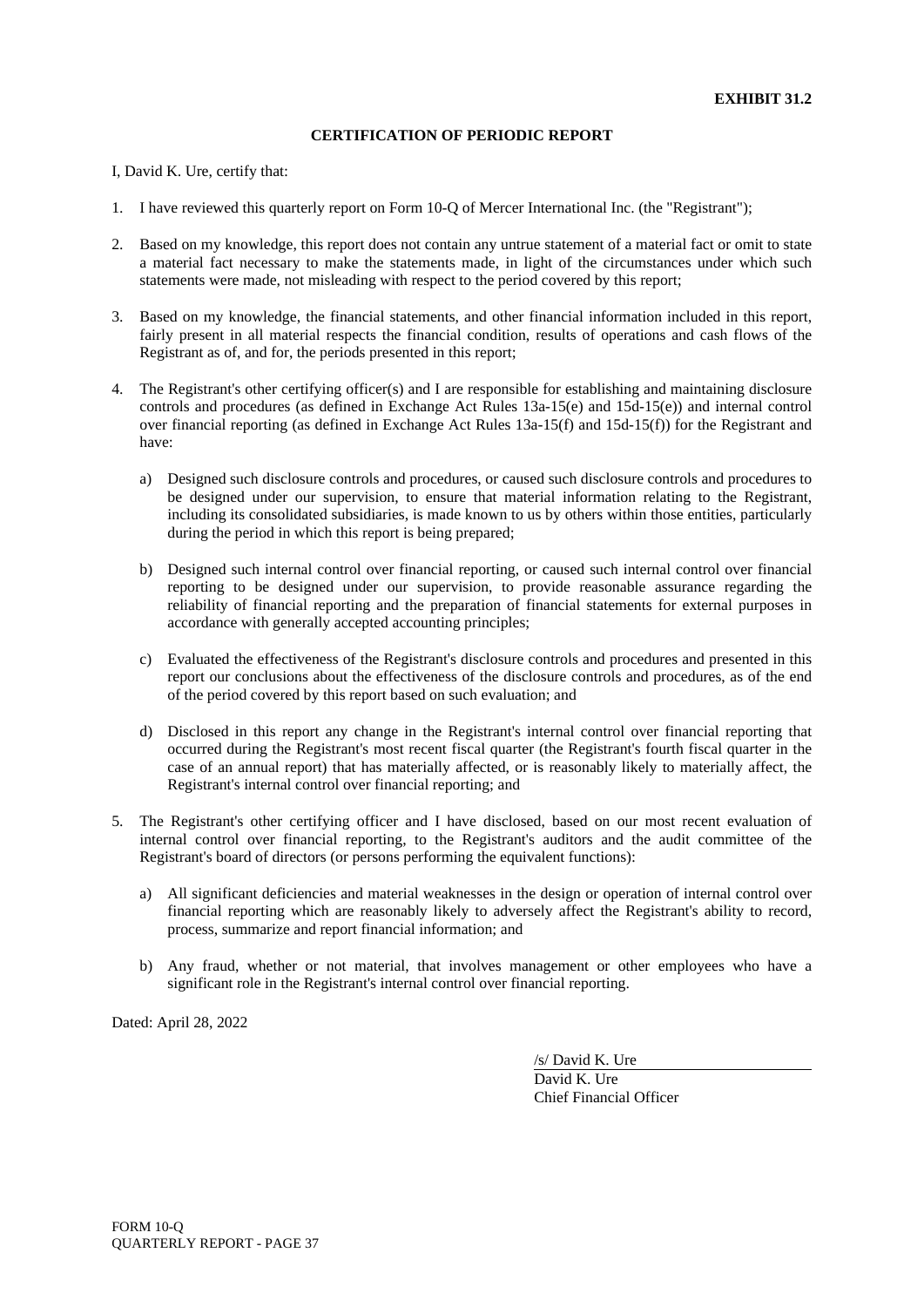I, David M. Gandossi, Chief Executive Officer of Mercer International Inc. (the "Company"), certify pursuant to 18 U.S.C. Section 1350, as adopted pursuant to Section 906 of the *Sarbanes-Oxley Act of 2002*, that, to my knowledge:

- (1) the Quarterly Report on Form 10-Q of the Company for the quarterly period ended March 31, 2022 (the "Report") fully complies with the requirements of Section 13(a) or 15(d) of the *Securities Exchange Act of 1934*; and
- (2) the information contained in the Report fairly presents, in all material respects, the financial condition and results of operations of the Company.

Dated: April 28, 2022

/s/ David M. Gandossi David M. Gandossi Chief Executive Officer

A signed original of this written statement required by Section 906 of the *Sarbanes-Oxley Act of 2002* has been provided to Mercer International Inc. and will be retained by Mercer International Inc. and furnished to the Securities and Exchange Commission or its staff upon request.

This certification accompanies the Report pursuant to Section 906 of the *Sarbanes-Oxley Act of 2002* and shall not, except to the extent required by the *Sarbanes-Oxley Act of 2002*, be deemed filed by the Company for purposes of Section 18 of the *Securities Exchange Act of 1934*, as amended.